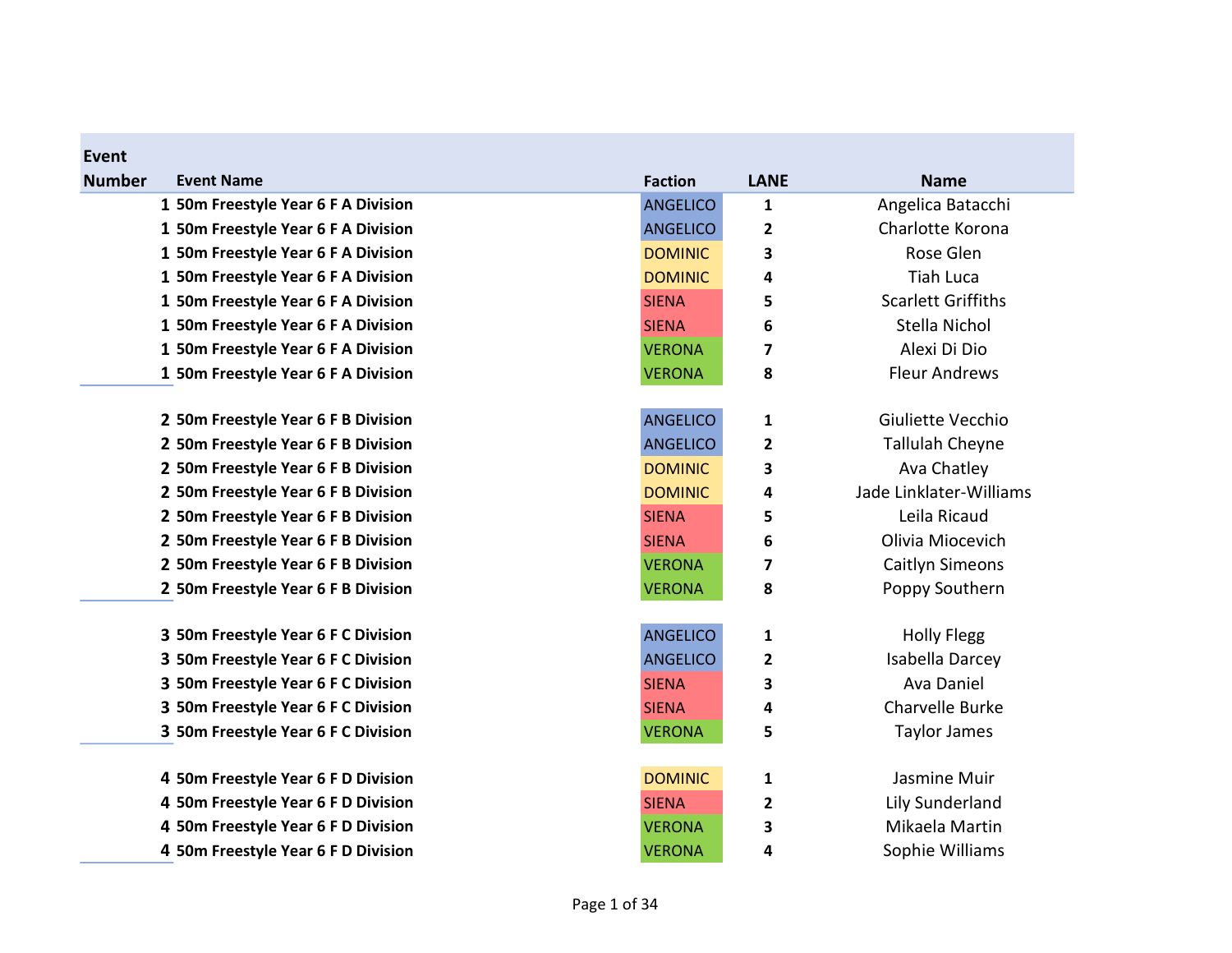| Event         |                                     |                 |              |                           |
|---------------|-------------------------------------|-----------------|--------------|---------------------------|
| <b>Number</b> | <b>Event Name</b>                   | <b>Faction</b>  | <b>LANE</b>  | <b>Name</b>               |
|               |                                     |                 |              |                           |
|               | 5 50m Freestyle Year 6 M A Division | <b>ANGELICO</b> | $\mathbf{1}$ | Dion Aleksoski            |
|               | 5 50m Freestyle Year 6 M A Division | <b>ANGELICO</b> | $\mathbf{2}$ | Jackson Fogliani          |
|               | 5 50m Freestyle Year 6 M A Division | <b>DOMINIC</b>  | 3            | Jasper Farley             |
|               | 5 50m Freestyle Year 6 M A Division | <b>DOMINIC</b>  | 4            | <b>Tom Cutri</b>          |
|               | 5 50m Freestyle Year 6 M A Division | <b>SIENA</b>    | 5            | <b>Charles Gillon</b>     |
|               | 5 50m Freestyle Year 6 M A Division | <b>SIENA</b>    | 6            | Ryan Reardon              |
|               | 5 50m Freestyle Year 6 M A Division | <b>VERONA</b>   | 7            | Declan Hong               |
|               | 5 50m Freestyle Year 6 M A Division | <b>VERONA</b>   | 8            | Henry Weir-Smith          |
|               | 6 50m Freestyle Year 6 M B Division | <b>DOMINIC</b>  | 1            | Aiden Lehn                |
|               | 6 50m Freestyle Year 6 M B Division | <b>DOMINIC</b>  | 2            | Finn Jackson              |
|               | 6 50m Freestyle Year 6 M B Division | <b>DOMINIC</b>  | 3            | Leo Busch                 |
|               | 6 50m Freestyle Year 6 M B Division | <b>SIENA</b>    | 4            | <b>Cooper Harris</b>      |
|               | 6 50m Freestyle Year 6 M B Division | <b>VERONA</b>   | 5            | <b>Eamon Evans</b>        |
|               | 6 50m Freestyle Year 6 M B Division | <b>VERONA</b>   | 6            | <b>Fabian Tassone</b>     |
|               | 7 50m Butterfly Year 6 F A Division | <b>ANGELICO</b> | 1            | Angelica Batacchi         |
|               | 7 50m Butterfly Year 6 F A Division | <b>ANGELICO</b> | 2            | Charlotte Korona          |
|               | 7 50m Butterfly Year 6 F A Division | <b>SIENA</b>    | 3            | Leila Ricaud              |
|               | 7 50m Butterfly Year 6 F A Division | <b>SIENA</b>    | 4            | <b>Lily Sunderland</b>    |
|               | 7 50m Butterfly Year 6 F A Division | <b>SIENA</b>    | 5            | <b>Scarlett Griffiths</b> |
|               | 7 50m Butterfly Year 6 F A Division | <b>SIENA</b>    | 6            | Stella Nichol             |
|               | 7 50m Butterfly Year 6 F A Division | <b>VERONA</b>   | 7            | <b>Fleur Andrews</b>      |
|               | 7 50m Butterfly Year 6 F A Division | <b>VERONA</b>   | 8            | Taylor James              |
|               | 8 50m Butterfly Year 6 M A Division | <b>DOMINIC</b>  | 1            | <b>Tom Cutri</b>          |
|               | 8 50m Butterfly Year 6 M A Division | <b>SIENA</b>    | $\mathbf{2}$ | Ryan Reardon              |
|               | 9 25m Freestyle Year 6 F A Division | <b>ANGELICO</b> | 1            | Bella Earnshaw            |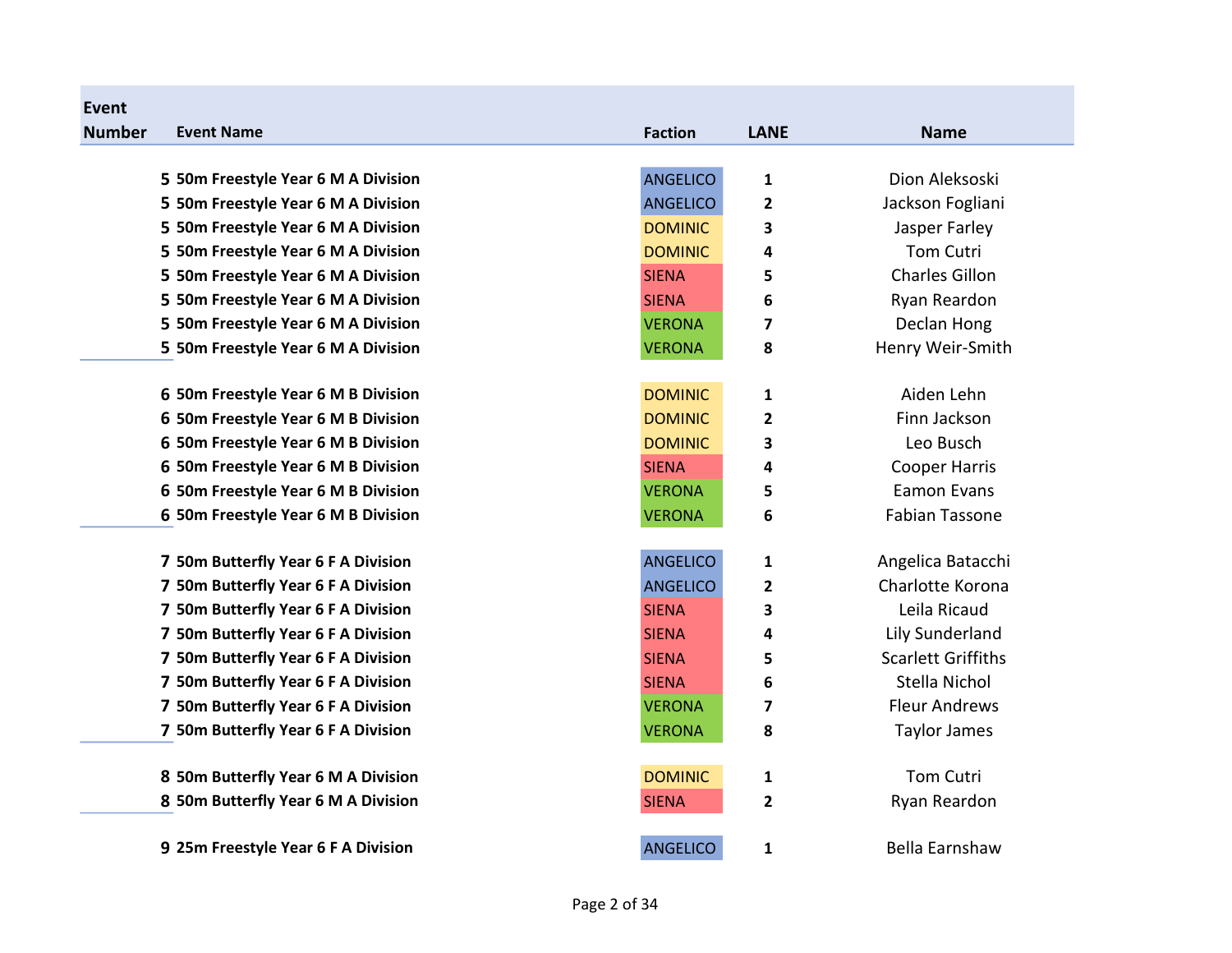| <b>Number</b><br><b>Event Name</b>   | <b>Faction</b>  | <b>LANE</b>    | <b>Name</b>           |
|--------------------------------------|-----------------|----------------|-----------------------|
| 9 25m Freestyle Year 6 F A Division  | <b>ANGELICO</b> | $\mathbf{2}$   | Mia Threadgate        |
| 9 25m Freestyle Year 6 F A Division  | <b>DOMINIC</b>  | 3              | Alexandra Nwe         |
| 9 25m Freestyle Year 6 F A Division  | <b>DOMINIC</b>  | 4              | Sophia Marevic        |
| 9 25m Freestyle Year 6 F A Division  | <b>SIENA</b>    | 5              | <b>Amelie Arcus</b>   |
| 9 25m Freestyle Year 6 F A Division  | <b>SIENA</b>    | 6              | Joane (Micha) Arwandi |
| 9 25m Freestyle Year 6 F A Division  | <b>VERONA</b>   | 7              | Charlotte Vaughan     |
| 9 25m Freestyle Year 6 F A Division  | <b>VERONA</b>   | 8              | Jessica leraci        |
| 10 25m Freestyle Year 6 F B Division | <b>ANGELICO</b> | $\mathbf{1}$   | Alyssa Stevens        |
| 10 25m Freestyle Year 6 F B Division | <b>ANGELICO</b> | $\overline{2}$ | Valentina Otter       |
| 10 25m Freestyle Year 6 F B Division | <b>DOMINIC</b>  | 3              | Abigail Properjohn    |
| 10 25m Freestyle Year 6 F B Division | <b>DOMINIC</b>  | 4              | Zoe Elliott           |
| 10 25m Freestyle Year 6 F B Division | <b>SIENA</b>    | 5              | Emma Dean             |
| 10 25m Freestyle Year 6 F B Division | <b>SIENA</b>    | 6              | Georgia Gough         |
| 10 25m Freestyle Year 6 F B Division | <b>VERONA</b>   | 7              | Ciaralee O'Shea       |
| 10 25m Freestyle Year 6 F B Division | <b>VERONA</b>   | 8              | Latisha Pham          |
| 11 25m Freestyle Year 6 F C Division | <b>ANGELICO</b> | $\mathbf 1$    | Shravya Rao           |
| 11 25m Freestyle Year 6 F C Division | <b>DOMINIC</b>  | $\overline{2}$ | Kendra Pelka          |
| 11 25m Freestyle Year 6 F C Division | <b>DOMINIC</b>  | 3              | Ruby Taylor           |
| 11 25m Freestyle Year 6 F C Division | <b>SIENA</b>    | 4              | <b>Addison Lupo</b>   |
| 11 25m Freestyle Year 6 F C Division | <b>SIENA</b>    | 5              | Jasmine Mascurine     |
| 11 25m Freestyle Year 6 F C Division | <b>VERONA</b>   | 6              | Mia Broadbent         |
| 12 25m Freestyle Year 6 M A Division | <b>ANGELICO</b> | 1              | Liam Larkins          |
| 12 25m Freestyle Year 6 M A Division | <b>ANGELICO</b> | $\mathbf{2}$   | Luke Bradley          |
| 12 25m Freestyle Year 6 M A Division | <b>DOMINIC</b>  | 3              | Ethan Jasper          |
| 12 25m Freestyle Year 6 M A Division | <b>DOMINIC</b>  | 4              | Zachary Hunter        |
| 12 25m Freestyle Year 6 M A Division | <b>SIENA</b>    | 5              | Lachlan Skinner       |
| 12 25m Freestyle Year 6 M A Division | <b>SIENA</b>    | 6              | Leon Rodgers          |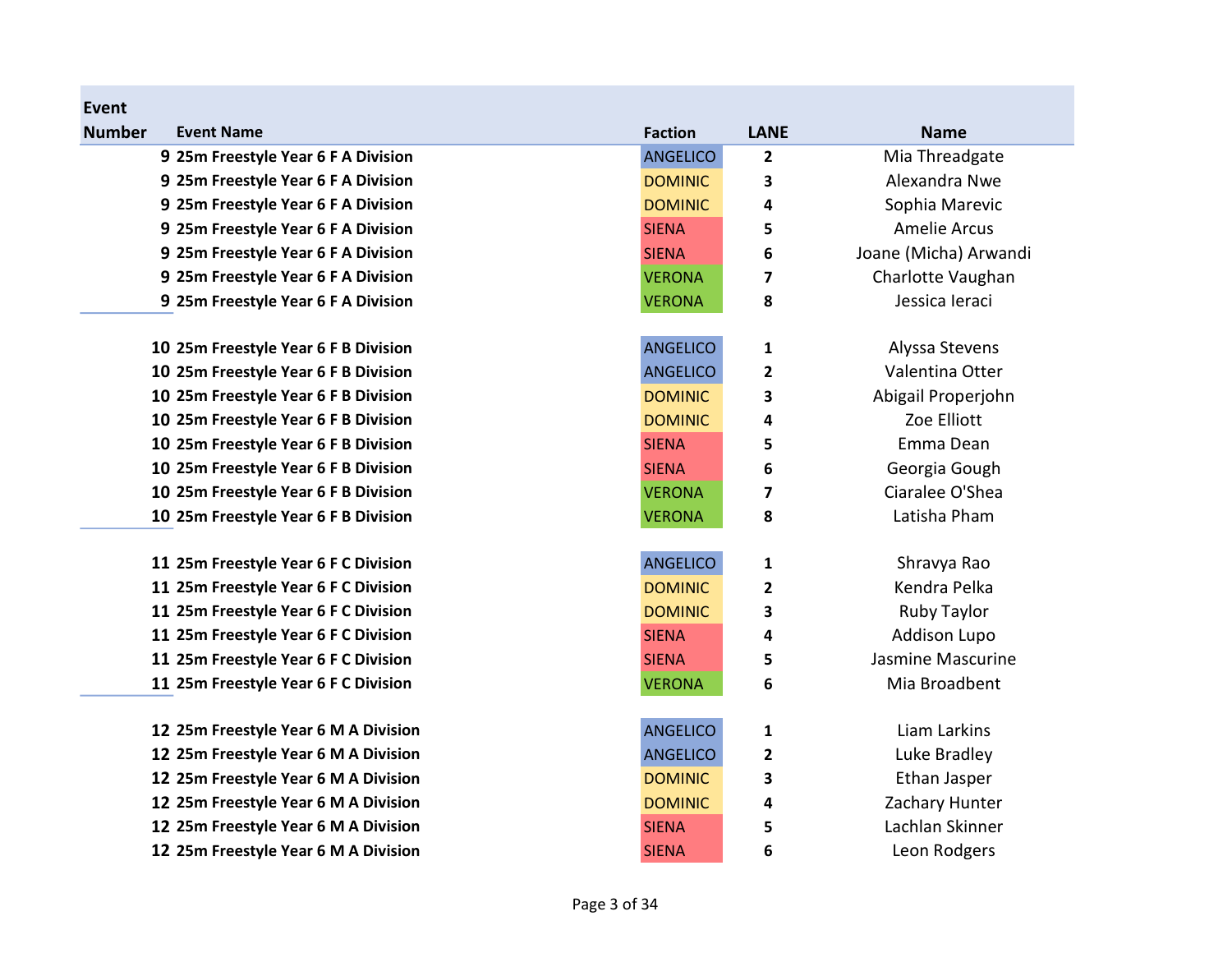| Event         |                                                      |                 |              |                     |
|---------------|------------------------------------------------------|-----------------|--------------|---------------------|
| <b>Number</b> | <b>Event Name</b>                                    | <b>Faction</b>  | <b>LANE</b>  | <b>Name</b>         |
|               | 12 25m Freestyle Year 6 M A Division                 | <b>VERONA</b>   | 7            | Lucas Koi Chin      |
|               | 12 25m Freestyle Year 6 M A Division                 | <b>VERONA</b>   | 8            | <b>Thomas Trott</b> |
|               |                                                      |                 |              |                     |
|               | 13 25m Freestyle Year 6 M B Division                 | <b>ANGELICO</b> | 1            | Lucas Palmer        |
|               | 13 25m Freestyle Year 6 M B Division                 | <b>ANGELICO</b> | 2            | Nathan Vettoor      |
|               | 13 25m Freestyle Year 6 M B Division                 | <b>DOMINIC</b>  | 3            | <b>Elliot Pinel</b> |
|               | 13 25m Freestyle Year 6 M B Division                 | <b>DOMINIC</b>  | 4            | Ryan Isaacs         |
|               | 13 25m Freestyle Year 6 M B Division                 | <b>SIENA</b>    | 5            | Adam Brennan        |
|               | 13 25m Freestyle Year 6 M B Division                 | <b>SIENA</b>    | 6            | Curtis Pittaway     |
|               | 13 25m Freestyle Year 6 M B Division                 | <b>VERONA</b>   | 7            | Archie Dragojevich  |
|               | 13 25m Freestyle Year 6 M B Division                 | <b>VERONA</b>   | 8            | Roman Tassone       |
|               | 14 25m Freestyle Year 6 M C Division                 | <b>ANGELICO</b> | 1            | Jonathan Le         |
|               | 14 25m Freestyle Year 6 M C Division                 | <b>ANGELICO</b> | $\mathbf{2}$ | <b>Rhys Swords</b>  |
|               | 14 25m Freestyle Year 6 M C Division                 | <b>DOMINIC</b>  | 3            | Noah Cordeiro       |
|               | 14 25m Freestyle Year 6 M C Division                 | <b>SIENA</b>    | 4            | Alexander Hoareau   |
|               | 14 25m Freestyle Year 6 M C Division                 | <b>SIENA</b>    | 5            | Giorgios Gatsoulis  |
|               | 14 25m Freestyle Year 6 M C Division                 | <b>SIENA</b>    | 6            | Kane Kemp           |
|               | 15 Novelty Front Kick with Board Year 6 F A Division | <b>ANGELICO</b> | $\mathbf{1}$ | Alexia Salvia       |
|               | 15 Novelty Front Kick with Board Year 6 F A Division | <b>ANGELICO</b> | 2            | <b>Trinity Arts</b> |
|               | 15 Novelty Front Kick with Board Year 6 F A Division | <b>DOMINIC</b>  | 3            | Lily Byrne          |
|               | 15 Novelty Front Kick with Board Year 6 F A Division | <b>SIENA</b>    | 4            | Sophia Rodrigues    |
|               | 16 Novelty Front Kick with Board Year 6 M A Division | <b>ANGELICO</b> | 1            | Sebastian Catania   |
|               | 16 Novelty Front Kick with Board Year 6 M A Division | <b>DOMINIC</b>  | $\mathbf{2}$ | Elijah Ridley       |
|               | 16 Novelty Front Kick with Board Year 6 M A Division | <b>SIENA</b>    | 3            | Levi Liedel         |
|               |                                                      |                 |              |                     |
|               | 17 50m Breaststroke Year 6 F A Division              | <b>ANGELICO</b> | 1            | Angelica Batacchi   |
|               | 17 50m Breaststroke Year 6 F A Division              | <b>ANGELICO</b> | 2            | Charlotte Korona    |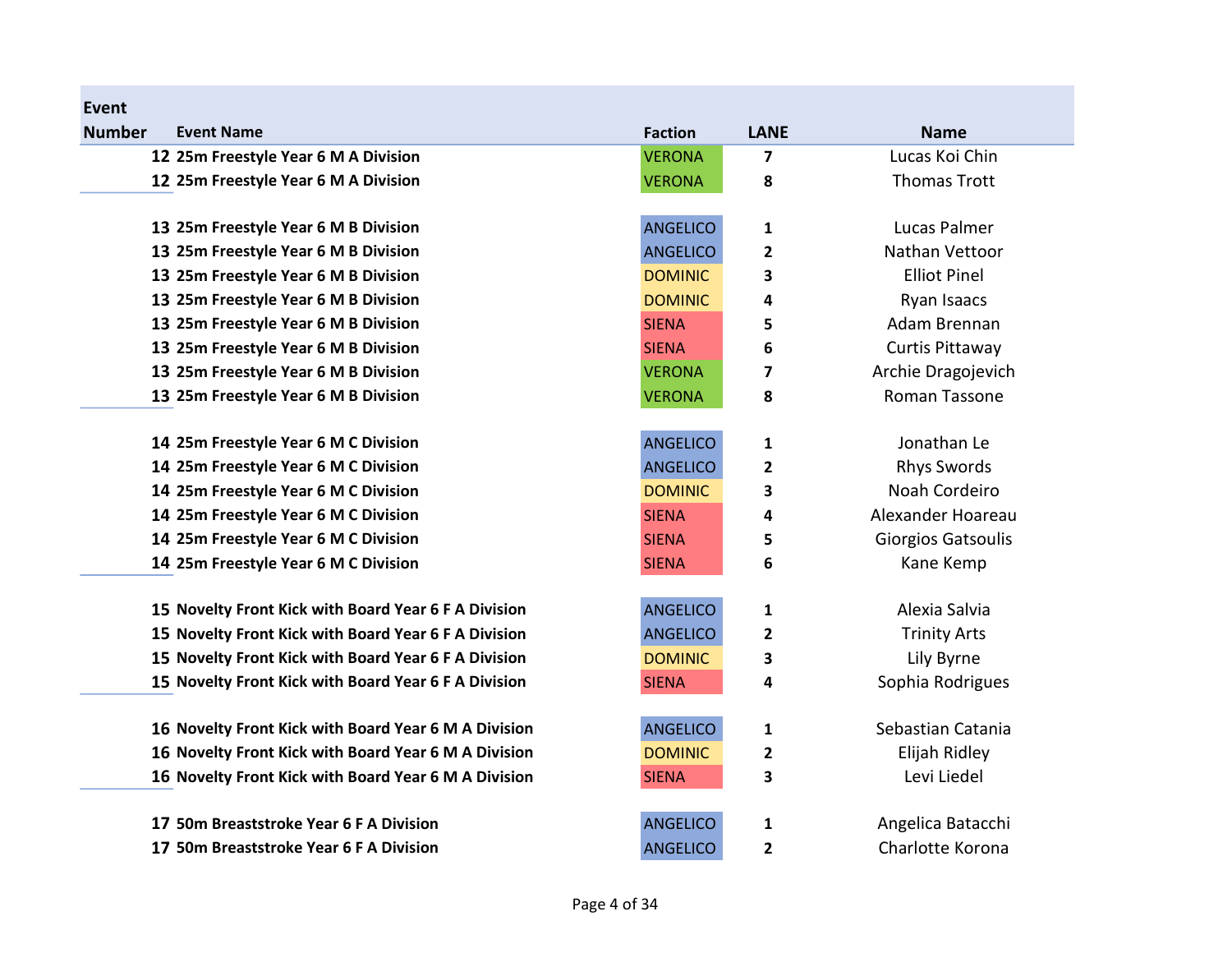| Event         |                                         |                 |              |                           |
|---------------|-----------------------------------------|-----------------|--------------|---------------------------|
| <b>Number</b> | <b>Event Name</b>                       | <b>Faction</b>  | <b>LANE</b>  | <b>Name</b>               |
|               | 17 50m Breaststroke Year 6 F A Division | <b>DOMINIC</b>  | 3            | Alexandra Nwe             |
|               | 17 50m Breaststroke Year 6 F A Division | <b>DOMINIC</b>  | 4            | Jade Linklater-Williams   |
|               | 17 50m Breaststroke Year 6 F A Division | <b>SIENA</b>    | 5            | Olivia Miocevich          |
|               | 17 50m Breaststroke Year 6 F A Division | <b>SIENA</b>    | 6            | <b>Scarlett Griffiths</b> |
|               | 17 50m Breaststroke Year 6 F A Division | <b>VERONA</b>   | 7            | <b>Fleur Andrews</b>      |
|               | 17 50m Breaststroke Year 6 F A Division | <b>VERONA</b>   | 8            | Taylor James              |
|               | 18 50m Breaststroke Year 6 F B Division | <b>ANGELICO</b> | 1            | Giuliette Vecchio         |
|               | 18 50m Breaststroke Year 6 F B Division | <b>ANGELICO</b> | 2            | Isabella Darcey           |
|               | 18 50m Breaststroke Year 6 F B Division | <b>DOMINIC</b>  | 3            | Jasmine Muir              |
|               | 18 50m Breaststroke Year 6 F B Division | <b>DOMINIC</b>  | 4            | Rose Glen                 |
|               | 18 50m Breaststroke Year 6 F B Division | <b>SIENA</b>    | 5            | Lily Sunderland           |
|               | 18 50m Breaststroke Year 6 F B Division | <b>SIENA</b>    | 6            | Stella Nichol             |
|               | 18 50m Breaststroke Year 6 F B Division | <b>VERONA</b>   | 7            | Caitlyn Simeons           |
|               | 18 50m Breaststroke Year 6 F B Division | <b>VERONA</b>   | 8            | Jessica leraci            |
|               | 19 50m Breaststroke Year 6 F C Division | <b>ANGELICO</b> | 1            | <b>Tallulah Cheyne</b>    |
|               | 19 50m Breaststroke Year 6 F C Division | <b>SIENA</b>    | $\mathbf{2}$ | Ava Daniel                |
|               | 19 50m Breaststroke Year 6 F C Division | <b>SIENA</b>    | 3            | Leila Ricaud              |
|               | 19 50m Breaststroke Year 6 F C Division | <b>VERONA</b>   | 4            | Sophie Williams           |
|               | 20 50m Breaststroke Year 6 M A Division | <b>ANGELICO</b> | 1            | Dion Aleksoski            |
|               | 20 50m Breaststroke Year 6 M A Division | <b>DOMINIC</b>  | 2            | Jasper Farley             |
|               | 20 50m Breaststroke Year 6 M A Division | <b>DOMINIC</b>  | 3            | Leo Busch                 |
|               | 20 50m Breaststroke Year 6 M A Division | <b>DOMINIC</b>  | 4            | <b>Tom Cutri</b>          |
|               | 20 50m Breaststroke Year 6 M A Division | <b>SIENA</b>    | 5            | Kane Kemp                 |
|               | 20 50m Breaststroke Year 6 M A Division | <b>SIENA</b>    | 6            | Ryan Reardon              |
|               | 20 50m Breaststroke Year 6 M A Division | <b>VERONA</b>   | 7            | Declan Hong               |
|               | 20 50m Breaststroke Year 6 M A Division | <b>VERONA</b>   | 8            | Henry Weir-Smith          |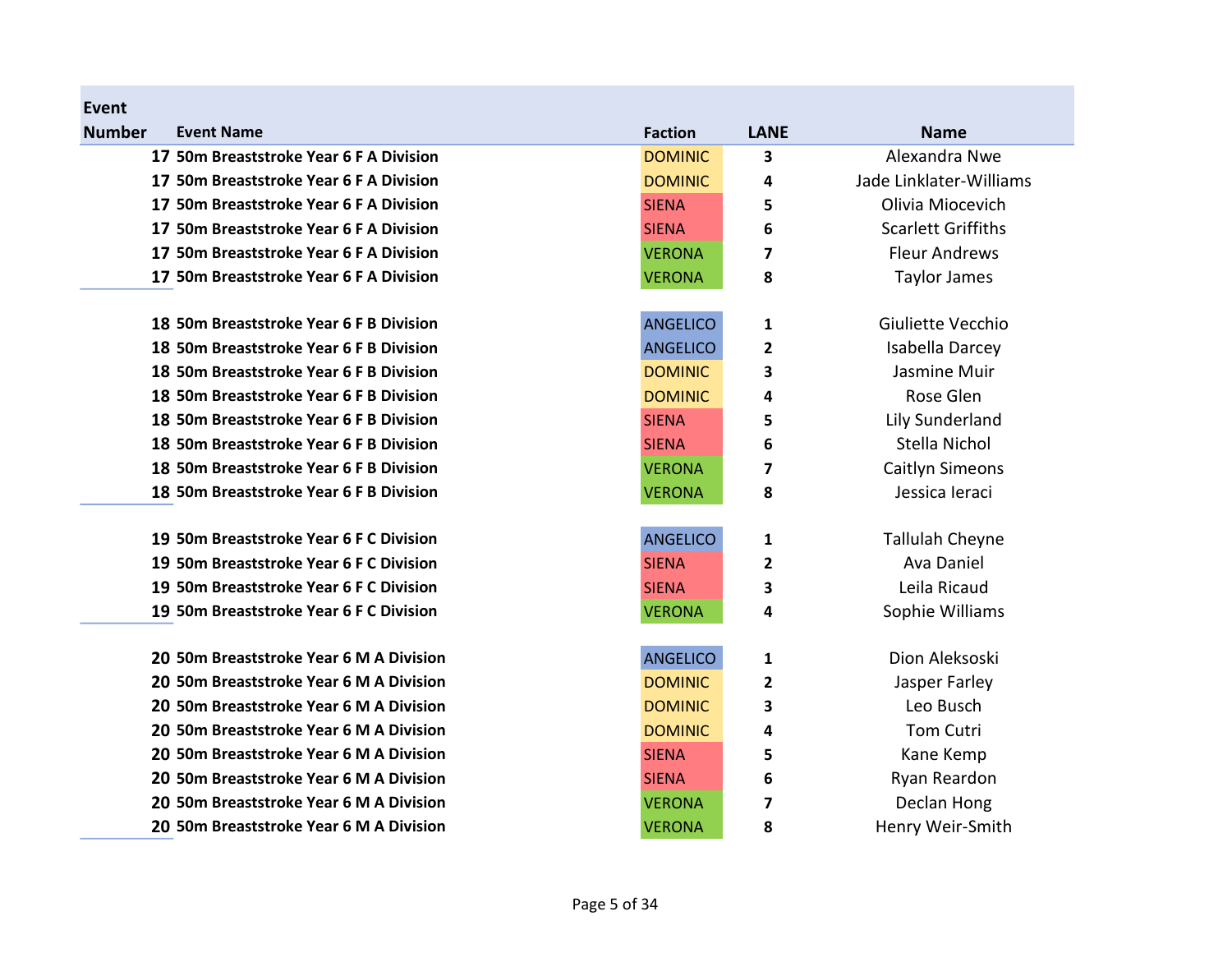| <b>Number</b> | <b>Event Name</b>                       | <b>Faction</b>  | <b>LANE</b>    | <b>Name</b>                    |
|---------------|-----------------------------------------|-----------------|----------------|--------------------------------|
|               | 21 25m Breaststroke Year 6 F A Division | <b>ANGELICO</b> | $\mathbf{1}$   | <b>Bella Earnshaw</b>          |
|               | 21 25m Breaststroke Year 6 F A Division | <b>ANGELICO</b> | $\overline{2}$ | Shravya Rao                    |
|               | 21 25m Breaststroke Year 6 F A Division | <b>DOMINIC</b>  | 3              | Abigail Properjohn             |
|               | 21 25m Breaststroke Year 6 F A Division | <b>DOMINIC</b>  | 4              | Ruby Taylor                    |
|               | 21 25m Breaststroke Year 6 F A Division | <b>SIENA</b>    | 5              | <b>Amelie Arcus</b>            |
|               | 21 25m Breaststroke Year 6 F A Division | <b>SIENA</b>    | 6              | Charvelle Burke                |
|               | 21 25m Breaststroke Year 6 F A Division | <b>VERONA</b>   | 7              | Alexi Di Dio                   |
|               | 21 25m Breaststroke Year 6 F A Division | <b>VERONA</b>   | 8              | Poppy Southern                 |
|               |                                         |                 |                |                                |
|               | 22 25m Breaststroke Year 6 F B Division | <b>ANGELICO</b> | 1              | <b>Holly Flegg</b>             |
|               | 22 25m Breaststroke Year 6 F B Division | <b>ANGELICO</b> | 2              | Valentina Otter                |
|               | 22 25m Breaststroke Year 6 F B Division | <b>DOMINIC</b>  | 3              | Sophia Marevic                 |
|               | 22 25m Breaststroke Year 6 F B Division | <b>DOMINIC</b>  | 4              | Zoe Elliott                    |
|               | 22 25m Breaststroke Year 6 F B Division | <b>SIENA</b>    | 5              | <b>Addison Lupo</b>            |
|               | 22 25m Breaststroke Year 6 F B Division | <b>SIENA</b>    | 6              | Emma Dean                      |
|               | 22 25m Breaststroke Year 6 F B Division | <b>VERONA</b>   | 7              | Charlotte Vaughan              |
|               | 22 25m Breaststroke Year 6 F B Division | <b>VERONA</b>   | 8              | Ciaralee O'Shea                |
|               |                                         |                 |                |                                |
|               | 23 25m Breaststroke Year 6 F C Division | <b>ANGELICO</b> | 1              | Mia Threadgate                 |
|               | 23 25m Breaststroke Year 6 F C Division | <b>DOMINIC</b>  | $\overline{2}$ | Ava Chatley                    |
|               | 23 25m Breaststroke Year 6 F C Division | <b>DOMINIC</b>  | 3              | <b>Tiah Luca</b>               |
|               | 23 25m Breaststroke Year 6 F C Division | <b>SIENA</b>    | 4              | Georgia Gough                  |
|               | 23 25m Breaststroke Year 6 F C Division | <b>VERONA</b>   | 5              | Mikaela Martin                 |
|               | 24 25m Breaststroke Year 6 F D Division |                 |                |                                |
|               | 24 25m Breaststroke Year 6 F D Division | <b>ANGELICO</b> | 1              | Alyssa Stevens<br>Kendra Pelka |
|               |                                         | <b>DOMINIC</b>  | $\overline{2}$ |                                |
|               | 24 25m Breaststroke Year 6 F D Division | <b>SIENA</b>    | 3              | Joane (Micha) Arwandi          |
|               | 24 25m Breaststroke Year 6 F D Division | <b>VERONA</b>   | 4              | Mia Broadbent                  |
|               | 25 25m Breaststroke Year 6 M A Division | <b>ANGELICO</b> | $\mathbf{1}$   | Jonathan Le                    |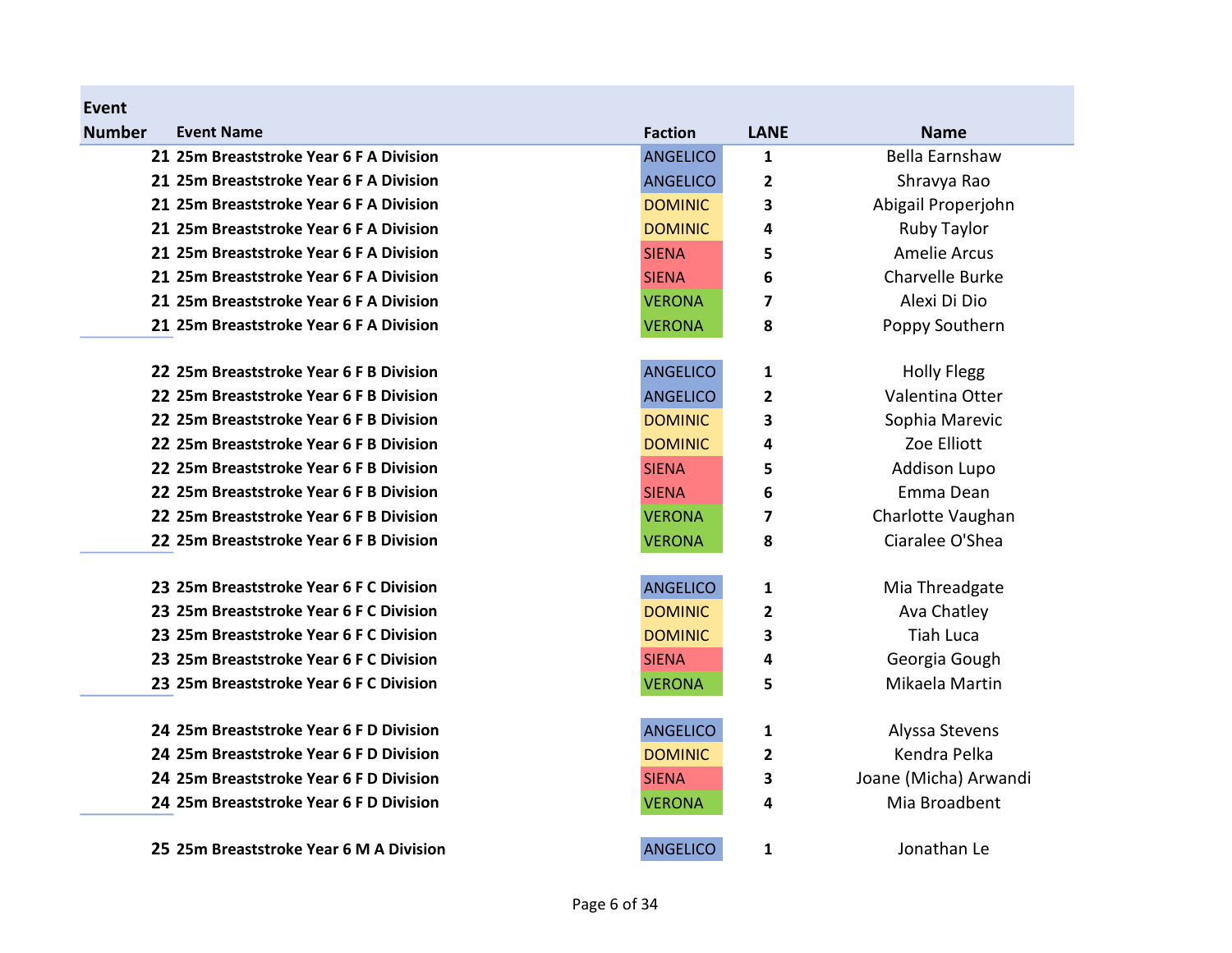| <b>Event</b>  |                                                                  |                 |              |                       |
|---------------|------------------------------------------------------------------|-----------------|--------------|-----------------------|
| <b>Number</b> | <b>Event Name</b>                                                | <b>Faction</b>  | <b>LANE</b>  | <b>Name</b>           |
|               | 25 25m Breaststroke Year 6 M A Division                          | <b>ANGELICO</b> | 2            | Liam Larkins          |
|               | 25 25m Breaststroke Year 6 M A Division                          | <b>DOMINIC</b>  | 3            | Finn Jackson          |
|               | 25 25m Breaststroke Year 6 M A Division                          | <b>DOMINIC</b>  | 4            | Zachary Hunter        |
|               | 25 25m Breaststroke Year 6 M A Division                          | <b>SIENA</b>    | 5            | Lachlan Skinner       |
|               | 25 25m Breaststroke Year 6 M A Division                          | <b>SIENA</b>    | 6            | Leon Rodgers          |
|               | 25 25m Breaststroke Year 6 M A Division                          | <b>VERONA</b>   | 7            | Archie Dragojevich    |
|               | 25 25m Breaststroke Year 6 M A Division                          | <b>VERONA</b>   | 8            | <b>Thomas Trott</b>   |
|               | 26 25m Breaststroke Year 6 M B Division                          | <b>ANGELICO</b> | 1            | Jackson Fogliani      |
|               | 26 25m Breaststroke Year 6 M B Division                          | <b>ANGELICO</b> | $\mathbf{2}$ | Lucas Palmer          |
|               | 26 25m Breaststroke Year 6 M B Division                          | <b>DOMINIC</b>  | 3            | <b>Elliot Pinel</b>   |
|               | 26 25m Breaststroke Year 6 M B Division                          | <b>DOMINIC</b>  | 4            | Ryan Isaacs           |
|               | 26 25m Breaststroke Year 6 M B Division                          | <b>SIENA</b>    | 5            | <b>Cooper Harris</b>  |
|               | 26 25m Breaststroke Year 6 M B Division                          | <b>SIENA</b>    | 6            | Giorgios Gatsoulis    |
|               | 26 25m Breaststroke Year 6 M B Division                          | <b>VERONA</b>   | 7            | <b>Eamon Evans</b>    |
|               | 26 25m Breaststroke Year 6 M B Division                          | <b>VERONA</b>   | 8            | Lucas Koi Chin        |
|               | 27 25m Breaststroke Year 6 M C Division                          | <b>ANGELICO</b> | 1            | Luke Bradley          |
|               | 27 25m Breaststroke Year 6 M C Division                          | <b>DOMINIC</b>  | 2            | Aiden Lehn            |
|               | 27 25m Breaststroke Year 6 M C Division                          | <b>DOMINIC</b>  | 3            | Ethan Jasper          |
|               | 27 25m Breaststroke Year 6 M C Division                          | <b>DOMINIC</b>  | 4            | Noah Cordeiro         |
|               | 27 25m Breaststroke Year 6 M C Division                          | <b>SIENA</b>    | 5            | Adam Brennan          |
|               | 27 25m Breaststroke Year 6 M C Division                          | <b>SIENA</b>    | 6            | Alexander Hoareau     |
|               | 27 25m Breaststroke Year 6 M C Division                          | <b>SIENA</b>    | 7            | <b>Charles Gillon</b> |
|               | 27 25m Breaststroke Year 6 M C Division                          | <b>VERONA</b>   | 8            | <b>Fabian Tassone</b> |
|               | 28 Novelty Breaststroke kick with kick board Year 6 F A Division | <b>ANGELICO</b> | 1            | Alexia Salvia         |
|               | 28 Novelty Breaststroke kick with kick board Year 6 F A Division | <b>ANGELICO</b> | $\mathbf{2}$ | <b>Trinity Arts</b>   |
|               | 28 Novelty Breaststroke kick with kick board Year 6 F A Division | <b>DOMINIC</b>  | 3            | Lily Byrne            |

Page 7 of 34

28 Novelty Breaststroke kick with kick board Year 6 F A Division SIENA 4 Jasmine Mascurine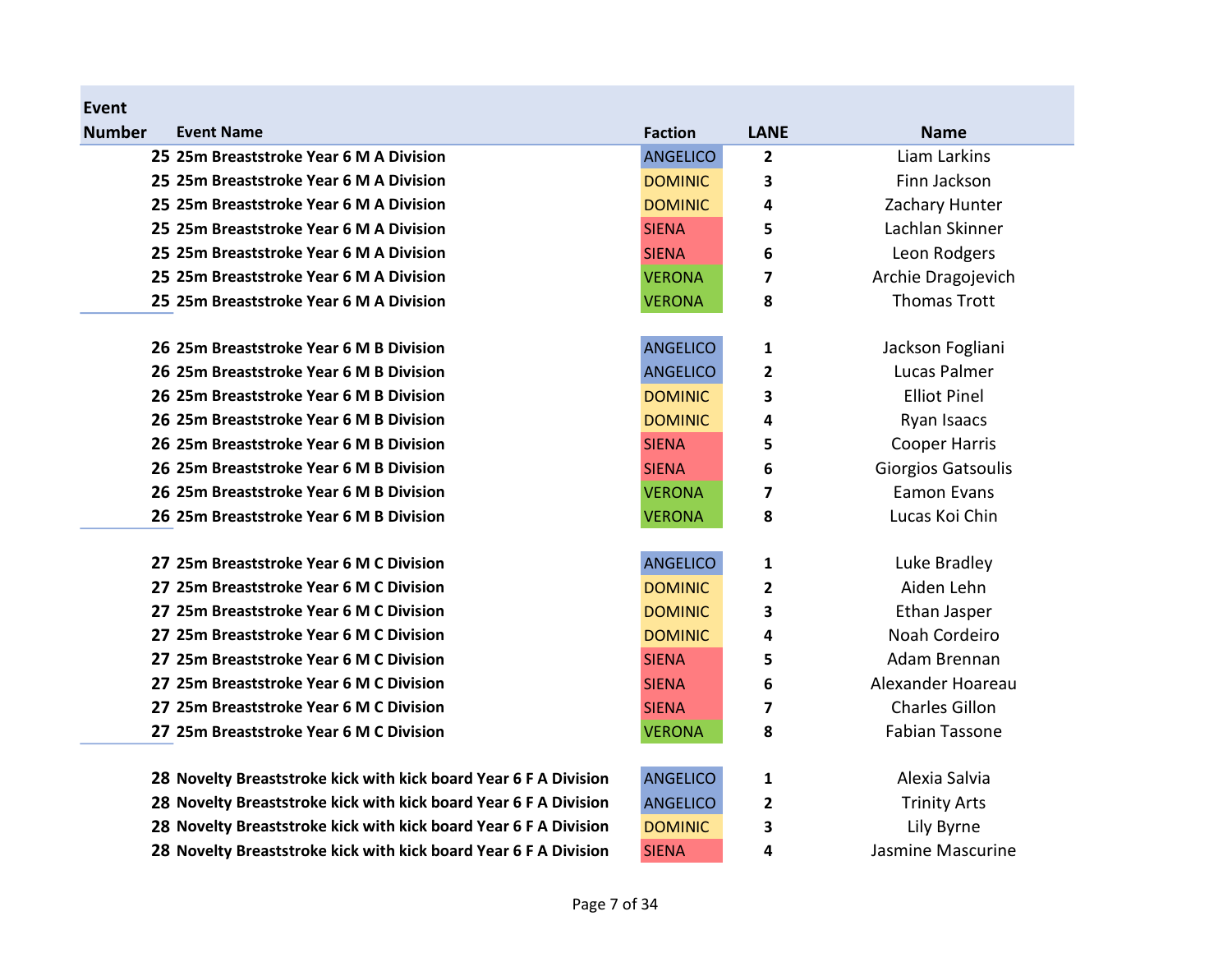| Event         |                                                                  |                 |                         |                           |
|---------------|------------------------------------------------------------------|-----------------|-------------------------|---------------------------|
| <b>Number</b> | <b>Event Name</b>                                                | <b>Faction</b>  | <b>LANE</b>             | <b>Name</b>               |
|               | 28 Novelty Breaststroke kick with kick board Year 6 F A Division | <b>SIENA</b>    | 5                       | Sophia Rodrigues          |
|               | 28 Novelty Breaststroke kick with kick board Year 6 F A Division | <b>VERONA</b>   | 6                       | Latisha Pham              |
|               |                                                                  |                 |                         |                           |
|               | 29 Novelty Breaststroke kick with kick board Year 6 M A Division | <b>ANGELICO</b> | 1                       | Nathan Vettoor            |
|               | 29 Novelty Breaststroke kick with kick board Year 6 M A Division | <b>ANGELICO</b> | $\overline{2}$          | Sebastian Catania         |
|               | 29 Novelty Breaststroke kick with kick board Year 6 M A Division | <b>DOMINIC</b>  | 3                       | Elijah Ridley             |
|               | 29 Novelty Breaststroke kick with kick board Year 6 M A Division | <b>SIENA</b>    | 4                       | Curtis Pittaway           |
|               | 29 Novelty Breaststroke kick with kick board Year 6 M A Division | <b>SIENA</b>    | 5                       | Levi Liedel               |
|               | 29 Novelty Breaststroke kick with kick board Year 6 M A Division | <b>VERONA</b>   | 6                       | <b>Roman Tassone</b>      |
|               |                                                                  |                 |                         |                           |
|               | 30 50m Backstroke Year 6 F A Division                            | <b>ANGELICO</b> | 1                       | Angelica Batacchi         |
|               | 30 50m Backstroke Year 6 F A Division                            | <b>ANGELICO</b> | $\overline{2}$          | Charlotte Korona          |
|               | 30 50m Backstroke Year 6 F A Division                            | <b>DOMINIC</b>  | 3                       | Ava Chatley               |
|               | 30 50m Backstroke Year 6 F A Division                            | <b>DOMINIC</b>  | 4                       | Rose Glen                 |
|               | 30 50m Backstroke Year 6 F A Division                            | <b>SIENA</b>    | 5                       | Leila Ricaud              |
|               | 30 50m Backstroke Year 6 F A Division                            | <b>SIENA</b>    | 6                       | Stella Nichol             |
|               | 30 50m Backstroke Year 6 F A Division                            | <b>VERONA</b>   | $\overline{7}$          | <b>Fleur Andrews</b>      |
|               | 30 50m Backstroke Year 6 F A Division                            | <b>VERONA</b>   | 8                       | <b>Taylor James</b>       |
|               |                                                                  |                 |                         |                           |
|               | 31 50m Backstroke Year 6 F B Division                            | <b>ANGELICO</b> | $\mathbf{1}$            | Giuliette Vecchio         |
|               | 31 50m Backstroke Year 6 F B Division                            | <b>ANGELICO</b> | 2                       | Isabella Darcey           |
|               | 31 50m Backstroke Year 6 F B Division                            | <b>DOMINIC</b>  | 3                       | Alexandra Nwe             |
|               | 31 50m Backstroke Year 6 F B Division                            | <b>DOMINIC</b>  | 4                       | Jade Linklater-Williams   |
|               | 31 50m Backstroke Year 6 F B Division                            | <b>SIENA</b>    | 5                       | Olivia Miocevich          |
|               | 31 50m Backstroke Year 6 F B Division                            | <b>SIENA</b>    | 6                       | <b>Scarlett Griffiths</b> |
|               | 31 50m Backstroke Year 6 F B Division                            | <b>VERONA</b>   | 7                       | Caitlyn Simeons           |
|               | 31 50m Backstroke Year 6 F B Division                            | <b>VERONA</b>   | 8                       | Jessica leraci            |
|               | 32 50m Backstroke Year 6 F C Division                            | <b>DOMINIC</b>  | $\mathbf{1}$            | <b>Tiah Luca</b>          |
|               | 32 50m Backstroke Year 6 F C Division                            | <b>SIENA</b>    | $\overline{\mathbf{c}}$ | Ava Daniel                |
|               |                                                                  |                 |                         |                           |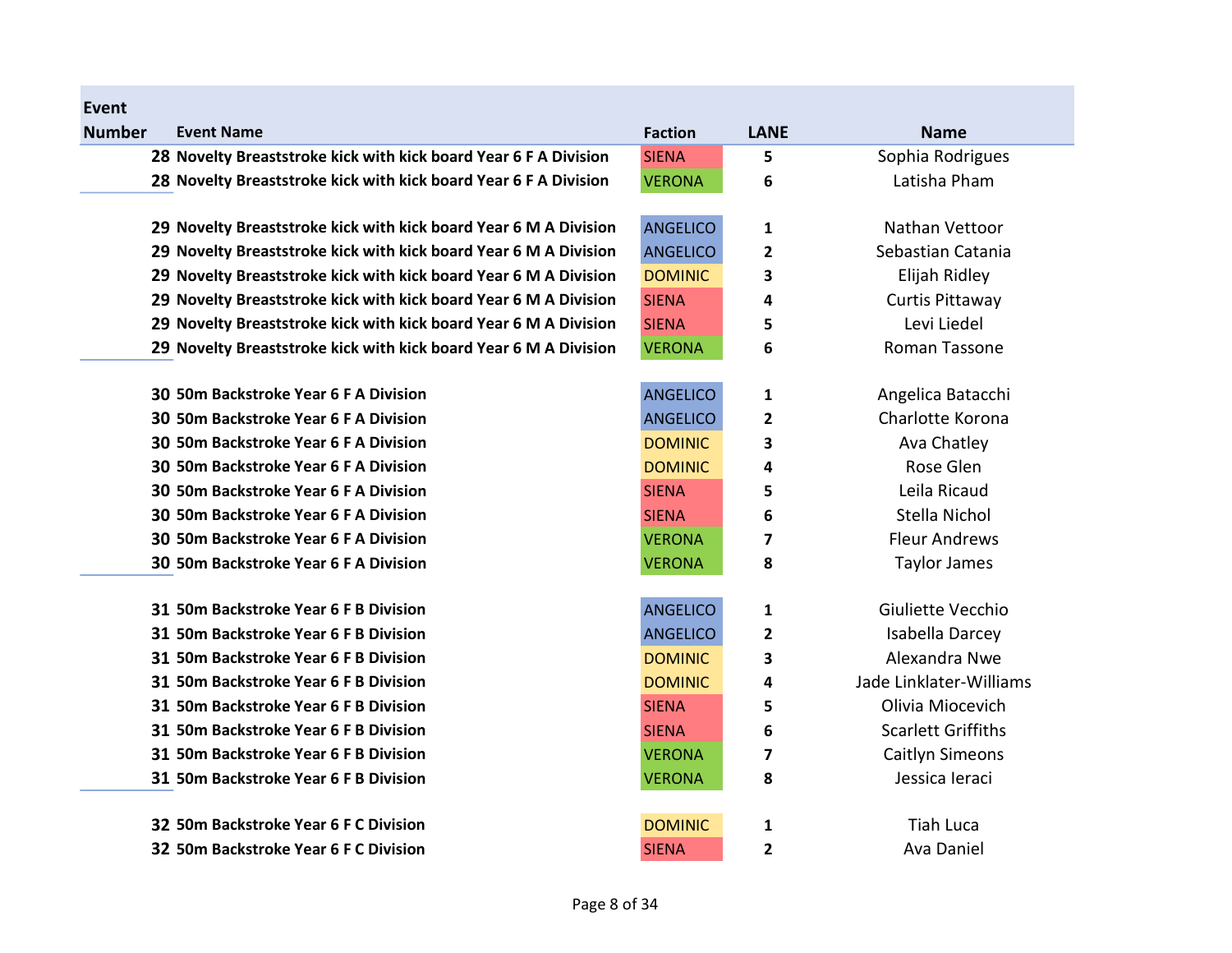| <b>Event</b>                          |                 |                         |                        |
|---------------------------------------|-----------------|-------------------------|------------------------|
| <b>Number</b><br><b>Event Name</b>    | <b>Faction</b>  | <b>LANE</b>             | <b>Name</b>            |
| 32 50m Backstroke Year 6 F C Division | <b>SIENA</b>    | 3                       | Emma Dean              |
| 32 50m Backstroke Year 6 F C Division | <b>SIENA</b>    | 4                       | Lily Sunderland        |
| 32 50m Backstroke Year 6 F C Division | <b>VERONA</b>   | 5                       | Latisha Pham           |
| 32 50m Backstroke Year 6 F C Division | <b>VERONA</b>   | 6                       | Mikaela Martin         |
| 32 50m Backstroke Year 6 F C Division | <b>VERONA</b>   | $\overline{\mathbf{z}}$ | Sophie Williams        |
| 33 50m Backstroke Year 6 M A Division | <b>ANGELICO</b> | 1                       | Dion Aleksoski         |
| 33 50m Backstroke Year 6 M A Division | <b>ANGELICO</b> | 2                       | Jonathan Le            |
| 33 50m Backstroke Year 6 M A Division | <b>DOMINIC</b>  | 3                       | Leo Busch              |
| 33 50m Backstroke Year 6 M A Division | <b>DOMINIC</b>  | 4                       | <b>Tom Cutri</b>       |
| 33 50m Backstroke Year 6 M A Division | <b>SIENA</b>    | 5                       | Ryan Reardon           |
| 33 50m Backstroke Year 6 M A Division | <b>VERONA</b>   | 6                       | Henry Weir-Smith       |
| 34 50m Backstroke Year 6 M B Division | <b>DOMINIC</b>  | $\mathbf{1}$            | Aiden Lehn             |
| 34 50m Backstroke Year 6 M B Division | <b>DOMINIC</b>  | $\overline{2}$          | Jasper Farley          |
| 34 50m Backstroke Year 6 M B Division | <b>SIENA</b>    | 3                       | <b>Cooper Harris</b>   |
| 34 50m Backstroke Year 6 M B Division | <b>SIENA</b>    | 4                       | Kane Kemp              |
| 34 50m Backstroke Year 6 M B Division | <b>VERONA</b>   | 5                       | Declan Hong            |
| 35 25m Backstroke Year 6 F A Division | <b>ANGELICO</b> | 1                       | <b>Holly Flegg</b>     |
| 35 25m Backstroke Year 6 F A Division | <b>ANGELICO</b> | 2                       | <b>Tallulah Cheyne</b> |
| 35 25m Backstroke Year 6 F A Division | <b>DOMINIC</b>  | 3                       | Abigail Properjohn     |
| 35 25m Backstroke Year 6 F A Division | <b>DOMINIC</b>  | 4                       | Sophia Marevic         |
| 35 25m Backstroke Year 6 F A Division | <b>SIENA</b>    | 5                       | <b>Amelie Arcus</b>    |
| 35 25m Backstroke Year 6 F A Division | <b>SIENA</b>    | 6                       | Charvelle Burke        |
| 35 25m Backstroke Year 6 F A Division | <b>VERONA</b>   | $\overline{\mathbf{z}}$ | Alexi Di Dio           |
| 35 25m Backstroke Year 6 F A Division | <b>VERONA</b>   | 8                       | Charlotte Vaughan      |
| 36 25m Backstroke Year 6 F B Division | <b>ANGELICO</b> | 1                       | Bella Earnshaw         |
| 36 25m Backstroke Year 6 F B Division | <b>ANGELICO</b> | 2                       | Mia Threadgate         |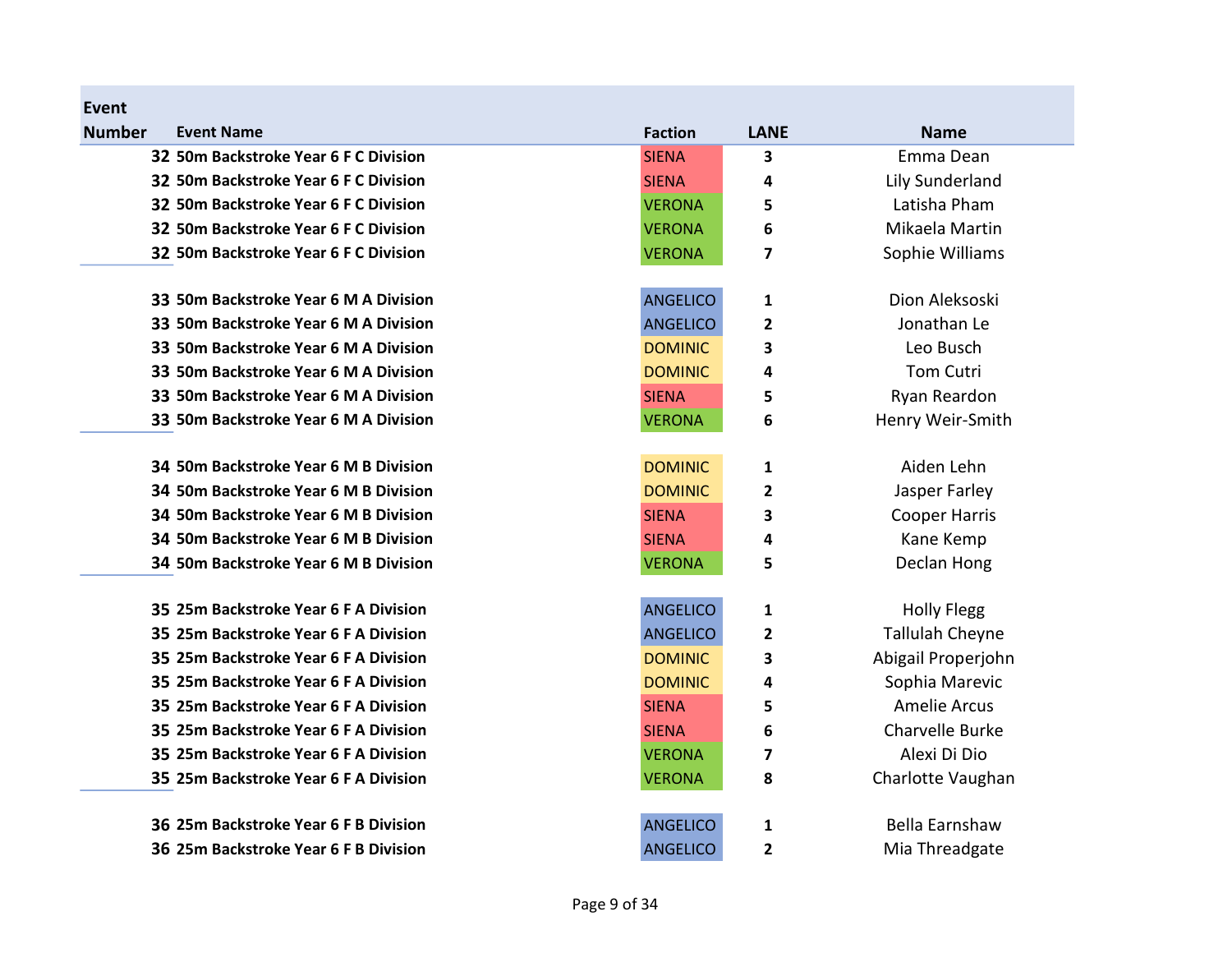| Event         |                                       |                 |              |                           |
|---------------|---------------------------------------|-----------------|--------------|---------------------------|
| <b>Number</b> | <b>Event Name</b>                     | <b>Faction</b>  | <b>LANE</b>  | <b>Name</b>               |
|               | 36 25m Backstroke Year 6 F B Division | <b>DOMINIC</b>  | 3            | Jasmine Muir              |
|               | 36 25m Backstroke Year 6 F B Division | <b>DOMINIC</b>  | 4            | Zoe Elliott               |
|               | 36 25m Backstroke Year 6 F B Division | <b>SIENA</b>    | 5            | <b>Addison Lupo</b>       |
|               | 36 25m Backstroke Year 6 F B Division | <b>SIENA</b>    | 6            | Georgia Gough             |
|               | 36 25m Backstroke Year 6 F B Division | <b>VERONA</b>   | 7            | Ciaralee O'Shea           |
|               | 36 25m Backstroke Year 6 F B Division | <b>VERONA</b>   | 8            | Poppy Southern            |
|               | 37 25m Backstroke Year 6 F C Division | <b>ANGELICO</b> | 1            | Shravya Rao               |
|               | 37 25m Backstroke Year 6 F C Division | <b>ANGELICO</b> | $\mathbf{2}$ | Valentina Otter           |
|               | 37 25m Backstroke Year 6 F C Division | <b>DOMINIC</b>  | 3            | Kendra Pelka              |
|               | 37 25m Backstroke Year 6 F C Division | <b>SIENA</b>    | 4            | Joane (Micha) Arwandi     |
|               | 38 25m Backstroke Year 6 M A Division | <b>ANGELICO</b> | 1            | Liam Larkins              |
|               | 38 25m Backstroke Year 6 M A Division | <b>ANGELICO</b> | 2            | Luke Bradley              |
|               | 38 25m Backstroke Year 6 M A Division | <b>DOMINIC</b>  | 3            | Finn Jackson              |
|               | 38 25m Backstroke Year 6 M A Division | <b>DOMINIC</b>  | 4            | Zachary Hunter            |
|               | 38 25m Backstroke Year 6 M A Division | <b>SIENA</b>    | 5            | Lachlan Skinner           |
|               | 38 25m Backstroke Year 6 M A Division | <b>SIENA</b>    | 6            | Leon Rodgers              |
|               | 38 25m Backstroke Year 6 M A Division | <b>VERONA</b>   | 7            | <b>Fabian Tassone</b>     |
|               | 38 25m Backstroke Year 6 M A Division | <b>VERONA</b>   | 8            | Roman Tassone             |
|               | 39 25m Backstroke Year 6 M B Division | <b>ANGELICO</b> | 1            | Jackson Fogliani          |
|               | 39 25m Backstroke Year 6 M B Division | <b>ANGELICO</b> | 2            | Lucas Palmer              |
|               | 39 25m Backstroke Year 6 M B Division | <b>DOMINIC</b>  | 3            | Ethan Jasper              |
|               | 39 25m Backstroke Year 6 M B Division | <b>DOMINIC</b>  | 4            | Ryan Isaacs               |
|               | 39 25m Backstroke Year 6 M B Division | <b>SIENA</b>    | 5            | Adam Brennan              |
|               | 39 25m Backstroke Year 6 M B Division | <b>SIENA</b>    | 6            | <b>Giorgios Gatsoulis</b> |
|               | 39 25m Backstroke Year 6 M B Division | <b>VERONA</b>   | 7            | Archie Dragojevich        |
|               | 39 25m Backstroke Year 6 M B Division | <b>VERONA</b>   | 8            | <b>Thomas Trott</b>       |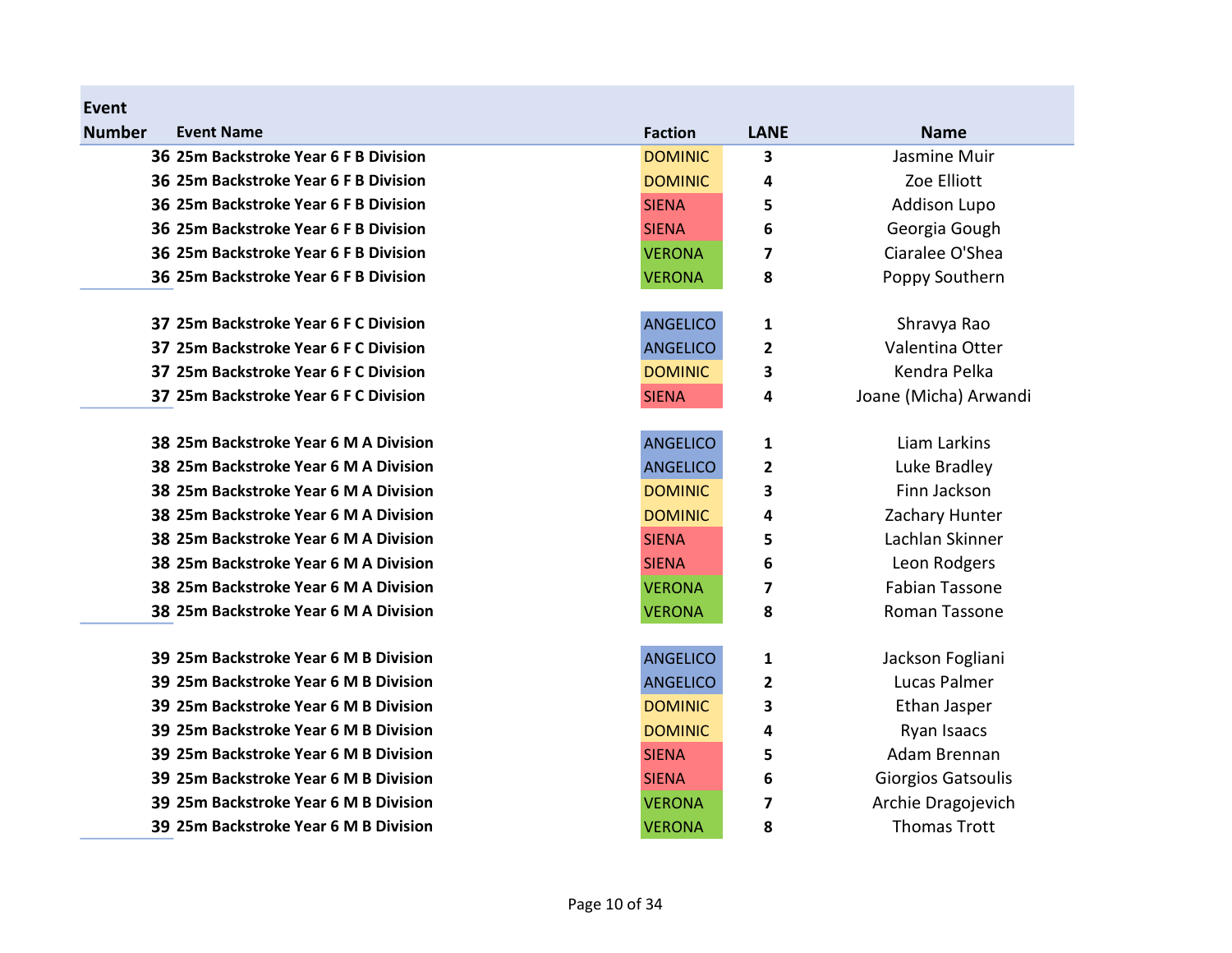| <b>Number</b> | <b>Event Name</b>                                   | <b>Faction</b>  | <b>LANE</b>             | <b>Name</b>           |
|---------------|-----------------------------------------------------|-----------------|-------------------------|-----------------------|
|               | 40 25m Backstroke Year 6 M C Division               | <b>ANGELICO</b> | 1                       | Nathan Vettoor        |
|               | 40 25m Backstroke Year 6 M C Division               | <b>DOMINIC</b>  | $\overline{\mathbf{c}}$ | <b>Elliot Pinel</b>   |
|               | 40 25m Backstroke Year 6 M C Division               | <b>DOMINIC</b>  | 3                       | Noah Cordeiro         |
|               | 40 25m Backstroke Year 6 M C Division               | <b>SIENA</b>    | 4                       | Alexander Hoareau     |
|               | 40 25m Backstroke Year 6 M C Division               | <b>SIENA</b>    | 5                       | <b>Charles Gillon</b> |
|               | 40 25m Backstroke Year 6 M C Division               | <b>SIENA</b>    | 6                       | Curtis Pittaway       |
|               | 40 25m Backstroke Year 6 M C Division               | <b>VERONA</b>   | 7                       | <b>Eamon Evans</b>    |
|               | 40 25m Backstroke Year 6 M C Division               | <b>VERONA</b>   | 8                       | Lucas Koi Chin        |
|               | 41 Novelty Back Kick with Board Year 6 F A Division | <b>ANGELICO</b> | 1                       | Alexia Salvia         |
|               | 41 Novelty Back Kick with Board Year 6 F A Division | <b>ANGELICO</b> | 2                       | Alyssa Stevens        |
|               | 41 Novelty Back Kick with Board Year 6 F A Division | <b>ANGELICO</b> | 3                       | <b>Trinity Arts</b>   |
|               | 41 Novelty Back Kick with Board Year 6 F A Division | <b>DOMINIC</b>  | 4                       | Lily Byrne            |
|               | 41 Novelty Back Kick with Board Year 6 F A Division | <b>DOMINIC</b>  | 5                       | <b>Ruby Taylor</b>    |
|               | 41 Novelty Back Kick with Board Year 6 F A Division | <b>SIENA</b>    | 6                       | Jasmine Mascurine     |
|               | 41 Novelty Back Kick with Board Year 6 F A Division | <b>SIENA</b>    | 7                       | Sophia Rodrigues      |
|               | 41 Novelty Back Kick with Board Year 6 F A Division | <b>VERONA</b>   | 8                       | Mia Broadbent         |
|               | 42 Novelty Back Kick with Board Year 6 M A Division | <b>ANGELICO</b> | 1                       | Sebastian Catania     |
|               | 42 Novelty Back Kick with Board Year 6 M A Division | <b>DOMINIC</b>  | 2                       | Elijah Ridley         |
|               | 42 Novelty Back Kick with Board Year 6 M A Division | <b>SIENA</b>    | 3                       | Levi Liedel           |
|               | 43 100m Freestyle Year 6 F A Division               | <b>ANGELICO</b> | 1                       | Angelica Batacchi     |
|               | 43 100m Freestyle Year 6 F A Division               | <b>ANGELICO</b> | $\mathbf{2}$            | Charlotte Korona      |
|               | 43 100m Freestyle Year 6 F A Division               | <b>SIENA</b>    | 3                       | Leila Ricaud          |
|               | 43 100m Freestyle Year 6 F A Division               | <b>SIENA</b>    | 4                       | Stella Nichol         |
|               | 43 100m Freestyle Year 6 F A Division               | <b>VERONA</b>   | 5                       | <b>Fleur Andrews</b>  |
|               | 43 100m Freestyle Year 6 F A Division               | <b>VERONA</b>   | 6                       | Taylor James          |
|               | 44 100m Freestyle Year 6 F B Division               | <b>SIENA</b>    | 1                       | Ava Daniel            |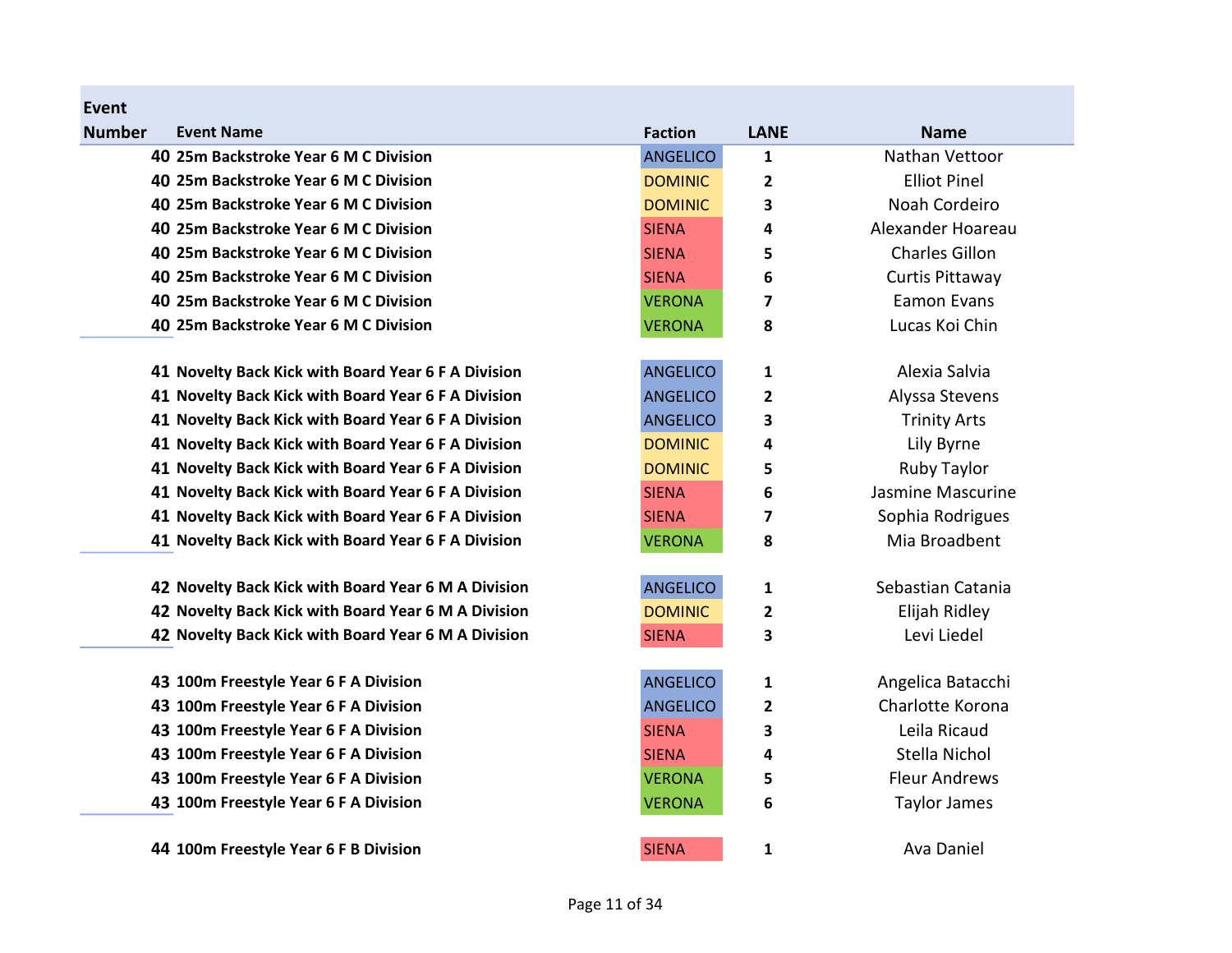| Event         |                                       |                 |              |                           |
|---------------|---------------------------------------|-----------------|--------------|---------------------------|
| <b>Number</b> | <b>Event Name</b>                     | <b>Faction</b>  | <b>LANE</b>  | <b>Name</b>               |
|               | 44 100m Freestyle Year 6 F B Division | <b>SIENA</b>    | $\mathbf{2}$ | Lily Sunderland           |
|               | 44 100m Freestyle Year 6 F B Division | <b>SIENA</b>    | 3            | <b>Scarlett Griffiths</b> |
|               |                                       |                 |              |                           |
|               | 45 100m Freestyle Year 6 M A Division | <b>ANGELICO</b> | $\mathbf 1$  | Dion Aleksoski            |
|               | 45 100m Freestyle Year 6 M A Division | <b>DOMINIC</b>  | 2            | Jasper Farley             |
|               | 45 100m Freestyle Year 6 M A Division | <b>DOMINIC</b>  | 3            | Tom Cutri                 |
|               | 45 100m Freestyle Year 6 M A Division | <b>SIENA</b>    | 4            | Ryan Reardon              |
|               | 45 100m Freestyle Year 6 M A Division | <b>VERONA</b>   | 5            | Henry Weir-Smith          |
|               | 46 50m Freestyle Year 5 F A Division  | <b>ANGELICO</b> | $\mathbf 1$  | Anika Epton               |
|               | 46 50m Freestyle Year 5 F A Division  | <b>ANGELICO</b> | $\mathbf{2}$ | Lily Oksanen              |
|               | 46 50m Freestyle Year 5 F A Division  | <b>DOMINIC</b>  | 3            | Selena Costarella         |
|               | 46 50m Freestyle Year 5 F A Division  | <b>DOMINIC</b>  | 4            | Zara Warner               |
|               | 46 50m Freestyle Year 5 F A Division  | <b>SIENA</b>    | 5            | <b>Addison Powell</b>     |
|               | 46 50m Freestyle Year 5 F A Division  | <b>SIENA</b>    | 6            | Stella Vlahos             |
|               | 46 50m Freestyle Year 5 F A Division  | <b>VERONA</b>   | 7            | Ivy Day                   |
|               | 46 50m Freestyle Year 5 F A Division  | <b>VERONA</b>   | 8            | Lola Day                  |
|               | 47 50m Freestyle Year 5 F B Division  | <b>ANGELICO</b> | $\mathbf{1}$ | <b>Alexis Sharpe</b>      |
|               | 47 50m Freestyle Year 5 F B Division  | <b>ANGELICO</b> | $\mathbf{2}$ | Cleo Firth                |
|               | 47 50m Freestyle Year 5 F B Division  | <b>DOMINIC</b>  | 3            | Angelina Nguyen           |
|               | 47 50m Freestyle Year 5 F B Division  | <b>DOMINIC</b>  | 4            | Sophia May                |
|               | 47 50m Freestyle Year 5 F B Division  | <b>SIENA</b>    | 5            | Aaliyah Franchina         |
|               | 47 50m Freestyle Year 5 F B Division  | <b>SIENA</b>    | 6            | Kendi Ercegovich          |
|               | 48 50m Freestyle Year 5 F C Division  | <b>ANGELICO</b> | 1            | Jessica Wang              |
|               | 48 50m Freestyle Year 5 F C Division  | <b>DOMINIC</b>  | $\mathbf{2}$ | Matilda Miller            |
|               | 48 50m Freestyle Year 5 F C Division  | <b>DOMINIC</b>  | 3            | <b>Ruby Drabarek</b>      |
|               | 48 50m Freestyle Year 5 F C Division  | <b>DOMINIC</b>  | 4            | Shamilyz Yu Jia Cheong    |
|               | 48 50m Freestyle Year 5 F C Division  | <b>DOMINIC</b>  | 5            | Victoria McGrath          |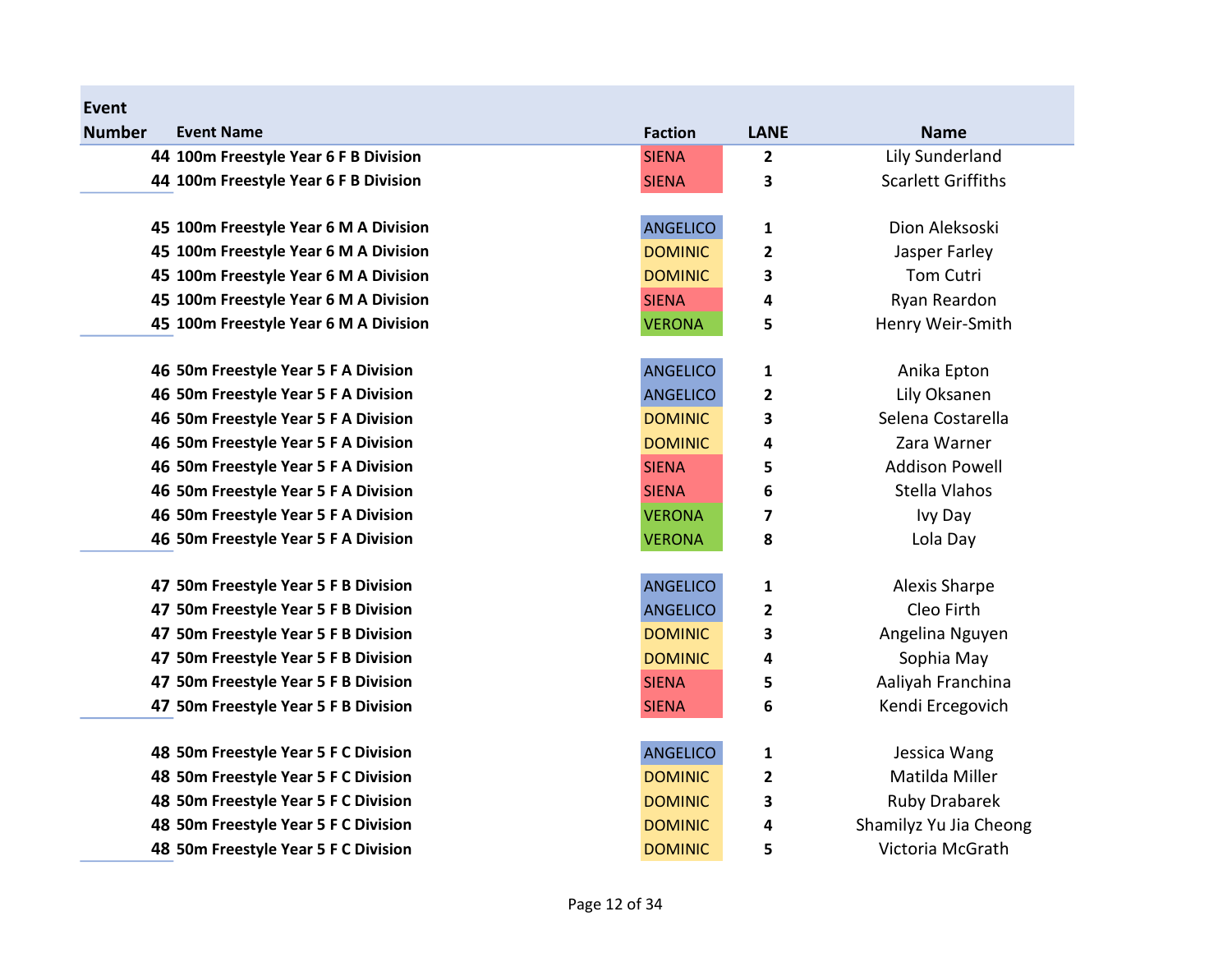| Event         |                                      |                 |                         |                          |
|---------------|--------------------------------------|-----------------|-------------------------|--------------------------|
| <b>Number</b> | <b>Event Name</b>                    | <b>Faction</b>  | <b>LANE</b>             | <b>Name</b>              |
|               |                                      |                 |                         |                          |
|               | 49 50m Freestyle Year 5 M A Division | <b>ANGELICO</b> | 1                       | Darcy Radford            |
|               | 49 50m Freestyle Year 5 M A Division | <b>ANGELICO</b> | 2                       | Jude Haidar              |
|               | 49 50m Freestyle Year 5 M A Division | <b>DOMINIC</b>  | 3                       | James Davis              |
|               | 49 50m Freestyle Year 5 M A Division | <b>DOMINIC</b>  | 4                       | Jasper Dickson           |
|               | 49 50m Freestyle Year 5 M A Division | <b>SIENA</b>    | 5                       | <b>Angus Griffiths</b>   |
|               | 49 50m Freestyle Year 5 M A Division | <b>SIENA</b>    | 6                       | Mitchell Akhurst         |
|               | 49 50m Freestyle Year 5 M A Division | <b>VERONA</b>   | 7                       | Luke Dawes               |
|               | 49 50m Freestyle Year 5 M A Division | <b>VERONA</b>   | 8                       | Samuel (Sam) Rybarczyk   |
|               | 50 50m Freestyle Year 5 M B Division | <b>ANGELICO</b> | 1                       | Fletcher Webb            |
|               | 50 50m Freestyle Year 5 M B Division | <b>DOMINIC</b>  | $\overline{\mathbf{c}}$ | Joseph Menaglio          |
|               | 50 50m Freestyle Year 5 M B Division | <b>DOMINIC</b>  | 3                       | Mack Fiumano             |
|               | 50 50m Freestyle Year 5 M B Division | <b>DOMINIC</b>  | 4                       | <b>Matthew Bradbrook</b> |
|               | 50 50m Freestyle Year 5 M B Division | <b>DOMINIC</b>  | 5                       | Noah O'Driscoll          |
|               | 50 50m Freestyle Year 5 M B Division | <b>SIENA</b>    | 6                       | Lachlan Dowson           |
|               | 50 50m Freestyle Year 5 M B Division | <b>SIENA</b>    | $\overline{\mathbf{z}}$ | <b>Oliver Robertson</b>  |
|               | 50 50m Freestyle Year 5 M B Division | <b>SIENA</b>    | 8                       | Sasha Rosovsky           |
|               | 51 50m Butterfly Year 5 F A Division | <b>ANGELICO</b> | 1                       | Anika Epton              |
|               | 51 50m Butterfly Year 5 F A Division | <b>DOMINIC</b>  | 2                       | Selena Costarella        |
|               | 51 50m Butterfly Year 5 F A Division | <b>SIENA</b>    | 3                       | <b>Addison Powell</b>    |
|               | 51 50m Butterfly Year 5 F A Division | <b>VERONA</b>   | 4                       | Ivy Day                  |
|               | 51 50m Butterfly Year 5 F A Division | <b>VERONA</b>   | 5                       | Lola Day                 |
|               | 52 25m Freestyle Year 5 F A Division | <b>ANGELICO</b> | 1                       | Isabella Clozza          |
|               | 52 25m Freestyle Year 5 F A Division | <b>ANGELICO</b> | $\overline{\mathbf{c}}$ | <b>Olive Martin</b>      |
|               | 52 25m Freestyle Year 5 F A Division | <b>DOMINIC</b>  | 3                       | Chloe Bright             |
|               | 52 25m Freestyle Year 5 F A Division | <b>DOMINIC</b>  | 4                       | <b>Summer Tran</b>       |
|               | 52 25m Freestyle Year 5 F A Division | <b>SIENA</b>    | 5                       | Eva Guardione            |
|               |                                      |                 |                         |                          |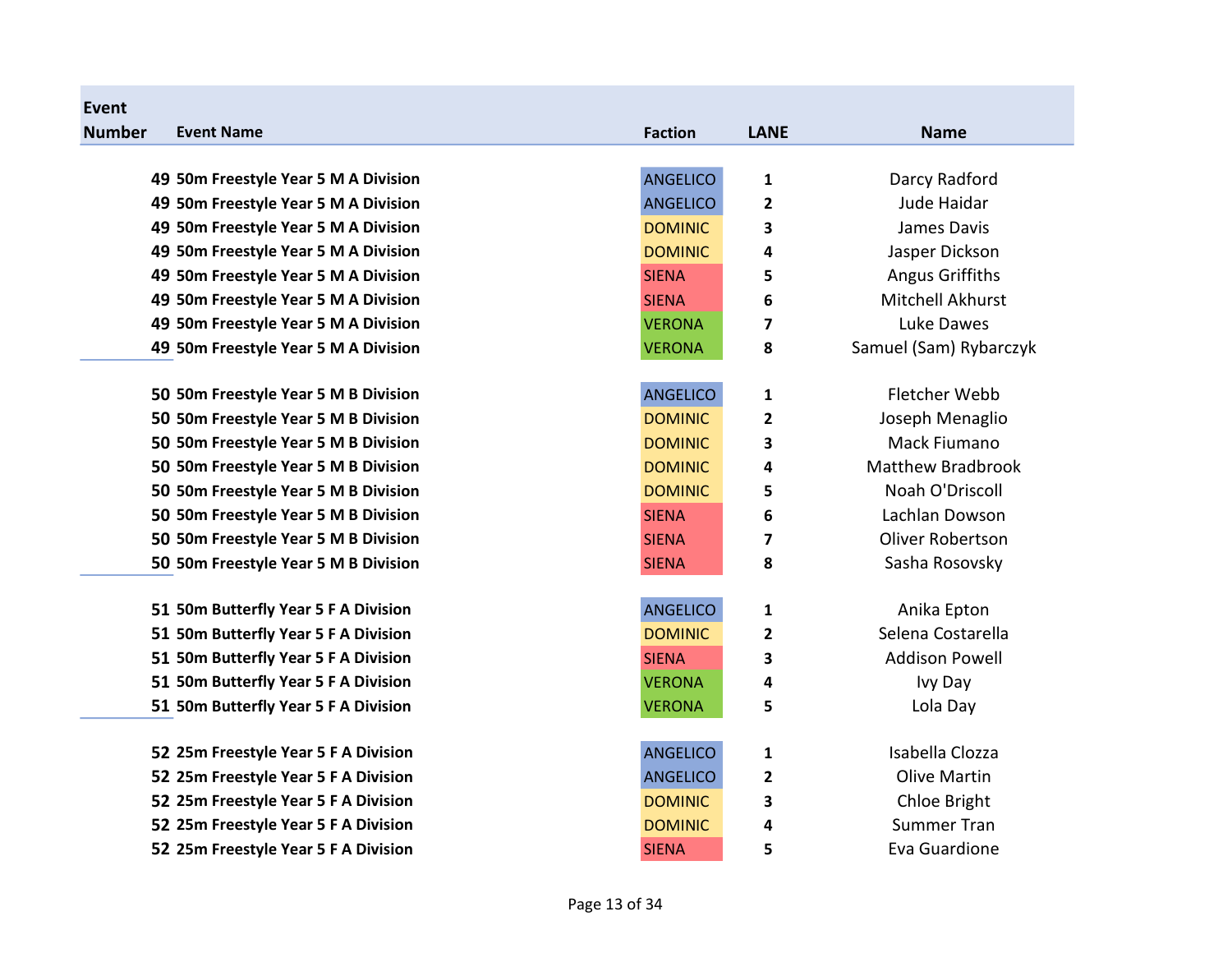| Event         |                                      |                 |                         |                         |
|---------------|--------------------------------------|-----------------|-------------------------|-------------------------|
| <b>Number</b> | <b>Event Name</b>                    | <b>Faction</b>  | <b>LANE</b>             | <b>Name</b>             |
|               | 52 25m Freestyle Year 5 F A Division | <b>SIENA</b>    | 6                       | <b>Isabella Thomson</b> |
|               | 52 25m Freestyle Year 5 F A Division | <b>VERONA</b>   | 7                       | Estelle Schwinkowski    |
|               | 52 25m Freestyle Year 5 F A Division | <b>VERONA</b>   | 8                       | Raven Martin            |
|               |                                      |                 |                         |                         |
|               | 53 25m Freestyle Year 5 F B Division | <b>ANGELICO</b> | 1                       | Khue (Suri) Le          |
|               | 53 25m Freestyle Year 5 F B Division | <b>ANGELICO</b> | $\overline{\mathbf{c}}$ | Sage Earnshaw           |
|               | 53 25m Freestyle Year 5 F B Division | <b>DOMINIC</b>  | 3                       | Jesse McGuire           |
|               | 53 25m Freestyle Year 5 F B Division | <b>DOMINIC</b>  | 4                       | Zahlie Bennett          |
|               | 53 25m Freestyle Year 5 F B Division | <b>SIENA</b>    | 5                       | Isabella Tolley         |
|               | 53 25m Freestyle Year 5 F B Division | <b>SIENA</b>    | 6                       | <b>Theodora Gere</b>    |
|               | 53 25m Freestyle Year 5 F B Division | <b>VERONA</b>   | 7                       | <b>Phoenix Martin</b>   |
|               | 53 25m Freestyle Year 5 F B Division | <b>VERONA</b>   | 8                       | Stella Palmer           |
|               | 54 25m Freestyle Year 5 F C Division | <b>ANGELICO</b> | 1                       | Jessica Williams        |
|               | 54 25m Freestyle Year 5 F C Division | <b>ANGELICO</b> | $\overline{\mathbf{c}}$ | Summer Robinson         |
|               | 54 25m Freestyle Year 5 F C Division | <b>DOMINIC</b>  | 3                       | <b>Ruby Tyers</b>       |
|               | 54 25m Freestyle Year 5 F C Division | <b>DOMINIC</b>  | 4                       | Zara Grindley           |
|               | 54 25m Freestyle Year 5 F C Division | <b>SIENA</b>    | 5                       | Saskia Di Dio           |
|               | 54 25m Freestyle Year 5 F C Division | <b>SIENA</b>    | 6                       | <b>Violet Coufos</b>    |
|               | 54 25m Freestyle Year 5 F C Division | <b>VERONA</b>   | 7                       | <b>Bailey Pike</b>      |
|               | 54 25m Freestyle Year 5 F C Division | <b>VERONA</b>   | 8                       | Natalia Ciffolilli      |
|               | 55 25m Freestyle Year 5 F D Division | <b>ANGELICO</b> | 1                       | Charli Rajcinoski       |
|               | 55 25m Freestyle Year 5 F D Division | <b>SIENA</b>    | 2                       | Alessia Italiano        |
|               | 55 25m Freestyle Year 5 F D Division | <b>SIENA</b>    | 3                       | Ellie Ryan              |
|               | 55 25m Freestyle Year 5 F D Division | <b>SIENA</b>    | 4                       | Sophia Clarke           |
|               | 56 25m Freestyle Year 5 M A Division | <b>ANGELICO</b> | 1                       | Cruz Chau               |
|               | 56 25m Freestyle Year 5 M A Division | <b>ANGELICO</b> | $\overline{\mathbf{c}}$ | Hunter Jones            |
|               | 56 25m Freestyle Year 5 M A Division | <b>DOMINIC</b>  | 3                       | Arthur Lydon            |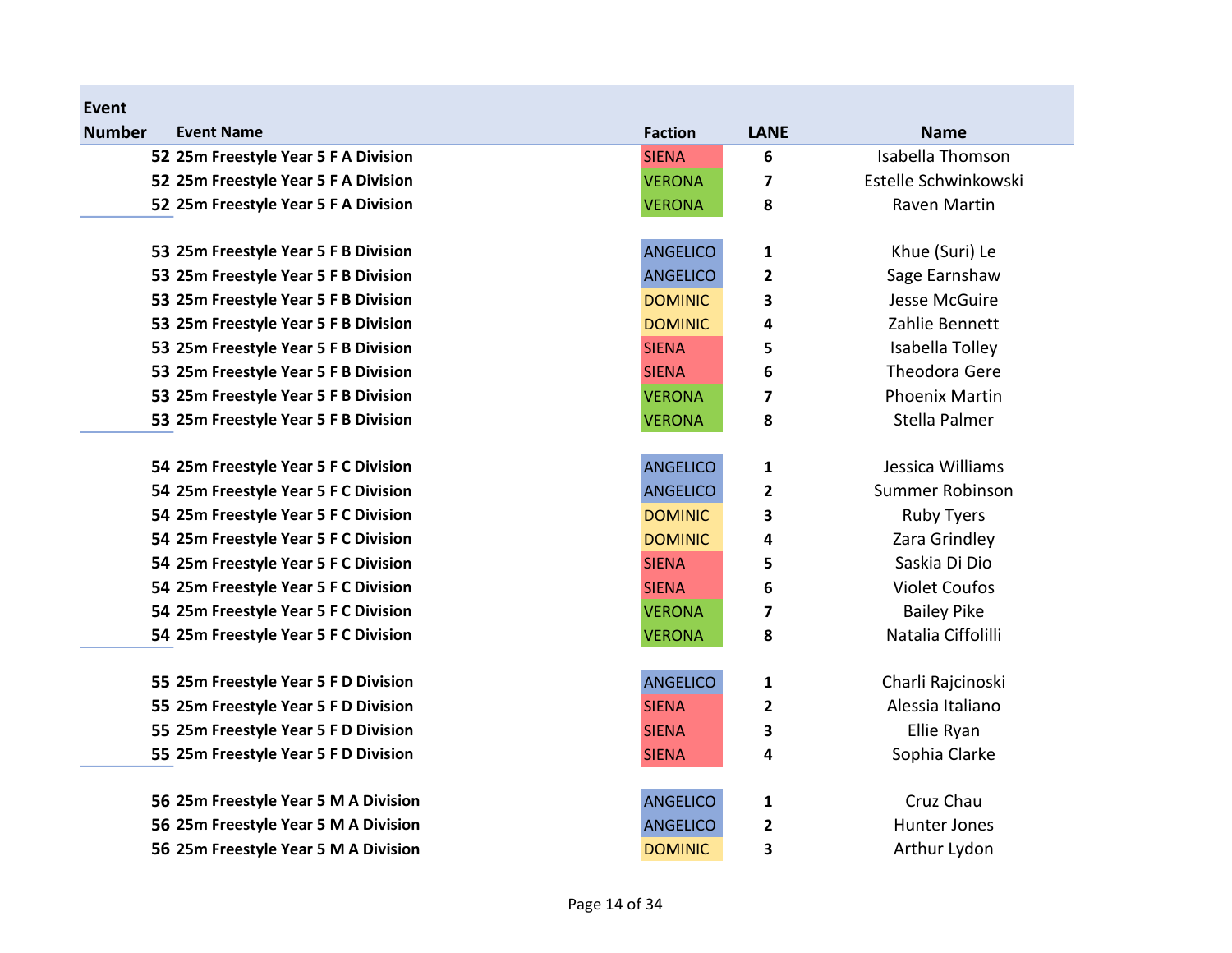| <b>Number</b> | <b>Event Name</b>                                    | <b>Faction</b>  | <b>LANE</b>             | <b>Name</b>             |
|---------------|------------------------------------------------------|-----------------|-------------------------|-------------------------|
|               | 56 25m Freestyle Year 5 M A Division                 | <b>DOMINIC</b>  | 4                       | Maxwell (Max) Gliddon   |
|               | 56 25m Freestyle Year 5 M A Division                 | <b>SIENA</b>    | 5                       | Cristian Parrella       |
|               | 56 25m Freestyle Year 5 M A Division                 | <b>SIENA</b>    | 6                       | Scott Olszewski         |
|               | 56 25m Freestyle Year 5 M A Division                 | <b>VERONA</b>   | 7                       | James Friel             |
|               | 56 25m Freestyle Year 5 M A Division                 | <b>VERONA</b>   | 8                       | Philip Marinucci        |
|               | 57 25m Freestyle Year 5 M B Division                 | <b>ANGELICO</b> | 1                       | Hugo Godfrey            |
|               | 57 25m Freestyle Year 5 M B Division                 | <b>ANGELICO</b> | 2                       | <b>Thomas Flower</b>    |
|               | 57 25m Freestyle Year 5 M B Division                 | <b>DOMINIC</b>  | 3                       | Jacob Tan               |
|               | 57 25m Freestyle Year 5 M B Division                 | <b>SIENA</b>    | 4                       | Lucas Campbell          |
|               | 57 25m Freestyle Year 5 M B Division                 | <b>VERONA</b>   | 5                       | Hamish Nielson          |
|               | 57 25m Freestyle Year 5 M B Division                 | <b>VERONA</b>   | 6                       | Julian Smerilli Benitez |
|               | 57 25m Freestyle Year 5 M B Division                 | <b>VERONA</b>   | 7                       | Nicholas Ciffolilli     |
|               | 57 25m Freestyle Year 5 M B Division                 | <b>VERONA</b>   | 8                       | Riccardo Fazari         |
|               | 58 Novelty Front Kick with Board Year 5 F A Division | <b>ANGELICO</b> | 1                       | Elena Carbone           |
|               | 58 Novelty Front Kick with Board Year 5 F A Division | <b>ANGELICO</b> | 2                       | Tyra Le                 |
|               | 58 Novelty Front Kick with Board Year 5 F A Division | <b>SIENA</b>    | 3                       | Natalia Tolley          |
|               | 58 Novelty Front Kick with Board Year 5 F A Division | <b>VERONA</b>   | 4                       | Amelia Lionetti         |
|               | 58 Novelty Front Kick with Board Year 5 F A Division | <b>VERONA</b>   | 5                       | Eliza Cox               |
|               | 58 Novelty Front Kick with Board Year 5 F A Division | <b>VERONA</b>   | 6                       | <b>Ella Giocas</b>      |
|               | 58 Novelty Front Kick with Board Year 5 F A Division | <b>VERONA</b>   | 7                       | Jayda Verona            |
|               | 58 Novelty Front Kick with Board Year 5 F A Division | <b>VERONA</b>   | 8                       | <b>Romilly Blair</b>    |
|               | 59 Novelty Front Kick with Board Year 5 M A Division | <b>ANGELICO</b> | 1                       | Mark Lyra               |
|               | 59 Novelty Front Kick with Board Year 5 M A Division | <b>DOMINIC</b>  | $\overline{\mathbf{c}}$ | <b>Max Nicol</b>        |
|               | 60 50m Breaststroke Year 5 F A Division              | <b>ANGELICO</b> | 1                       | <b>Alexis Sharpe</b>    |
|               | 60 50m Breaststroke Year 5 F A Division              | <b>ANGELICO</b> | 2                       | Anika Epton             |
|               | 60 50m Breaststroke Year 5 F A Division              | <b>DOMINIC</b>  | 3                       | Selena Costarella       |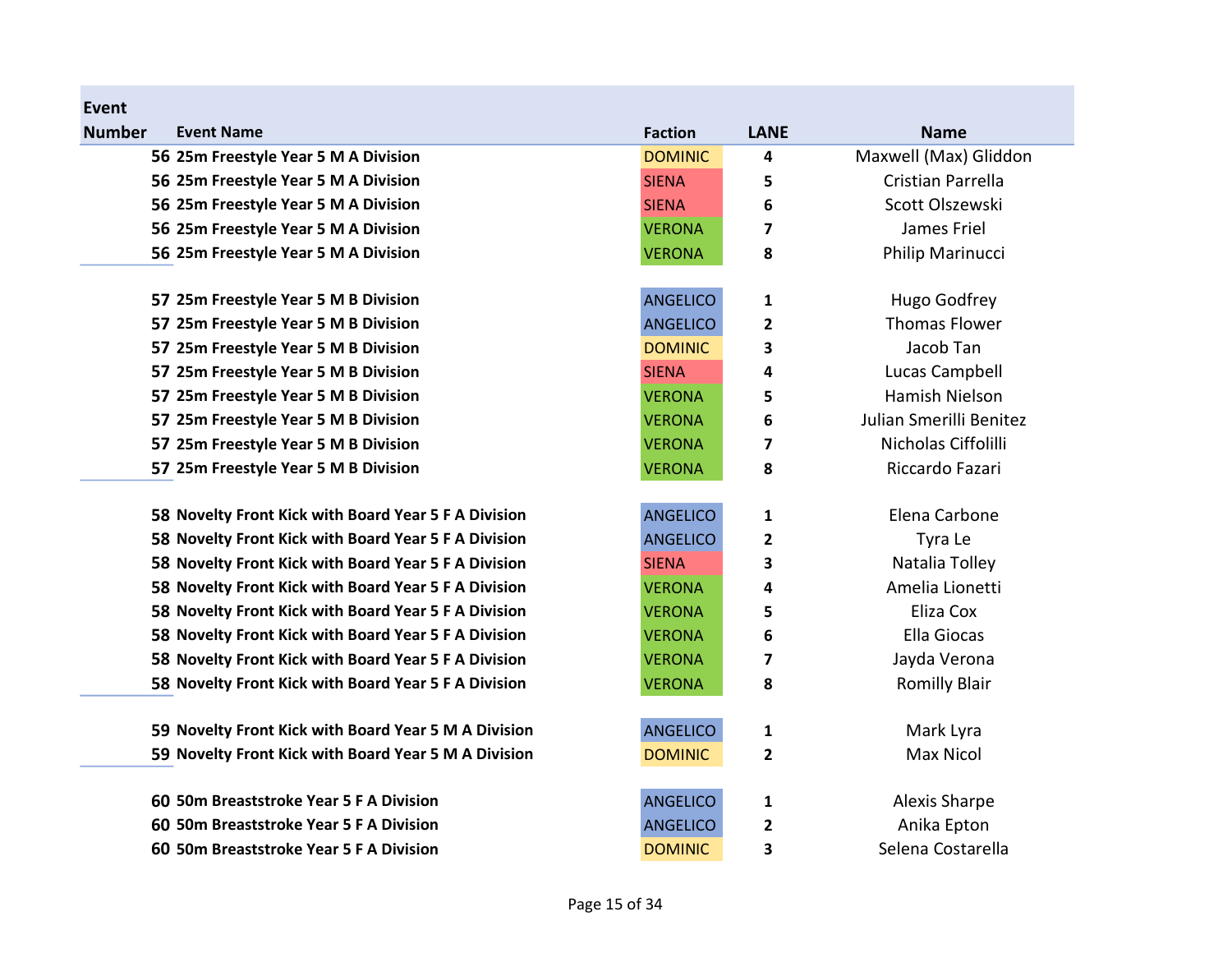| Event         |                                         |                 |                         |                          |
|---------------|-----------------------------------------|-----------------|-------------------------|--------------------------|
| <b>Number</b> | <b>Event Name</b>                       | <b>Faction</b>  | <b>LANE</b>             | <b>Name</b>              |
|               | 60 50m Breaststroke Year 5 F A Division | <b>DOMINIC</b>  | 4                       | Zara Grindley            |
|               | 60 50m Breaststroke Year 5 F A Division | <b>SIENA</b>    | 5                       | <b>Addison Powell</b>    |
|               | 60 50m Breaststroke Year 5 F A Division | <b>SIENA</b>    | 6                       | <b>Violet Coufos</b>     |
|               | 60 50m Breaststroke Year 5 F A Division | <b>VERONA</b>   | 7                       | Ivy Day                  |
|               | 60 50m Breaststroke Year 5 F A Division | <b>VERONA</b>   | 8                       | Lola Day                 |
|               | 61 50m Breaststroke Year 5 F B Division | <b>ANGELICO</b> | 1                       | Lily Oksanen             |
|               | 61 50m Breaststroke Year 5 F B Division | <b>ANGELICO</b> | 2                       | Summer Robinson          |
|               | 61 50m Breaststroke Year 5 F B Division | <b>DOMINIC</b>  | 3                       | Angelina Nguyen          |
|               | 61 50m Breaststroke Year 5 F B Division | <b>DOMINIC</b>  | 4                       | Chloe Bright             |
|               | 61 50m Breaststroke Year 5 F B Division | <b>DOMINIC</b>  | 5                       | <b>Ruby Drabarek</b>     |
|               | 61 50m Breaststroke Year 5 F B Division | <b>DOMINIC</b>  | 6                       | Sophia May               |
|               | 61 50m Breaststroke Year 5 F B Division | <b>SIENA</b>    | $\overline{\mathbf{z}}$ | Aaliyah Franchina        |
|               | 61 50m Breaststroke Year 5 F B Division | <b>SIENA</b>    | 8                       | Stella Vlahos            |
|               | 62 50m Breaststroke Year 5 M A Division | <b>ANGELICO</b> | 1                       | Fletcher Webb            |
|               | 62 50m Breaststroke Year 5 M A Division | <b>DOMINIC</b>  | 2                       | James Davis              |
|               | 62 50m Breaststroke Year 5 M A Division | <b>DOMINIC</b>  | 3                       | Jasper Dickson           |
|               | 62 50m Breaststroke Year 5 M A Division | <b>SIENA</b>    | 4                       | <b>Angus Griffiths</b>   |
|               | 62 50m Breaststroke Year 5 M A Division | <b>SIENA</b>    | 5                       | Lachlan Dowson           |
|               | 62 50m Breaststroke Year 5 M A Division | <b>VERONA</b>   | 6                       | Luke Dawes               |
|               | 62 50m Breaststroke Year 5 M A Division | <b>VERONA</b>   | 7                       | Samuel (Sam) Rybarczyk   |
|               | 63 50m Breaststroke Year 5 M B Division | <b>DOMINIC</b>  | $\mathbf{1}$            | Mack Fiumano             |
|               | 63 50m Breaststroke Year 5 M B Division | <b>DOMINIC</b>  | 2                       | <b>Matthew Bradbrook</b> |
|               | 63 50m Breaststroke Year 5 M B Division | <b>DOMINIC</b>  | 3                       | Noah O'Driscoll          |
|               | 63 50m Breaststroke Year 5 M B Division | <b>SIENA</b>    | 4                       | <b>Oliver Robertson</b>  |
|               | 63 50m Breaststroke Year 5 M B Division | <b>SIENA</b>    | 5                       | Sasha Rosovsky           |
|               | 64 25m Breaststroke Year 5 F A Division | <b>ANGELICO</b> | 1                       | Isabella Clozza          |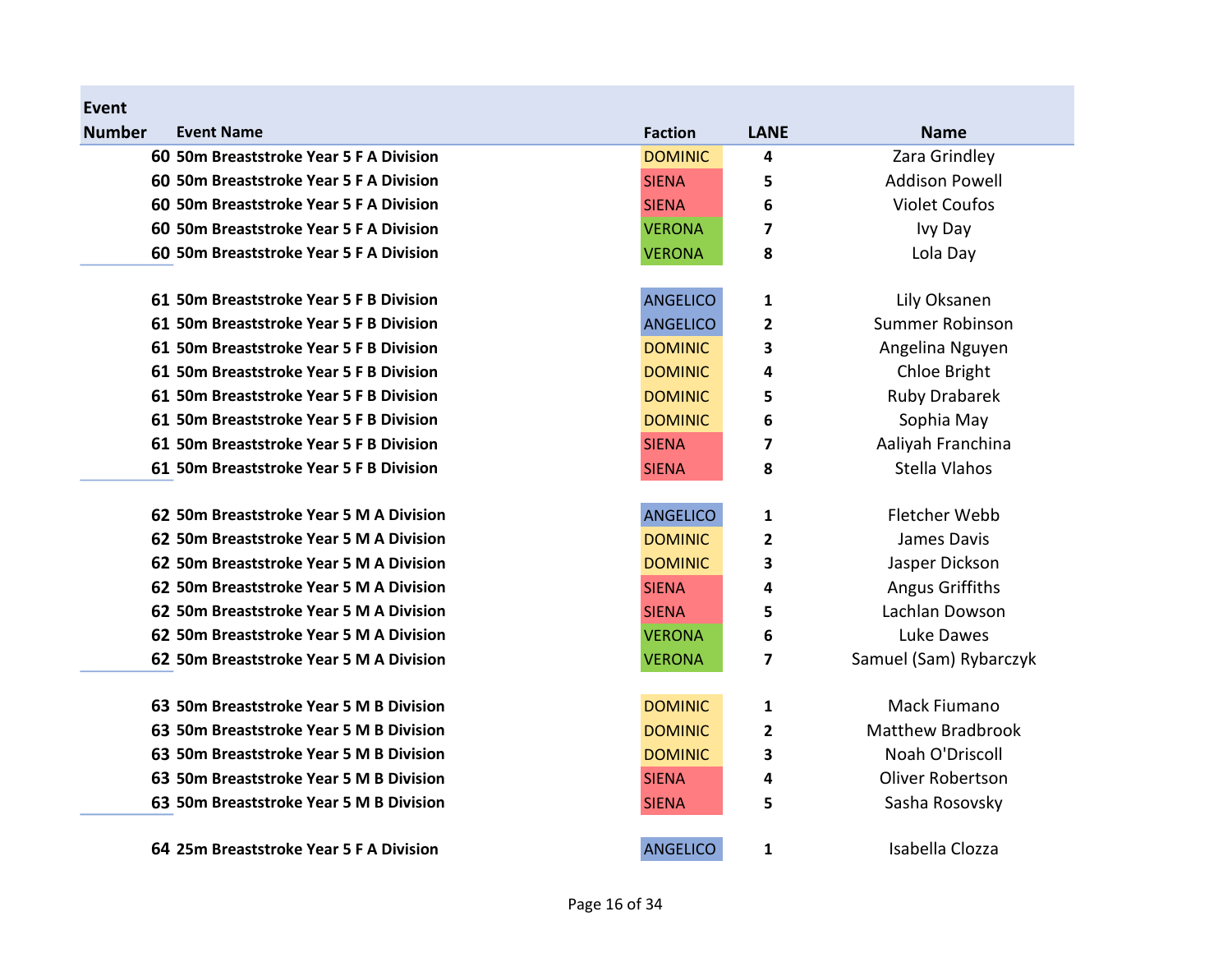| <b>Number</b> | <b>Event Name</b>                       | <b>Faction</b>  | <b>LANE</b> | <b>Name</b>            |
|---------------|-----------------------------------------|-----------------|-------------|------------------------|
|               | 64 25m Breaststroke Year 5 F A Division | <b>ANGELICO</b> | 2           | Jessica Williams       |
|               | 64 25m Breaststroke Year 5 F A Division | <b>DOMINIC</b>  | 3           | Matilda Miller         |
|               | 64 25m Breaststroke Year 5 F A Division | <b>DOMINIC</b>  | 4           | <b>Summer Tran</b>     |
|               | 64 25m Breaststroke Year 5 F A Division | <b>SIENA</b>    | 5           | Isabella Thomson       |
|               | 64 25m Breaststroke Year 5 F A Division | <b>SIENA</b>    | 6           | Saskia Di Dio          |
|               | 64 25m Breaststroke Year 5 F A Division | <b>VERONA</b>   | 7           | Natalia Ciffolilli     |
|               | 64 25m Breaststroke Year 5 F A Division | <b>VERONA</b>   | 8           | Stella Palmer          |
|               | 65 25m Breaststroke Year 5 F B Division | <b>ANGELICO</b> | 1           | Cleo Firth             |
|               | 65 25m Breaststroke Year 5 F B Division | <b>ANGELICO</b> | 2           | Jessica Wang           |
|               | 65 25m Breaststroke Year 5 F B Division | <b>DOMINIC</b>  | 3           | Jesse McGuire          |
|               | 65 25m Breaststroke Year 5 F B Division | <b>DOMINIC</b>  | 4           | Zara Warner            |
|               | 65 25m Breaststroke Year 5 F B Division | <b>SIENA</b>    | 5           | Ellie Ryan             |
|               | 65 25m Breaststroke Year 5 F B Division | <b>SIENA</b>    | 6           | Eva Guardione          |
|               | 65 25m Breaststroke Year 5 F B Division | <b>VERONA</b>   | 7           | Estelle Schwinkowski   |
|               | 65 25m Breaststroke Year 5 F B Division | <b>VERONA</b>   | 8           | Raven Martin           |
|               | 66 25m Breaststroke Year 5 F C Division | <b>ANGELICO</b> | 1           | <b>Olive Martin</b>    |
|               | 66 25m Breaststroke Year 5 F C Division | <b>ANGELICO</b> | 2           | Sage Earnshaw          |
|               | 66 25m Breaststroke Year 5 F C Division | <b>DOMINIC</b>  | 3           | <b>Ruby Tyers</b>      |
|               | 66 25m Breaststroke Year 5 F C Division | <b>DOMINIC</b>  | 4           | Zahlie Bennett         |
|               | 66 25m Breaststroke Year 5 F C Division | <b>SIENA</b>    | 5           | Isabella Tolley        |
|               | 66 25m Breaststroke Year 5 F C Division | <b>SIENA</b>    | 6           | Kendi Ercegovich       |
|               | 66 25m Breaststroke Year 5 F C Division | <b>VERONA</b>   | 7           | <b>Bailey Pike</b>     |
|               | 66 25m Breaststroke Year 5 F C Division | <b>VERONA</b>   | 8           | <b>Phoenix Martin</b>  |
|               | 67 25m Breaststroke Year 5 F D Division | <b>ANGELICO</b> | 1           | Charli Rajcinoski      |
|               | 67 25m Breaststroke Year 5 F D Division | <b>DOMINIC</b>  | 2           | Shamilyz Yu Jia Cheong |
|               | 67 25m Breaststroke Year 5 F D Division | <b>DOMINIC</b>  | 3           | Victoria McGrath       |
|               | 67 25m Breaststroke Year 5 F D Division | <b>SIENA</b>    | 4           | <b>Theodora Gere</b>   |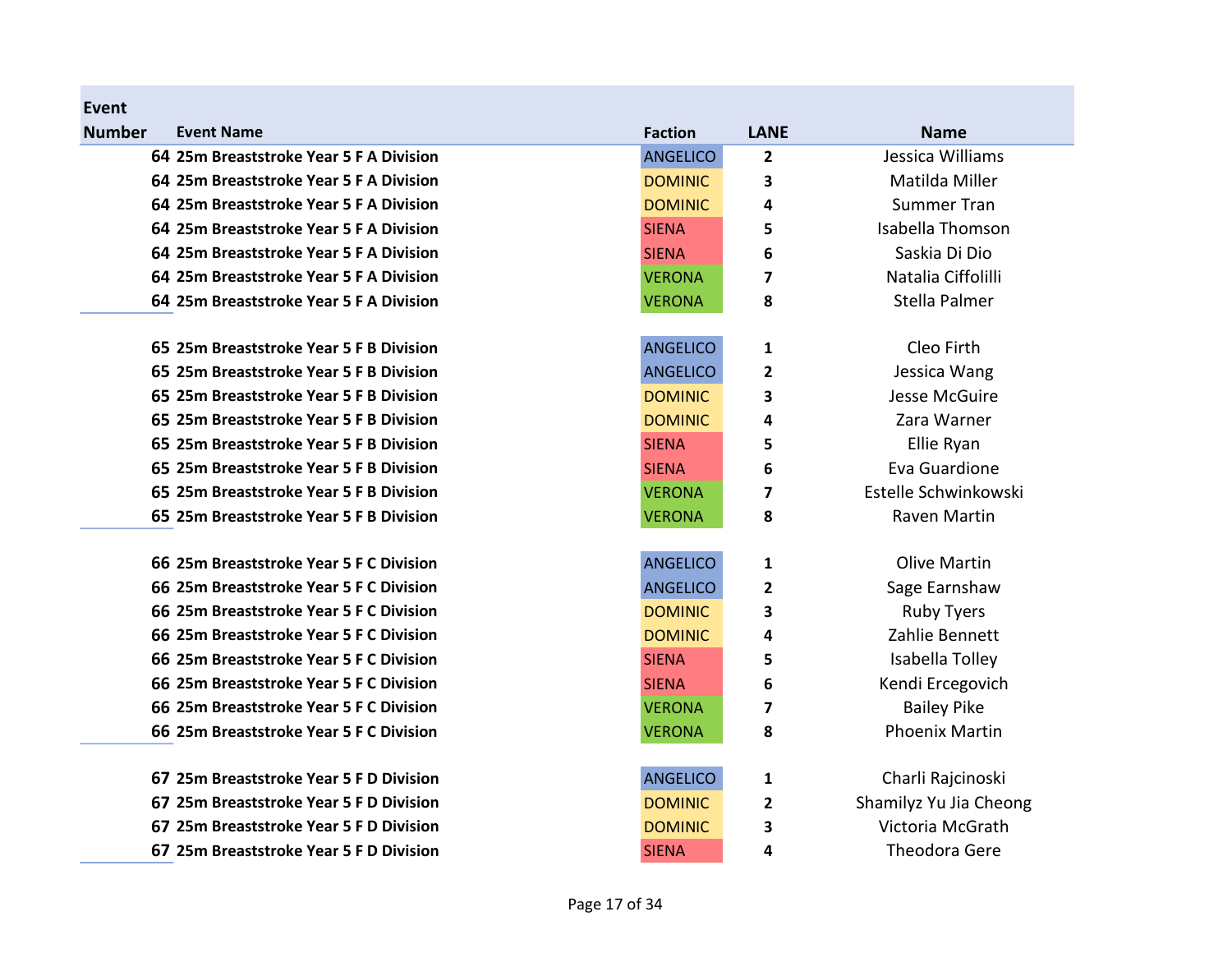| <b>Event</b>  |                                                                  |                 |             |                         |
|---------------|------------------------------------------------------------------|-----------------|-------------|-------------------------|
| <b>Number</b> | <b>Event Name</b>                                                | <b>Faction</b>  | <b>LANE</b> | <b>Name</b>             |
|               |                                                                  |                 |             |                         |
|               | 68 25m Breaststroke Year 5 M A Division                          | <b>ANGELICO</b> | 1           | Darcy Radford           |
|               | 68 25m Breaststroke Year 5 M A Division                          | <b>ANGELICO</b> | 2           | <b>Hunter Jones</b>     |
|               | 68 25m Breaststroke Year 5 M A Division                          | <b>DOMINIC</b>  | 3           | <b>Max Nicol</b>        |
|               | 68 25m Breaststroke Year 5 M A Division                          | <b>DOMINIC</b>  | 4           | Maxwell (Max) Gliddon   |
|               | 68 25m Breaststroke Year 5 M A Division                          | <b>SIENA</b>    | 5           | Cristian Parrella       |
|               | 68 25m Breaststroke Year 5 M A Division                          | <b>SIENA</b>    | 6           | <b>Mitchell Akhurst</b> |
|               | 68 25m Breaststroke Year 5 M A Division                          | <b>VERONA</b>   | 7           | James Friel             |
|               | 68 25m Breaststroke Year 5 M A Division                          | <b>VERONA</b>   | 8           | Philip Marinucci        |
|               | 69 25m Breaststroke Year 5 M B Division                          | <b>ANGELICO</b> | 1           | Cruz Chau               |
|               | 69 25m Breaststroke Year 5 M B Division                          | <b>ANGELICO</b> | 2           | <b>Hugo Godfrey</b>     |
|               | 69 25m Breaststroke Year 5 M B Division                          | <b>ANGELICO</b> | 3           | Jude Haidar             |
|               | 69 25m Breaststroke Year 5 M B Division                          | <b>ANGELICO</b> | 4           | <b>Thomas Flower</b>    |
|               | 69 25m Breaststroke Year 5 M B Division                          | <b>DOMINIC</b>  | 5           | Jacob Tan               |
|               | 69 25m Breaststroke Year 5 M B Division                          | <b>DOMINIC</b>  | 6           | Joseph Menaglio         |
|               | 69 25m Breaststroke Year 5 M B Division                          | <b>SIENA</b>    | 7           | Lucas Campbell          |
|               | 69 25m Breaststroke Year 5 M B Division                          | <b>SIENA</b>    | 8           | Scott Olszewski         |
|               | 70 Novelty Breaststroke kick with kick board Year 5 F A Division | <b>ANGELICO</b> | 1           | Elena Carbone           |
|               | 70 Novelty Breaststroke kick with kick board Year 5 F A Division | <b>SIENA</b>    | 2           | Alessia Italiano        |
|               | 70 Novelty Breaststroke kick with kick board Year 5 F A Division | <b>SIENA</b>    | 3           | Natalia Tolley          |
|               | 70 Novelty Breaststroke kick with kick board Year 5 F A Division | <b>SIENA</b>    | 4           | Sophia Clarke           |
|               | 70 Novelty Breaststroke kick with kick board Year 5 F A Division | <b>VERONA</b>   | 5           | <b>Ella Giocas</b>      |
|               | 70 Novelty Breaststroke kick with kick board Year 5 F A Division | <b>VERONA</b>   | 6           | Jayda Verona            |
|               |                                                                  |                 |             |                         |
|               | 71 Novelty Breaststroke kick with kick board Year 5 F B Division | <b>ANGELICO</b> | 1           | Khue (Suri) Le          |
|               | 71 Novelty Breaststroke kick with kick board Year 5 F B Division | <b>ANGELICO</b> | 2           | Tyra Le                 |
|               | 71 Novelty Breaststroke kick with kick board Year 5 F B Division | <b>VERONA</b>   | 3           | Amelia Lionetti         |
|               | 71 Novelty Breaststroke kick with kick board Year 5 F B Division | <b>VERONA</b>   | 4           | Eliza Cox               |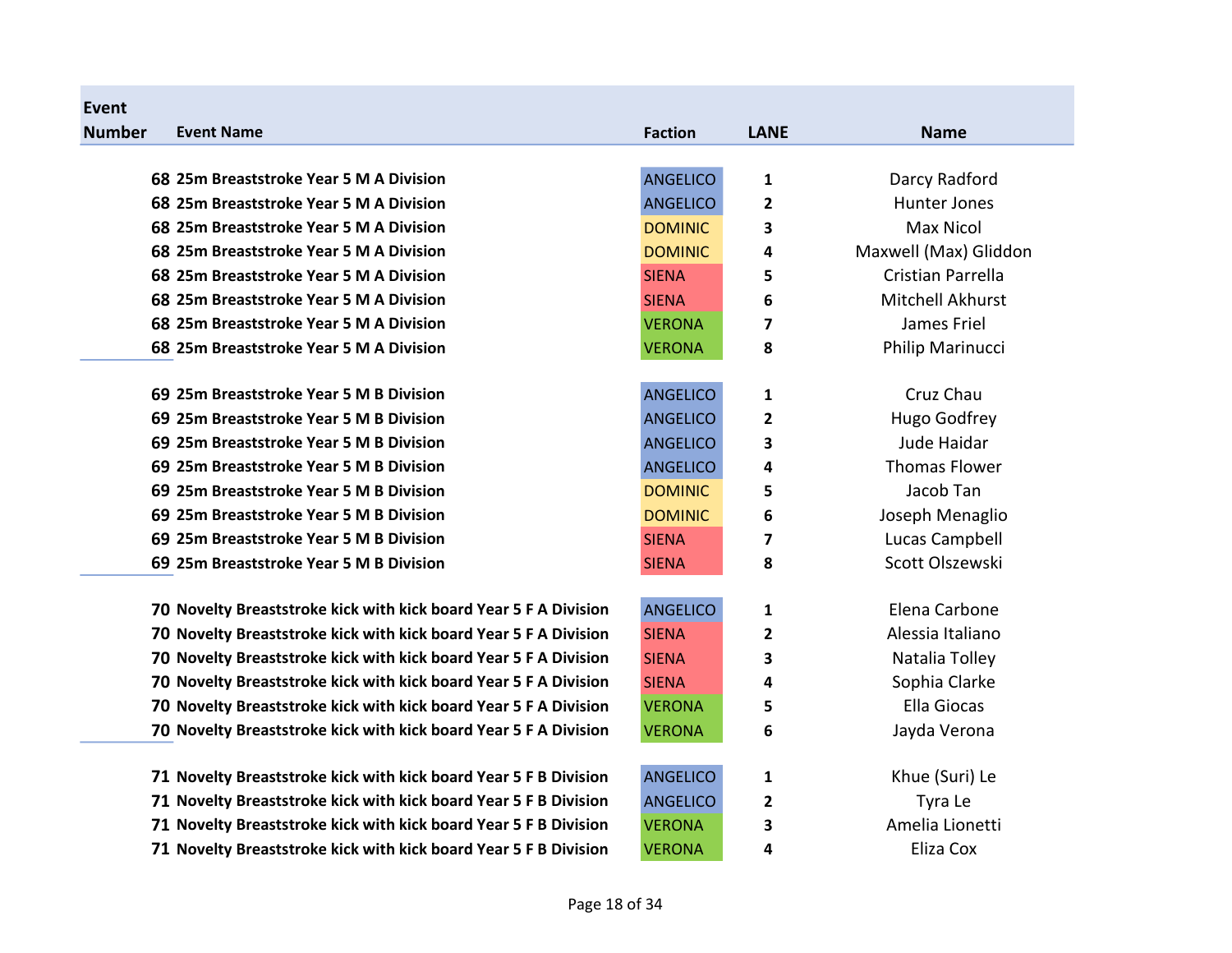| Event         |                                                                  |                 |                         |                         |
|---------------|------------------------------------------------------------------|-----------------|-------------------------|-------------------------|
| <b>Number</b> | <b>Event Name</b>                                                | <b>Faction</b>  | <b>LANE</b>             | <b>Name</b>             |
|               | 71 Novelty Breaststroke kick with kick board Year 5 F B Division | <b>VERONA</b>   | 5                       | <b>Romilly Blair</b>    |
|               |                                                                  |                 |                         |                         |
|               | 72 Novelty Breaststroke kick with kick board Year 5 M A Division | <b>ANGELICO</b> | 1                       | Mark Lyra               |
|               | 72 Novelty Breaststroke kick with kick board Year 5 M A Division | <b>DOMINIC</b>  | $\overline{2}$          | Arthur Lydon            |
|               | 72 Novelty Breaststroke kick with kick board Year 5 M A Division | <b>VERONA</b>   | 3                       | Hamish Nielson          |
|               | 72 Novelty Breaststroke kick with kick board Year 5 M A Division | <b>VERONA</b>   | 4                       | Julian Smerilli Benitez |
|               | 72 Novelty Breaststroke kick with kick board Year 5 M A Division | <b>VERONA</b>   | 5                       | Riccardo Fazari         |
|               | 73 50m Backstroke Year 5 F A Division                            | <b>ANGELICO</b> | 1                       | Anika Epton             |
|               | 73 50m Backstroke Year 5 F A Division                            | <b>ANGELICO</b> | $\overline{2}$          | Lily Oksanen            |
|               | 73 50m Backstroke Year 5 F A Division                            | <b>DOMINIC</b>  | 3                       | Selena Costarella       |
|               | 73 50m Backstroke Year 5 F A Division                            | <b>DOMINIC</b>  | 4                       | Shamilyz Yu Jia Cheong  |
|               | 73 50m Backstroke Year 5 F A Division                            | <b>SIENA</b>    | 5                       | <b>Addison Powell</b>   |
|               | 73 50m Backstroke Year 5 F A Division                            | <b>SIENA</b>    | 6                       | Isabella Thomson        |
|               |                                                                  |                 |                         |                         |
|               | 74 50m Backstroke Year 5 F B Division                            | <b>ANGELICO</b> | 1                       | Alexis Sharpe           |
|               | 74 50m Backstroke Year 5 F B Division                            | <b>ANGELICO</b> | $\overline{2}$          | Cleo Firth              |
|               | 74 50m Backstroke Year 5 F B Division                            | <b>DOMINIC</b>  | 3                       | Angelina Nguyen         |
|               | 74 50m Backstroke Year 5 F B Division                            | <b>DOMINIC</b>  | 4                       | Sophia May              |
|               | 74 50m Backstroke Year 5 F B Division                            | <b>DOMINIC</b>  | 5                       | Victoria McGrath        |
|               | 74 50m Backstroke Year 5 F B Division                            | <b>SIENA</b>    | 6                       | Aaliyah Franchina       |
|               | 74 50m Backstroke Year 5 F B Division                            | <b>SIENA</b>    | $\overline{\mathbf{z}}$ | Stella Vlahos           |
|               | 75 50m Backstroke Year 5 M A Division                            | <b>ANGELICO</b> | 1                       | Fletcher Webb           |
|               | 75 50m Backstroke Year 5 M A Division                            | <b>DOMINIC</b>  | $\overline{\mathbf{2}}$ | Noah O'Driscoll         |
|               | 75 50m Backstroke Year 5 M A Division                            | <b>SIENA</b>    | 3                       | Mitchell Akhurst        |
|               | 75 50m Backstroke Year 5 M A Division                            | <b>SIENA</b>    | 4                       | <b>Oliver Robertson</b> |
|               | 75 50m Backstroke Year 5 M A Division                            | <b>VERONA</b>   |                         | James Friel             |
|               | 75 50m Backstroke Year 5 M A Division                            |                 | 5                       |                         |
|               |                                                                  | <b>VERONA</b>   | 6                       | Samuel (Sam) Rybarczyk  |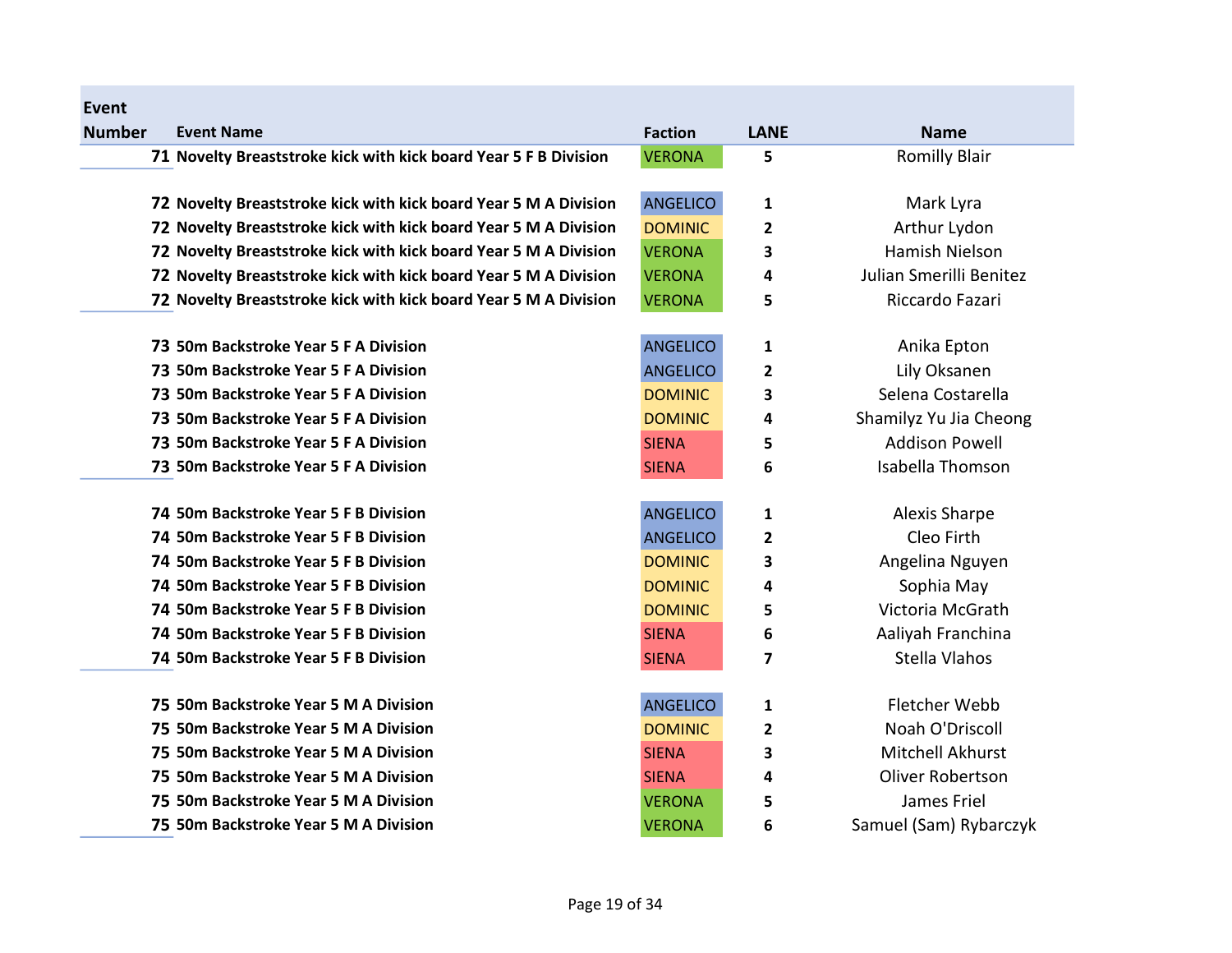| <b>Event</b>  |                                       |                 |                         |                        |
|---------------|---------------------------------------|-----------------|-------------------------|------------------------|
| <b>Number</b> | <b>Event Name</b>                     | <b>Faction</b>  | <b>LANE</b>             | <b>Name</b>            |
|               | 76 50m Backstroke Year 5 M B Division | <b>DOMINIC</b>  | $\mathbf{1}$            | James Davis            |
|               | 76 50m Backstroke Year 5 M B Division | <b>DOMINIC</b>  | 2                       | Jasper Dickson         |
|               | 76 50m Backstroke Year 5 M B Division | <b>DOMINIC</b>  | 3                       | Mack Fiumano           |
|               | 76 50m Backstroke Year 5 M B Division | <b>SIENA</b>    | 4                       | <b>Angus Griffiths</b> |
|               | 76 50m Backstroke Year 5 M B Division | <b>SIENA</b>    | 5                       | Lachlan Dowson         |
|               | 76 50m Backstroke Year 5 M B Division | <b>VERONA</b>   | 6                       | Luke Dawes             |
|               | 77 25m Backstroke Year 5 F A Division | <b>ANGELICO</b> | 1                       | Isabella Clozza        |
|               | 77 25m Backstroke Year 5 F A Division | <b>ANGELICO</b> | $\overline{2}$          | Jessica Wang           |
|               | 77 25m Backstroke Year 5 F A Division | <b>DOMINIC</b>  | 3                       | <b>Summer Tran</b>     |
|               | 77 25m Backstroke Year 5 F A Division | <b>DOMINIC</b>  | 4                       | Zahlie Bennett         |
|               | 77 25m Backstroke Year 5 F A Division | <b>SIENA</b>    | 5                       | Eva Guardione          |
|               | 77 25m Backstroke Year 5 F A Division | <b>SIENA</b>    | 6                       | Kendi Ercegovich       |
|               | 77 25m Backstroke Year 5 F A Division | <b>VERONA</b>   | $\overline{\mathbf{z}}$ | Ivy Day                |
|               | 77 25m Backstroke Year 5 F A Division | <b>VERONA</b>   | 8                       | Natalia Ciffolilli     |
|               | 78 25m Backstroke Year 5 F B Division | <b>ANGELICO</b> | 1                       | <b>Olive Martin</b>    |
|               | 78 25m Backstroke Year 5 F B Division | <b>ANGELICO</b> | 2                       | Sage Earnshaw          |
|               | 78 25m Backstroke Year 5 F B Division | <b>DOMINIC</b>  | 3                       | Zara Grindley          |
|               | 78 25m Backstroke Year 5 F B Division | <b>DOMINIC</b>  | 4                       | Zara Warner            |
|               | 78 25m Backstroke Year 5 F B Division | <b>SIENA</b>    | 5                       | Isabella Tolley        |
|               | 78 25m Backstroke Year 5 F B Division | <b>SIENA</b>    | 6                       | Theodora Gere          |
|               | 78 25m Backstroke Year 5 F B Division | <b>VERONA</b>   | 7                       | Estelle Schwinkowski   |
|               | 78 25m Backstroke Year 5 F B Division | <b>VERONA</b>   | 8                       | <b>Phoenix Martin</b>  |
|               | 79 25m Backstroke Year 5 F C Division | <b>ANGELICO</b> | 1                       | Jessica Williams       |
|               | 79 25m Backstroke Year 5 F C Division | <b>ANGELICO</b> | $\overline{\mathbf{2}}$ | Summer Robinson        |
|               | 79 25m Backstroke Year 5 F C Division | <b>DOMINIC</b>  | 3                       | <b>Jesse McGuire</b>   |
|               | 79 25m Backstroke Year 5 F C Division | <b>DOMINIC</b>  | 4                       | <b>Ruby Drabarek</b>   |
|               | 79 25m Backstroke Year 5 F C Division | <b>SIENA</b>    | 5                       | Alessia Italiano       |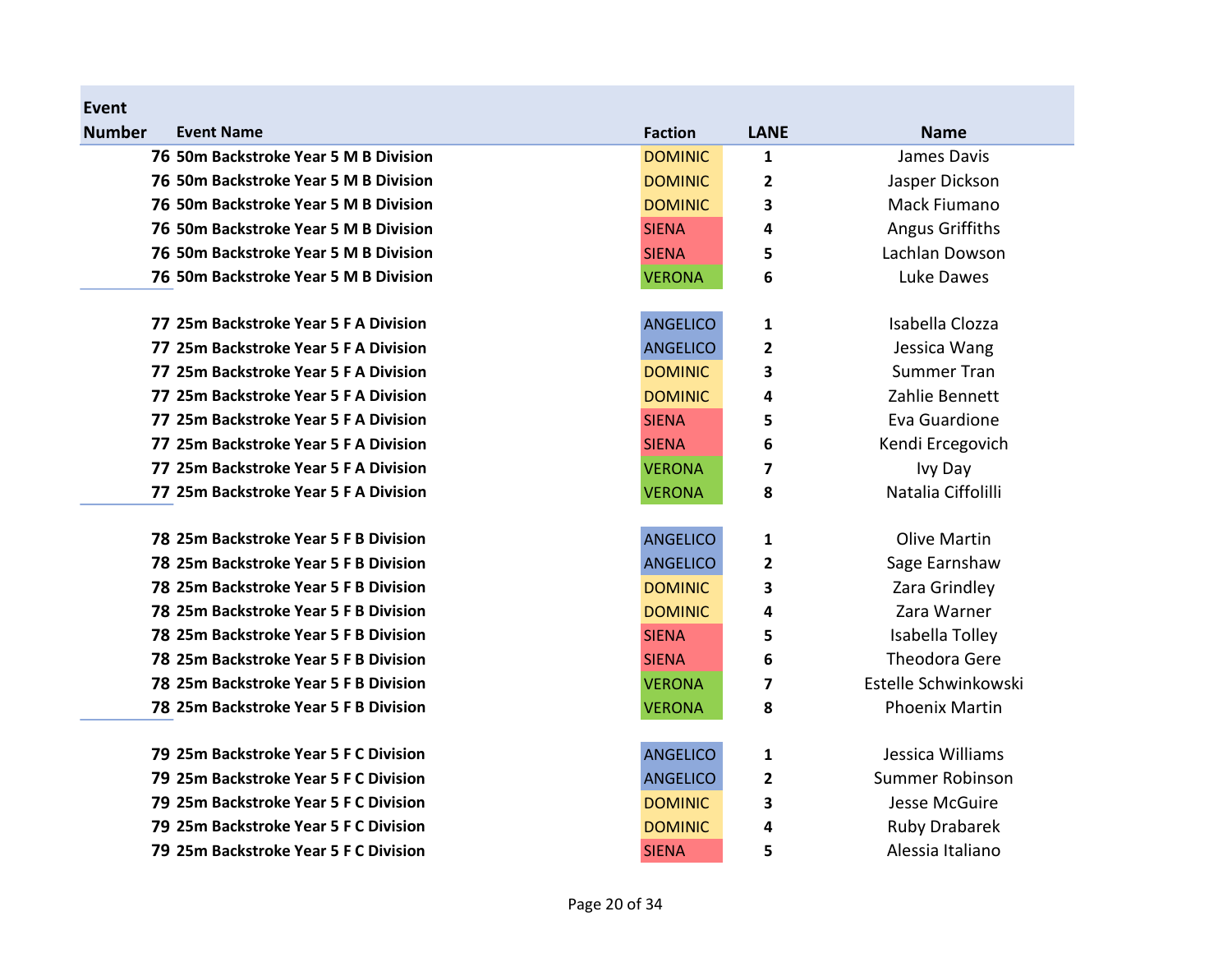| Event         |                                       |                 |                         |                          |
|---------------|---------------------------------------|-----------------|-------------------------|--------------------------|
| <b>Number</b> | <b>Event Name</b>                     | <b>Faction</b>  | <b>LANE</b>             | <b>Name</b>              |
|               | 79 25m Backstroke Year 5 F C Division | <b>SIENA</b>    | 6                       | Saskia Di Dio            |
|               | 79 25m Backstroke Year 5 F C Division | <b>VERONA</b>   | 7                       | Lola Day                 |
|               | 79 25m Backstroke Year 5 F C Division | <b>VERONA</b>   | 8                       | Stella Palmer            |
|               | 80 25m Backstroke Year 5 F D Division | <b>ANGELICO</b> | 1                       | Charli Rajcinoski        |
|               | 80 25m Backstroke Year 5 F D Division | <b>ANGELICO</b> | $\mathbf{2}$            | Khue (Suri) Le           |
|               | 80 25m Backstroke Year 5 F D Division | <b>DOMINIC</b>  | 3                       | Chloe Bright             |
|               | 80 25m Backstroke Year 5 F D Division | <b>DOMINIC</b>  | 4                       | Matilda Miller           |
|               | 80 25m Backstroke Year 5 F D Division | <b>SIENA</b>    | 5                       | Ellie Ryan               |
|               | 80 25m Backstroke Year 5 F D Division | <b>SIENA</b>    | 6                       | <b>Violet Coufos</b>     |
|               | 80 25m Backstroke Year 5 F D Division | <b>VERONA</b>   | $\overline{\mathbf{z}}$ | <b>Bailey Pike</b>       |
|               | 80 25m Backstroke Year 5 F D Division | <b>VERONA</b>   | 8                       | Raven Martin             |
|               | 81 25m Backstroke Year 5 F E Division | <b>DOMINIC</b>  | 1                       | <b>Ruby Tyers</b>        |
|               | 81 25m Backstroke Year 5 F E Division | <b>SIENA</b>    | $\mathbf{2}$            | Isabella Thomson         |
|               | 81 25m Backstroke Year 5 F E Division | <b>SIENA</b>    | 3                       | Natalia Tolley           |
|               | 81 25m Backstroke Year 5 F E Division | <b>SIENA</b>    | 4                       | Sophia Clarke            |
|               | 81 25m Backstroke Year 5 F E Division | <b>VERONA</b>   | 5                       | Eliza Cox                |
|               | 82 25m Backstroke Year 5 M A Division | <b>ANGELICO</b> | 1                       | Darcy Radford            |
|               | 82 25m Backstroke Year 5 M A Division | <b>ANGELICO</b> | $\mathbf{2}$            | Jude Haidar              |
|               | 82 25m Backstroke Year 5 M A Division | <b>DOMINIC</b>  | 3                       | Jacob Tan                |
|               | 82 25m Backstroke Year 5 M A Division | <b>DOMINIC</b>  | 4                       | <b>Matthew Bradbrook</b> |
|               | 82 25m Backstroke Year 5 M A Division | <b>SIENA</b>    | 5                       | Cristian Parrella        |
|               | 82 25m Backstroke Year 5 M A Division | <b>SIENA</b>    | 6                       | Scott Olszewski          |
|               | 82 25m Backstroke Year 5 M A Division | <b>VERONA</b>   | 7                       | Julian Smerilli Benitez  |
|               | 82 25m Backstroke Year 5 M A Division | <b>VERONA</b>   | 8                       | Philip Marinucci         |
|               | 83 25m Backstroke Year 5 M B Division | <b>ANGELICO</b> | 1                       | Cruz Chau                |
|               | 83 25m Backstroke Year 5 M B Division | <b>ANGELICO</b> | $\overline{2}$          | <b>Hunter Jones</b>      |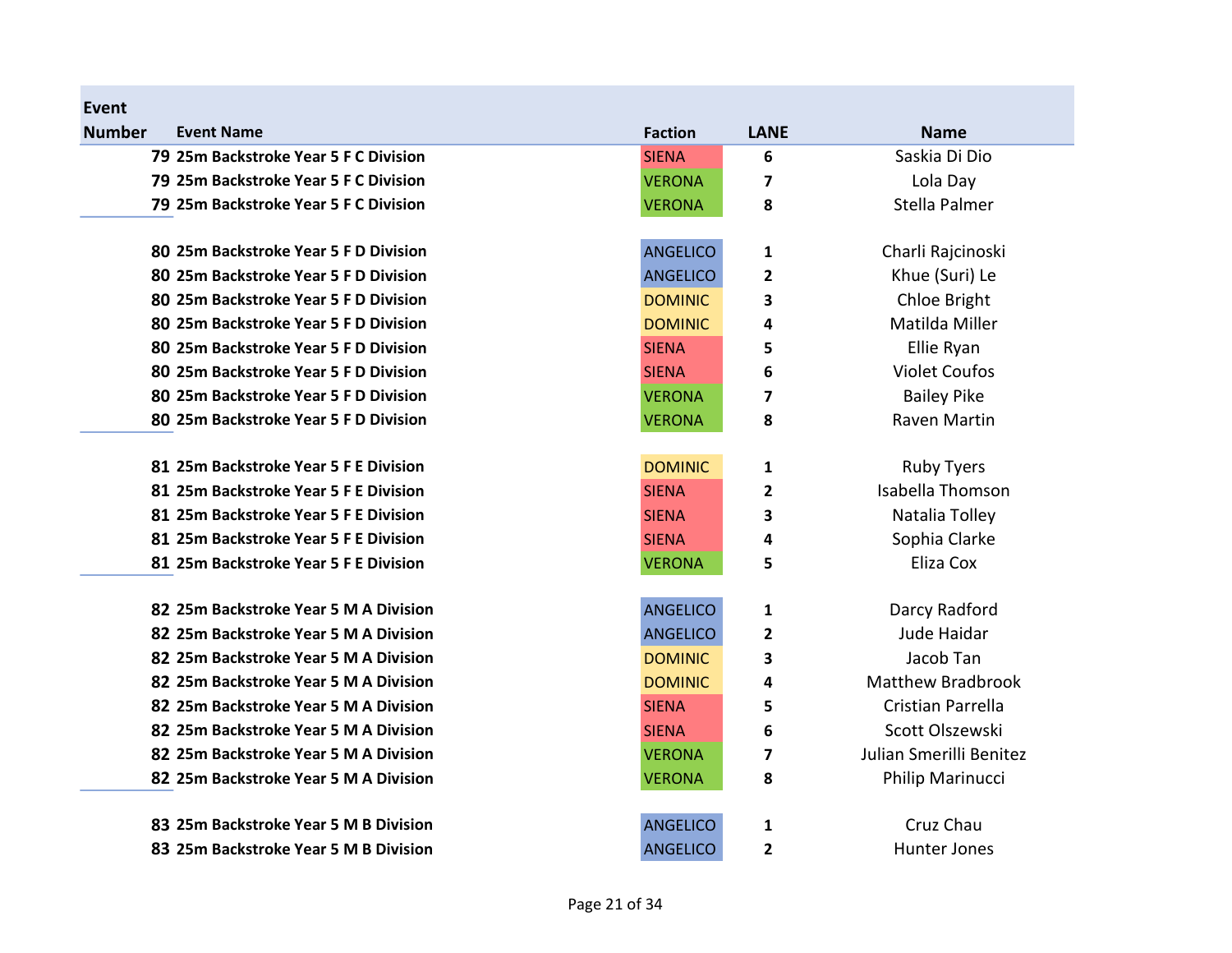| <b>Event</b>  |                                                     |                 |                |                       |
|---------------|-----------------------------------------------------|-----------------|----------------|-----------------------|
| <b>Number</b> | <b>Event Name</b>                                   | <b>Faction</b>  | <b>LANE</b>    | <b>Name</b>           |
|               | 83 25m Backstroke Year 5 M B Division               | <b>DOMINIC</b>  | 3              | Joseph Menaglio       |
|               | 83 25m Backstroke Year 5 M B Division               | <b>DOMINIC</b>  | 4              | <b>Max Nicol</b>      |
|               | 83 25m Backstroke Year 5 M B Division               | <b>SIENA</b>    | 5              | Lucas Campbell        |
|               | 83 25m Backstroke Year 5 M B Division               | <b>SIENA</b>    | 6              | Sasha Rosovsky        |
|               | 83 25m Backstroke Year 5 M B Division               | <b>VERONA</b>   | 7              | Hamish Nielson        |
|               | 84 Novelty Back Kick with Board Year 5 F A Division | <b>ANGELICO</b> | 1              | Elena Carbone         |
|               | 84 Novelty Back Kick with Board Year 5 F A Division | <b>ANGELICO</b> | $\overline{2}$ | Tyra Le               |
|               | 84 Novelty Back Kick with Board Year 5 F A Division | <b>VERONA</b>   | 3              | Amelia Lionetti       |
|               | 84 Novelty Back Kick with Board Year 5 F A Division | <b>VERONA</b>   | 4              | <b>Ella Giocas</b>    |
|               | 84 Novelty Back Kick with Board Year 5 F A Division | <b>VERONA</b>   | 5              | Jayda Verona          |
|               | 84 Novelty Back Kick with Board Year 5 F A Division | <b>VERONA</b>   | 6              | <b>Romilly Blair</b>  |
|               | 85 Novelty Back Kick with Board Year 5 M A Division | <b>ANGELICO</b> | 1              | Hugo Godfrey          |
|               | 85 Novelty Back Kick with Board Year 5 M A Division | <b>ANGELICO</b> | 2              | Mark Lyra             |
|               | 85 Novelty Back Kick with Board Year 5 M A Division | <b>ANGELICO</b> | 3              | <b>Thomas Flower</b>  |
|               | 85 Novelty Back Kick with Board Year 5 M A Division | <b>DOMINIC</b>  | 4              | Arthur Lydon          |
|               | 85 Novelty Back Kick with Board Year 5 M A Division | <b>DOMINIC</b>  | 5              | Maxwell (Max) Gliddon |
|               | 85 Novelty Back Kick with Board Year 5 M A Division | <b>VERONA</b>   | 6              | Riccardo Fazari       |
|               | 86 100m Freestyle Year 5 F A Division               | <b>ANGELICO</b> | $\mathbf{1}$   | <b>Alexis Sharpe</b>  |
|               | 86 100m Freestyle Year 5 F A Division               | <b>ANGELICO</b> | 2              | Anika Epton           |
|               | 86 100m Freestyle Year 5 F A Division               | <b>DOMINIC</b>  | 3              | Selena Costarella     |
|               | 86 100m Freestyle Year 5 F A Division               | <b>SIENA</b>    | 4              | <b>Addison Powell</b> |
|               | 86 100m Freestyle Year 5 F A Division               | <b>VERONA</b>   | 5              | Lola Day              |
|               | 87 100m Freestyle Year 5 M A Division               | <b>ANGELICO</b> | 1              | Fletcher Webb         |
|               | 87 100m Freestyle Year 5 M A Division               | <b>DOMINIC</b>  | $\overline{2}$ | James Davis           |
|               | 87 100m Freestyle Year 5 M A Division               | <b>DOMINIC</b>  | 3              | Mack Fiumano          |
|               | 87 100m Freestyle Year 5 M A Division               | <b>SIENA</b>    | 4              | Angus Griffiths       |
|               |                                                     |                 |                |                       |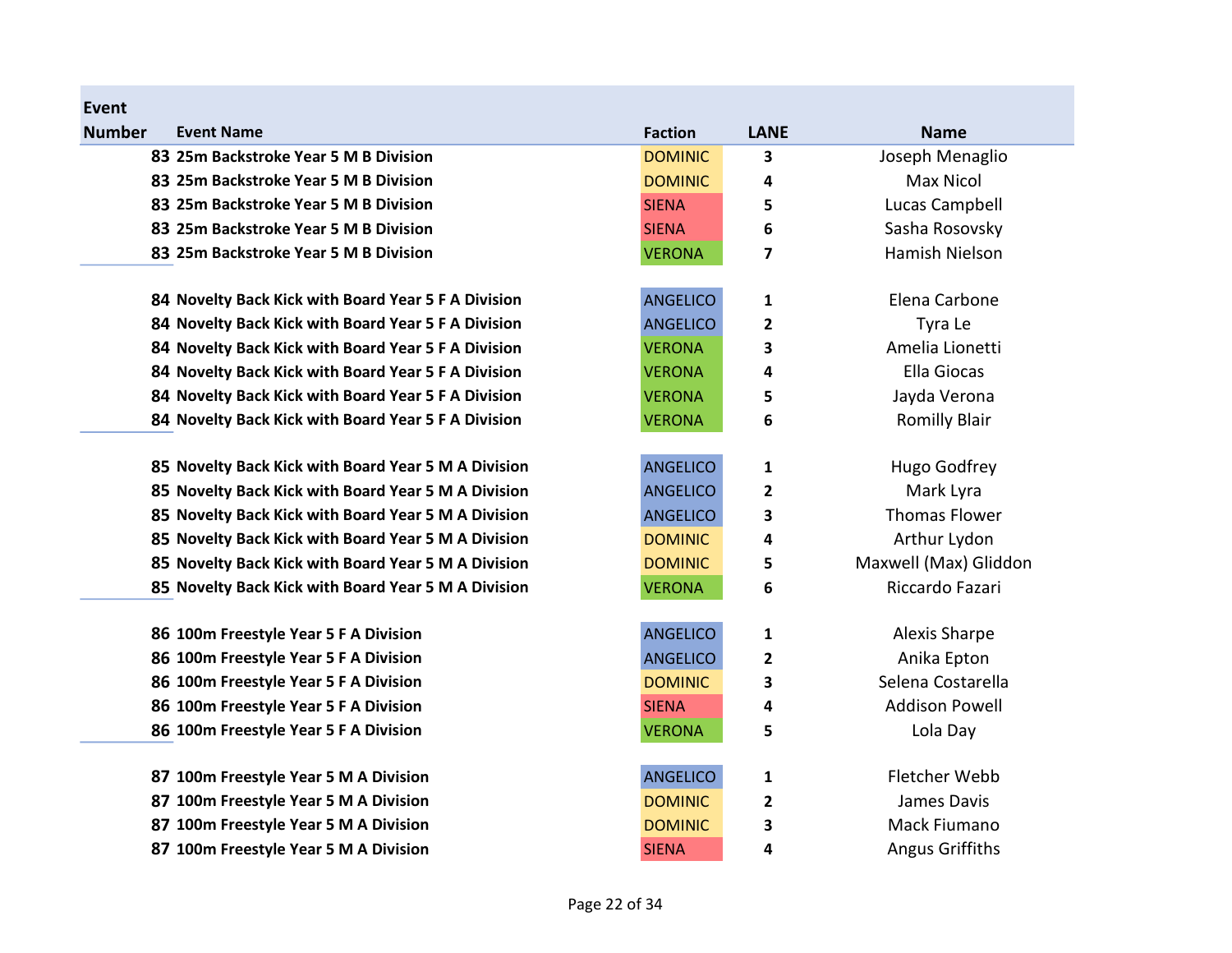| Event         |                                       |                 |                         |                         |
|---------------|---------------------------------------|-----------------|-------------------------|-------------------------|
| <b>Number</b> | <b>Event Name</b>                     | <b>Faction</b>  | <b>LANE</b>             | <b>Name</b>             |
|               | 87 100m Freestyle Year 5 M A Division | <b>VERONA</b>   | 5                       | Samuel (Sam) Rybarczyk  |
|               | 88 50m Freestyle Year 4 F A Division  | <b>ANGELICO</b> | $\mathbf{1}$            | <b>Adriana Morris</b>   |
|               | 88 50m Freestyle Year 4 F A Division  | <b>DOMINIC</b>  |                         | Alice Busch             |
|               |                                       |                 | $\overline{\mathbf{c}}$ |                         |
|               | 88 50m Freestyle Year 4 F A Division  | <b>SIENA</b>    | 3                       | Chelsea McLean          |
|               | 88 50m Freestyle Year 4 F A Division  | <b>VERONA</b>   | 4                       | Sienna Colli            |
|               | 89 50m Freestyle Year 4 F B Division  | <b>ANGELICO</b> | 1                       | Lucy Ellis              |
|               | 89 50m Freestyle Year 4 F B Division  | <b>DOMINIC</b>  | 2                       | Allegra Wong            |
|               | 89 50m Freestyle Year 4 F B Division  | <b>DOMINIC</b>  | 3                       | Kasia Hooper            |
|               | 89 50m Freestyle Year 4 F B Division  | <b>SIENA</b>    | 4                       | Isabella Dalton         |
|               | 89 50m Freestyle Year 4 F B Division  | <b>VERONA</b>   | 5                       | Ana Rybarczyk           |
|               | 89 50m Freestyle Year 4 F B Division  | <b>VERONA</b>   | 6                       | Sofia L'Abbate          |
|               | 90 50m Freestyle Year 4 M A Division  | <b>ANGELICO</b> | $\mathbf{1}$            | Lucian Doyle            |
|               | 90 50m Freestyle Year 4 M A Division  | <b>ANGELICO</b> | 2                       | Raffaello Batacchi      |
|               | 90 50m Freestyle Year 4 M A Division  | <b>DOMINIC</b>  | 3                       | Luke Armstrong          |
|               | 90 50m Freestyle Year 4 M A Division  | <b>DOMINIC</b>  | 4                       | Noah Cutri              |
|               | 90 50m Freestyle Year 4 M A Division  | <b>SIENA</b>    | 5                       | Archie Nichol           |
|               | 90 50m Freestyle Year 4 M A Division  | <b>SIENA</b>    | 6                       | <b>Stirling Grove</b>   |
|               | 90 50m Freestyle Year 4 M A Division  | <b>VERONA</b>   | 7                       | Benjamin (Ben) Dawes    |
|               | 90 50m Freestyle Year 4 M A Division  | <b>VERONA</b>   | 8                       | <b>Sunny Needs</b>      |
|               | 91 50m Freestyle Year 4 M B Division  | <b>ANGELICO</b> | $\mathbf{1}$            | Mason Aleksoski         |
|               | 91 50m Freestyle Year 4 M B Division  | <b>DOMINIC</b>  | $\overline{\mathbf{2}}$ | <b>Dominic Dang</b>     |
|               | 91 50m Freestyle Year 4 M B Division  | <b>DOMINIC</b>  | 3                       | Shawn Effia             |
|               | 91 50m Freestyle Year 4 M B Division  | <b>SIENA</b>    | 4                       | Kenzo Tan               |
|               | 91 50m Freestyle Year 4 M B Division  | <b>SIENA</b>    | 5                       | Nikolas (Nikie) Diodato |
|               | 91 50m Freestyle Year 4 M B Division  | <b>VERONA</b>   | 6                       | Anderson Palermo-Martin |
|               | 91 50m Freestyle Year 4 M B Division  | <b>VERONA</b>   | 7                       | Cohen James             |
|               |                                       |                 |                         |                         |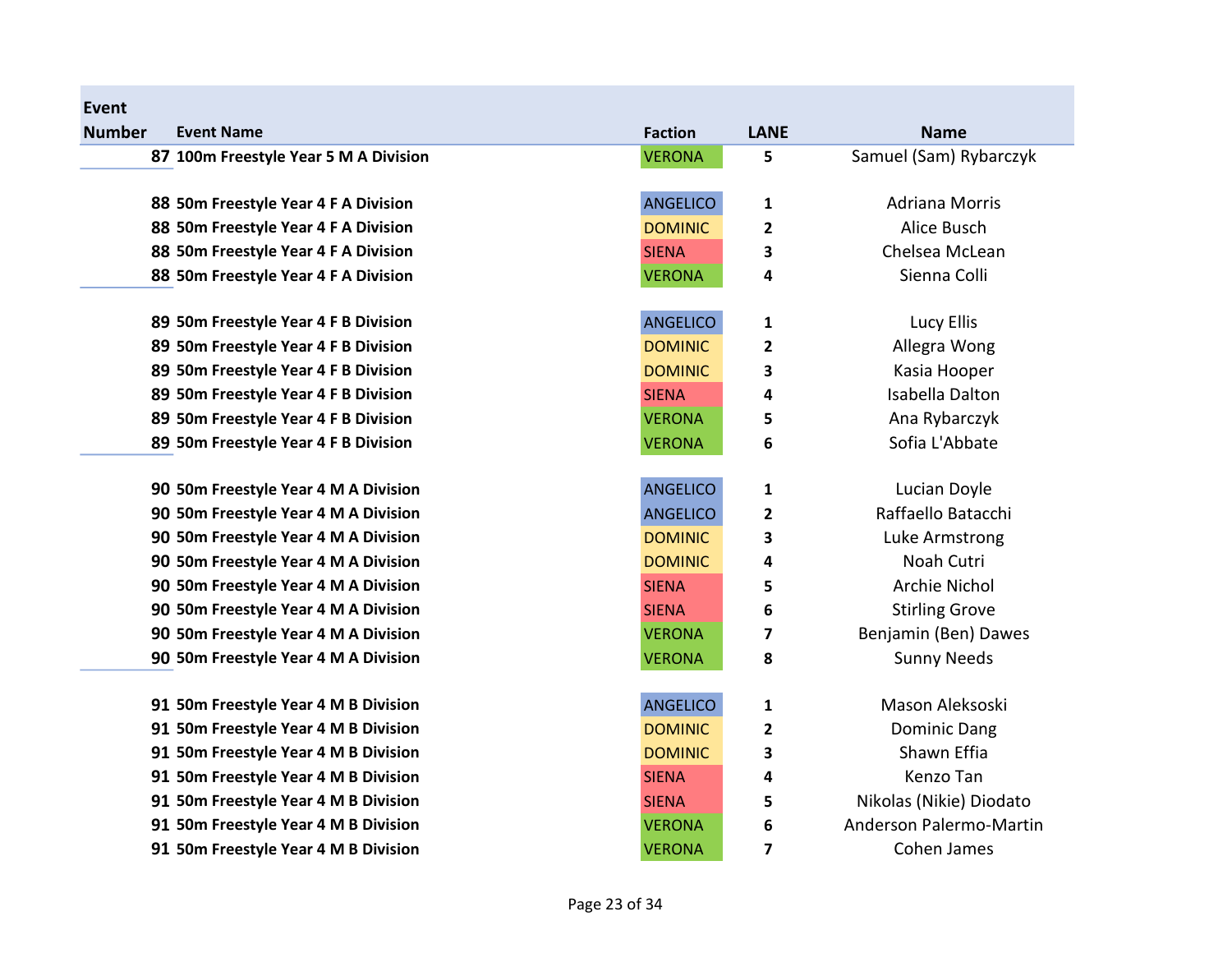| <b>Event</b>  |                                      |                 |                         |                              |
|---------------|--------------------------------------|-----------------|-------------------------|------------------------------|
| <b>Number</b> | <b>Event Name</b>                    | <b>Faction</b>  | <b>LANE</b>             | <b>Name</b>                  |
|               | 91 50m Freestyle Year 4 M B Division | <b>VERONA</b>   | 8                       | Jett Jansen                  |
|               |                                      |                 |                         |                              |
|               | 92 50m Butterfly Year 4 M A Division | <b>ANGELICO</b> | $\mathbf 1$             | Raffaello Batacchi           |
|               | 92 50m Butterfly Year 4 M A Division | <b>SIENA</b>    | $\overline{\mathbf{2}}$ | <b>Archie Nichol</b>         |
|               | 92 50m Butterfly Year 4 M A Division | <b>SIENA</b>    | 3                       | <b>Stirling Grove</b>        |
|               | 92 50m Butterfly Year 4 M A Division | <b>VERONA</b>   | 4                       | <b>Sunny Needs</b>           |
|               |                                      |                 |                         |                              |
|               | 93 25m Freestyle Year 4 F A Division | <b>ANGELICO</b> | $\mathbf 1$             | Abigail Chee                 |
|               | 93 25m Freestyle Year 4 F A Division | <b>ANGELICO</b> | $\overline{2}$          | Beatrix (Bea) O'Hare-Stiller |
|               | 93 25m Freestyle Year 4 F A Division | <b>DOMINIC</b>  | 3                       | Evie's Brook                 |
|               | 93 25m Freestyle Year 4 F A Division | <b>DOMINIC</b>  | 4                       | Meisha Williamson            |
|               | 93 25m Freestyle Year 4 F A Division | <b>SIENA</b>    | 5                       | Imani Beacon                 |
|               | 93 25m Freestyle Year 4 F A Division | <b>SIENA</b>    | 6                       | Lacey Thomas                 |
|               | 93 25m Freestyle Year 4 F A Division | <b>VERONA</b>   | $\overline{\mathbf{z}}$ | Loni O'Brien                 |
|               | 93 25m Freestyle Year 4 F A Division | <b>VERONA</b>   | 8                       | Rhiannon O'Shea              |
|               | 94 25m Freestyle Year 4 F B Division | <b>ANGELICO</b> | 1                       | <b>Monica King</b>           |
|               | 94 25m Freestyle Year 4 F B Division | <b>ANGELICO</b> | $\overline{\mathbf{2}}$ | Nina Tandy                   |
|               | 94 25m Freestyle Year 4 F B Division | <b>DOMINIC</b>  | 3                       | Lucy Properjohn              |
|               | 94 25m Freestyle Year 4 F B Division | <b>DOMINIC</b>  | 4                       | <b>Yvette Arnold</b>         |
|               | 94 25m Freestyle Year 4 F B Division | <b>SIENA</b>    | 5                       | Chu-Yi (Alice) Pang          |
|               | 94 25m Freestyle Year 4 F B Division | <b>SIENA</b>    | 6                       | Daniella Coronel Coronel     |
|               | 94 25m Freestyle Year 4 F B Division | <b>VERONA</b>   | $\overline{\mathbf{z}}$ | Milla (Millae) Frost         |
|               | 94 25m Freestyle Year 4 F B Division | <b>VERONA</b>   | 8                       | <b>Ruby Toop</b>             |
|               |                                      |                 |                         |                              |
|               | 95 25m Freestyle Year 4 F C Division | <b>ANGELICO</b> | $\mathbf 1$             | Ivy Ryan                     |
|               | 95 25m Freestyle Year 4 F C Division | <b>ANGELICO</b> | $\overline{\mathbf{c}}$ | Sophia Ameduri               |
|               | 95 25m Freestyle Year 4 F C Division | <b>DOMINIC</b>  | 3                       | Mia Camilleri                |
|               | 95 25m Freestyle Year 4 F C Division | <b>DOMINIC</b>  | 4                       | Penelope Taylor              |
|               | 95 25m Freestyle Year 4 F C Division | <b>SIENA</b>    | 5                       | Keira Freitag                |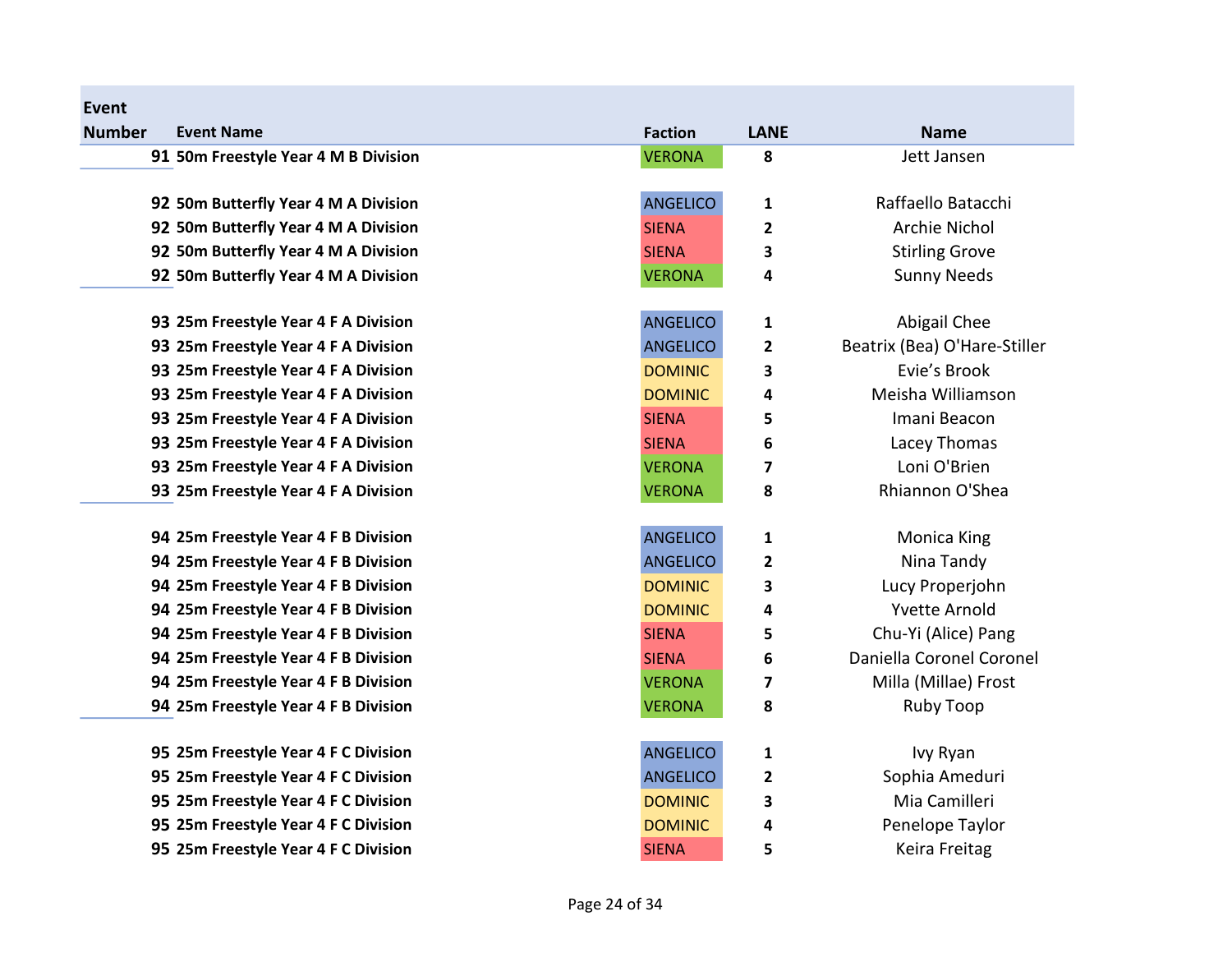| Event         |                                      |                 |                         |                                 |
|---------------|--------------------------------------|-----------------|-------------------------|---------------------------------|
| <b>Number</b> | <b>Event Name</b>                    | <b>Faction</b>  | <b>LANE</b>             | <b>Name</b>                     |
|               | 95 25m Freestyle Year 4 F C Division | <b>SIENA</b>    | 6                       | Zamara La Galia                 |
|               | 95 25m Freestyle Year 4 F C Division | <b>VERONA</b>   | 7                       | Adele Toh                       |
|               |                                      |                 |                         |                                 |
|               | 96 25m Freestyle Year 4 F D Division | <b>ANGELICO</b> | 1                       | Anastasia Nardelli              |
|               | 96 25m Freestyle Year 4 F D Division | <b>ANGELICO</b> | $\overline{2}$          | <b>Elsie Flegg</b>              |
|               | 96 25m Freestyle Year 4 F D Division | <b>ANGELICO</b> | $\overline{\mathbf{3}}$ | Isabelle How Kim Kam            |
|               | 96 25m Freestyle Year 4 F D Division | <b>ANGELICO</b> | 4                       | <b>Madison Carmody</b>          |
|               | 96 25m Freestyle Year 4 F D Division | <b>SIENA</b>    | 5                       | Aria Todd                       |
|               | 96 25m Freestyle Year 4 F D Division | <b>SIENA</b>    | 6                       | Elizabeth Lu                    |
|               |                                      |                 |                         |                                 |
|               | 97 25m Freestyle Year 4 M A Division | <b>ANGELICO</b> | 1                       | Ryan Bradley                    |
|               | 97 25m Freestyle Year 4 M A Division | <b>ANGELICO</b> | 2                       | Zachary Threadgate              |
|               | 97 25m Freestyle Year 4 M A Division | <b>DOMINIC</b>  | 3                       | Drew Warner                     |
|               | 97 25m Freestyle Year 4 M A Division | <b>DOMINIC</b>  | 4                       | Zac Glover                      |
|               | 97 25m Freestyle Year 4 M A Division | <b>SIENA</b>    | 5                       | Leo Arcus                       |
|               | 97 25m Freestyle Year 4 M A Division | <b>SIENA</b>    | 6                       | Luca Pietropaolo                |
|               | 97 25m Freestyle Year 4 M A Division | <b>VERONA</b>   | 7                       | James Thomas                    |
|               | 97 25m Freestyle Year 4 M A Division | <b>VERONA</b>   | 8                       | Sebastian Di Dio                |
|               | 98 25m Freestyle Year 4 M B Division | <b>ANGELICO</b> | 1                       | <b>Beau Marshall</b>            |
|               | 98 25m Freestyle Year 4 M B Division | <b>ANGELICO</b> | $\overline{2}$          | Charles (Charlie) Tscherkassow  |
|               | 98 25m Freestyle Year 4 M B Division | <b>DOMINIC</b>  | 3                       | Harrison (Harry) Nielsen Murray |
|               | 98 25m Freestyle Year 4 M B Division | <b>DOMINIC</b>  | 4                       | <b>Oliver Rendall</b>           |
|               | 98 25m Freestyle Year 4 M B Division | <b>SIENA</b>    | 5                       | <b>Fraser Clementson</b>        |
|               | 98 25m Freestyle Year 4 M B Division | <b>VERONA</b>   | 6                       | Jesse Italiano                  |
|               | 98 25m Freestyle Year 4 M B Division | <b>VERONA</b>   | $\overline{\mathbf{z}}$ | Oliver Johnson                  |
|               | 99 25m Freestyle Year 4 M C Division | <b>ANGELICO</b> | 1                       | Coby Fogliani                   |
|               | 99 25m Freestyle Year 4 M C Division | <b>ANGELICO</b> | $\mathbf{2}$            | Ethan Rajcinoski                |
|               | 99 25m Freestyle Year 4 M C Division | <b>DOMINIC</b>  | 3                       | <b>Maximilian Wittek</b>        |
|               |                                      |                 |                         |                                 |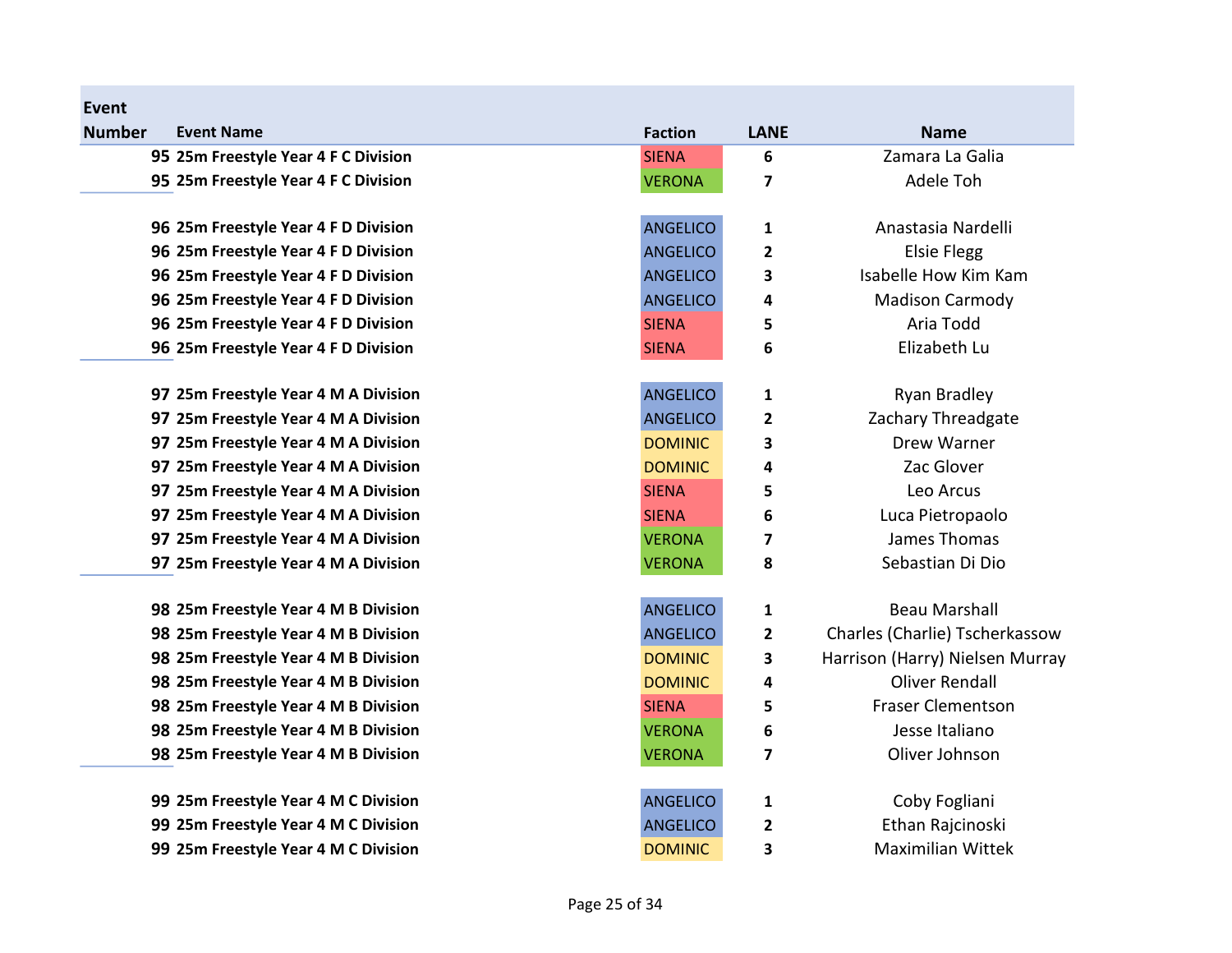| <b>Number</b> | <b>Event Name</b>                                     | <b>Faction</b>  | <b>LANE</b>    | <b>Name</b>           |
|---------------|-------------------------------------------------------|-----------------|----------------|-----------------------|
|               | 99 25m Freestyle Year 4 M C Division                  | <b>DOMINIC</b>  | 4              | Nicholas Baldrey      |
|               | 99 25m Freestyle Year 4 M C Division                  | <b>DOMINIC</b>  | 5              | Oliver O'Kane         |
|               | 99 25m Freestyle Year 4 M C Division                  | <b>DOMINIC</b>  | 6              | <b>Rhys Williams</b>  |
|               | 100 Novelty Front Kick with Board Year 4 F A Division | <b>ANGELICO</b> | 1              | Isla Swords           |
|               | 100 Novelty Front Kick with Board Year 4 F A Division | <b>DOMINIC</b>  | $\overline{2}$ | <b>Bonnie Gentili</b> |
|               | 100 Novelty Front Kick with Board Year 4 F A Division | <b>SIENA</b>    | 3              | Amanda Penaloza       |
|               | 100 Novelty Front Kick with Board Year 4 F A Division | <b>SIENA</b>    | 4              | Megan Vu              |
|               | 100 Novelty Front Kick with Board Year 4 F A Division | <b>VERONA</b>   | 5              | Alesha Tran           |
|               | 101 Novelty Front Kick with Board Year 4 M A Division | <b>ANGELICO</b> | $\mathbf{1}$   | Declan Lock           |
|               | 101 Novelty Front Kick with Board Year 4 M A Division | <b>DOMINIC</b>  | $\mathbf{2}$   | Aston Tartaglia       |
|               | 101 Novelty Front Kick with Board Year 4 M A Division | <b>DOMINIC</b>  | 3              | Jack Matusik          |
|               | 101 Novelty Front Kick with Board Year 4 M A Division | <b>SIENA</b>    | 4              | Luke Ruehland         |
|               | 101 Novelty Front Kick with Board Year 4 M A Division | <b>SIENA</b>    | 5              | <b>Ryan White</b>     |
|               | 101 Novelty Front Kick with Board Year 4 M A Division | <b>VERONA</b>   | 6              | <b>Adrian Salvia</b>  |
|               | 101 Novelty Front Kick with Board Year 4 M A Division | <b>VERONA</b>   | 7              | Justin Cho            |
|               | 102 Novelty Front Kick with Board Year 4 M B Division | <b>SIENA</b>    | 1              | Harley Rudland        |
|               | 102 Novelty Front Kick with Board Year 4 M B Division | <b>SIENA</b>    | $\mathbf{2}$   | Liam Rudland          |
|               | 102 Novelty Front Kick with Board Year 4 M B Division | <b>VERONA</b>   | 3              | Aidan Keyt            |
|               | 102 Novelty Front Kick with Board Year 4 M B Division | <b>VERONA</b>   | 4              | Jackson (Jackee) Poh  |
|               | 102 Novelty Front Kick with Board Year 4 M B Division | <b>VERONA</b>   | 5              | Justin Ho             |
|               | 103 50m Breaststroke Year 4 F A Division              | <b>ANGELICO</b> | 1              | <b>Adriana Morris</b> |
|               | 103 50m Breaststroke Year 4 F A Division              | <b>ANGELICO</b> | $\mathbf{2}$   | Lucy Ellis            |
|               | 103 50m Breaststroke Year 4 F A Division              | <b>SIENA</b>    | 3              | Chelsea McLean        |
|               | 103 50m Breaststroke Year 4 F A Division              | <b>SIENA</b>    | 4              | Imani Beacon          |
|               | 103 50m Breaststroke Year 4 F A Division              | <b>SIENA</b>    | 5              | Isabella Dalton       |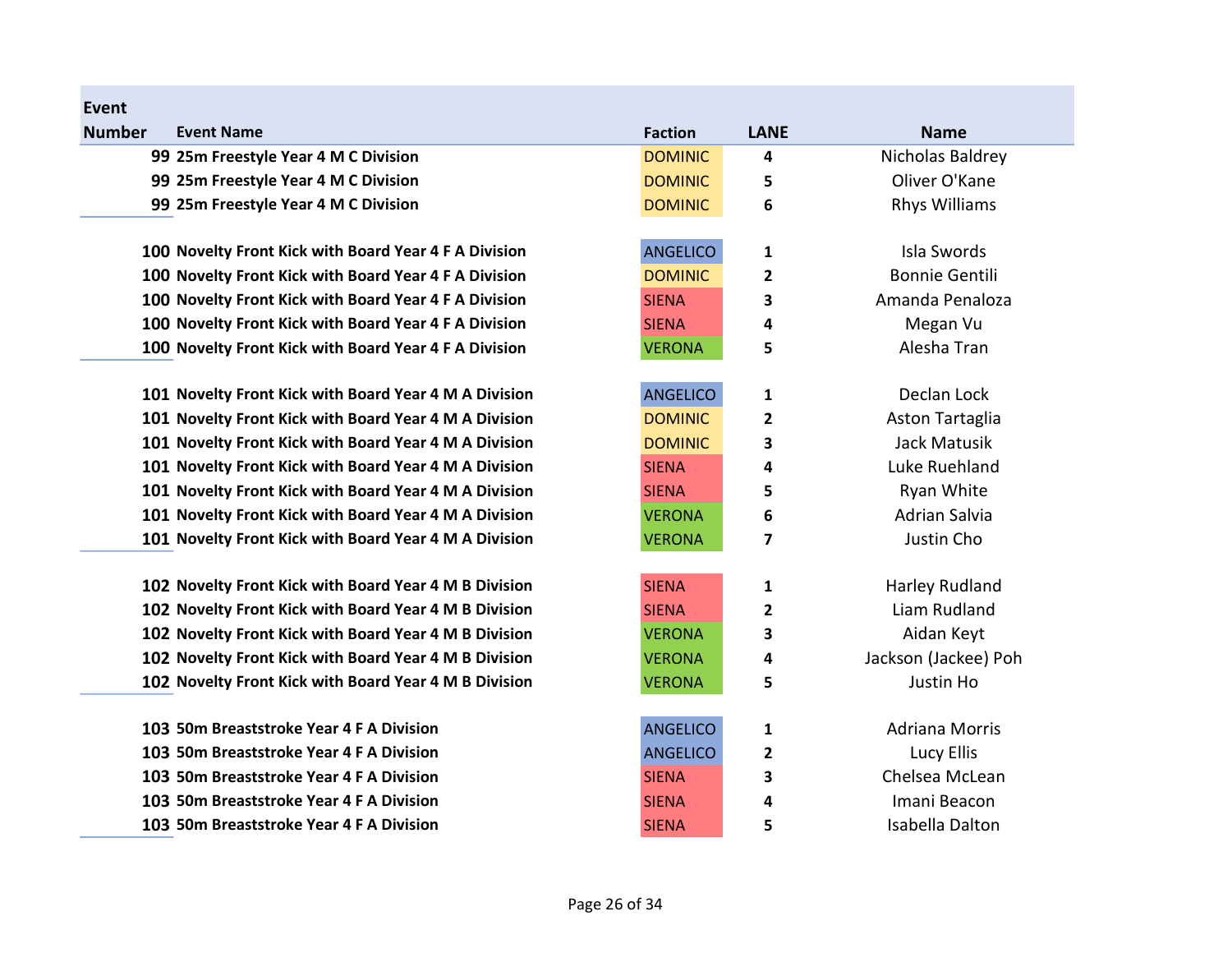| Event<br><b>Number</b> | <b>Event Name</b>                        | <b>Faction</b>  | <b>LANE</b>             | <b>Name</b>              |
|------------------------|------------------------------------------|-----------------|-------------------------|--------------------------|
|                        | 104 50m Breaststroke Year 4 M A Division | <b>ANGELICO</b> | 1                       | Lucian Doyle             |
|                        | 104 50m Breaststroke Year 4 M A Division | <b>ANGELICO</b> | $\overline{2}$          | Raffaello Batacchi       |
|                        | 104 50m Breaststroke Year 4 M A Division | <b>DOMINIC</b>  | 3                       | Noah Cutri               |
|                        | 104 50m Breaststroke Year 4 M A Division | <b>DOMINIC</b>  | 4                       | <b>Oliver Rendall</b>    |
|                        | 104 50m Breaststroke Year 4 M A Division | <b>SIENA</b>    | 5                       | <b>Archie Nichol</b>     |
|                        | 104 50m Breaststroke Year 4 M A Division | <b>SIENA</b>    | 6                       | <b>Stirling Grove</b>    |
|                        | 104 50m Breaststroke Year 4 M A Division | <b>VERONA</b>   | 7                       | Benjamin (Ben) Dawes     |
|                        | 104 50m Breaststroke Year 4 M A Division | <b>VERONA</b>   | 8                       | <b>Sunny Needs</b>       |
|                        |                                          |                 |                         |                          |
|                        | 105 50m Breaststroke Year 4 M B Division | <b>ANGELICO</b> | 1                       | Mason Aleksoski          |
|                        | 105 50m Breaststroke Year 4 M B Division | <b>SIENA</b>    | 2                       | Kenzo Tan                |
|                        | 105 50m Breaststroke Year 4 M B Division | <b>SIENA</b>    | 3                       | Nikolas (Nikie) Diodato  |
|                        | 106 25m Breaststroke Year 4 F A Division | <b>ANGELICO</b> | 1                       | Abigail Chee             |
|                        | 106 25m Breaststroke Year 4 F A Division | <b>ANGELICO</b> | 2                       | <b>Monica King</b>       |
|                        | 106 25m Breaststroke Year 4 F A Division | <b>DOMINIC</b>  | 3                       | Evie's Brook             |
|                        | 106 25m Breaststroke Year 4 F A Division | <b>DOMINIC</b>  | 4                       | Lucy Properjohn          |
|                        | 106 25m Breaststroke Year 4 F A Division | <b>SIENA</b>    | 5                       | Amanda Penaloza          |
|                        | 106 25m Breaststroke Year 4 F A Division | <b>SIENA</b>    | 6                       | Zamara La Galia          |
|                        | 106 25m Breaststroke Year 4 F A Division | <b>VERONA</b>   | 7                       | Ana Rybarczyk            |
|                        | 106 25m Breaststroke Year 4 F A Division | <b>VERONA</b>   | 8                       | Sofia L'Abbate           |
|                        | 107 25m Breaststroke Year 4 F B Division | <b>ANGELICO</b> | 1                       | Ivy Ryan                 |
|                        | 107 25m Breaststroke Year 4 F B Division | <b>ANGELICO</b> | $\overline{\mathbf{2}}$ | Sophia Ameduri           |
|                        | 107 25m Breaststroke Year 4 F B Division | <b>DOMINIC</b>  | 3                       | Mia Camilleri            |
|                        | 107 25m Breaststroke Year 4 F B Division | <b>DOMINIC</b>  | 4                       | <b>Yvette Arnold</b>     |
|                        | 107 25m Breaststroke Year 4 F B Division | <b>SIENA</b>    | 5                       | Daniella Coronel Coronel |
|                        | 107 25m Breaststroke Year 4 F B Division | <b>SIENA</b>    | 6                       | Keira Freitag            |
|                        | 107 25m Breaststroke Year 4 F B Division | <b>VERONA</b>   | 7                       | Rhiannon O'Shea          |

107 25m Breaststroke Year 4 F B Division **Noting the ST And YERONA** 8 Ruby Toop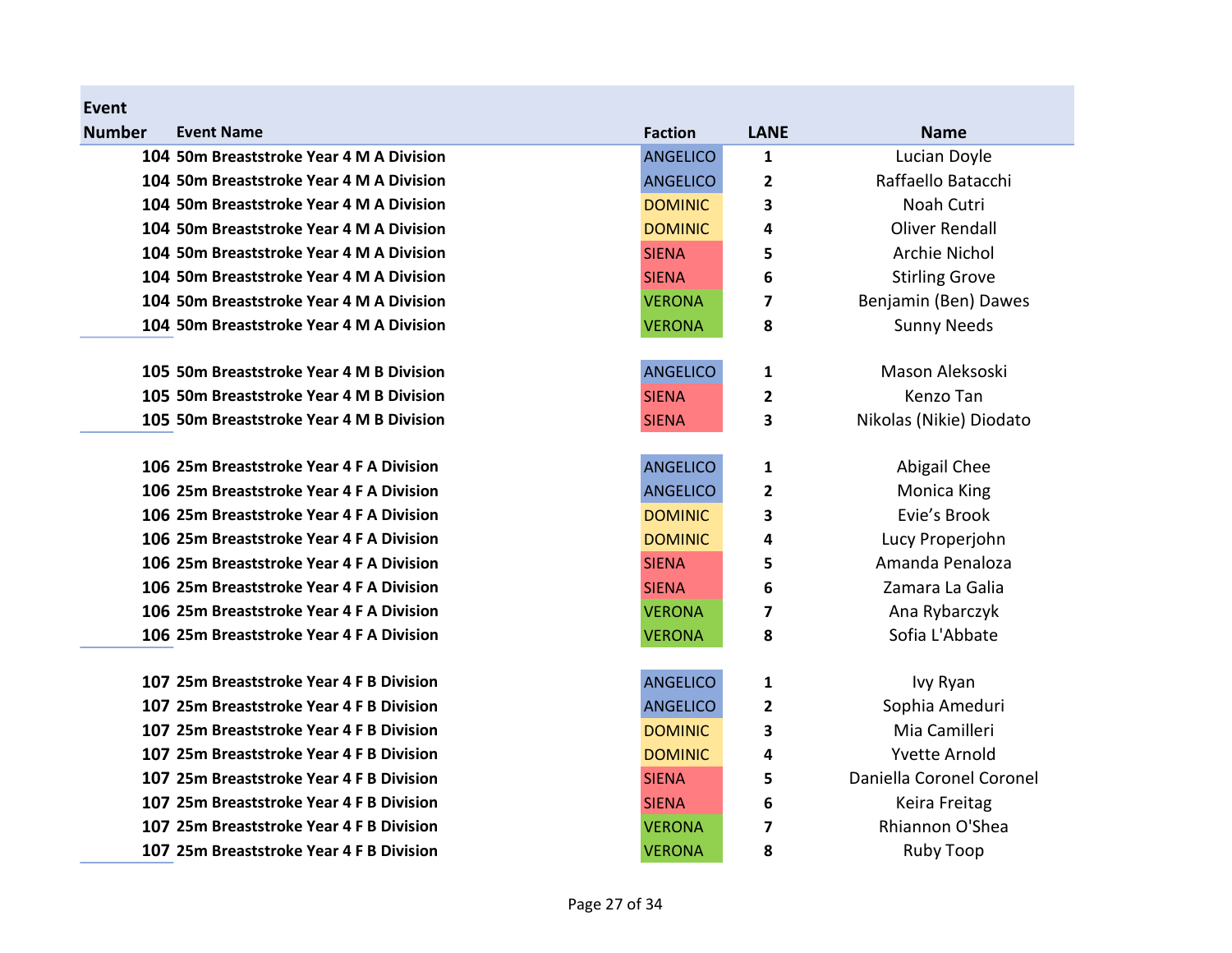| <b>Event</b>  |                                          |                 |                         |                                 |
|---------------|------------------------------------------|-----------------|-------------------------|---------------------------------|
| <b>Number</b> | <b>Event Name</b>                        | <b>Faction</b>  | <b>LANE</b>             | <b>Name</b>                     |
|               |                                          |                 |                         |                                 |
|               | 108 25m Breaststroke Year 4 F C Division | <b>ANGELICO</b> | $\mathbf{1}$            | <b>Elsie Flegg</b>              |
|               | 108 25m Breaststroke Year 4 F C Division | <b>ANGELICO</b> | 2                       | <b>Madison Carmody</b>          |
|               | 108 25m Breaststroke Year 4 F C Division | <b>DOMINIC</b>  | 3                       | Kasia Hooper                    |
|               | 108 25m Breaststroke Year 4 F C Division | <b>DOMINIC</b>  | 4                       | Meisha Williamson               |
|               | 108 25m Breaststroke Year 4 F C Division | <b>SIENA</b>    | 5                       | Aria Todd                       |
|               | 108 25m Breaststroke Year 4 F C Division | <b>VERONA</b>   | 6                       | Milla (Millae) Frost            |
|               | 108 25m Breaststroke Year 4 F C Division | <b>VERONA</b>   | $\overline{\mathbf{z}}$ | Sienna Colli                    |
|               |                                          |                 |                         |                                 |
|               | 109 25m Breaststroke Year 4 F D Division | <b>ANGELICO</b> | 1                       | Anastasia Nardelli              |
|               | 109 25m Breaststroke Year 4 F D Division | <b>DOMINIC</b>  | $\overline{2}$          | Alice Busch                     |
|               | 109 25m Breaststroke Year 4 F D Division | <b>DOMINIC</b>  | 3                       | Alice Pagano                    |
|               | 109 25m Breaststroke Year 4 F D Division | <b>DOMINIC</b>  | 4                       | Allegra Wong                    |
|               | 109 25m Breaststroke Year 4 F D Division | <b>DOMINIC</b>  | 5                       | <b>Bonnie Gentili</b>           |
|               | 109 25m Breaststroke Year 4 F D Division | <b>DOMINIC</b>  | 6                       | Penelope Taylor                 |
|               | 109 25m Breaststroke Year 4 F D Division | <b>VERONA</b>   | $\overline{\mathbf{z}}$ | Adele Toh                       |
|               |                                          |                 |                         |                                 |
|               | 110 25m Breaststroke Year 4 M A Division | <b>ANGELICO</b> | 1                       | <b>Beau Marshall</b>            |
|               | 110 25m Breaststroke Year 4 M A Division | <b>ANGELICO</b> | $\mathbf{2}$            | Charles (Charlie) Tscherkassow  |
|               | 110 25m Breaststroke Year 4 M A Division | <b>DOMINIC</b>  | 3                       | Drew Warner                     |
|               | 110 25m Breaststroke Year 4 M A Division | <b>DOMINIC</b>  | 4                       | Harrison (Harry) Nielsen Murray |
|               | 110 25m Breaststroke Year 4 M A Division | <b>SIENA</b>    | 5                       | Leo Arcus                       |
|               | 110 25m Breaststroke Year 4 M A Division | <b>SIENA</b>    | 6                       | Luca Pietropaolo                |
|               | 110 25m Breaststroke Year 4 M A Division | <b>VERONA</b>   | 7                       | James Thomas                    |
|               | 110 25m Breaststroke Year 4 M A Division | <b>VERONA</b>   | 8                       | Jett Jansen                     |
|               |                                          |                 |                         |                                 |
|               | 111 25m Breaststroke Year 4 M B Division | <b>ANGELICO</b> | 1                       | Ryan Bradley                    |
|               | 111 25m Breaststroke Year 4 M B Division | <b>DOMINIC</b>  | $\overline{2}$          | Luke Armstrong                  |
|               | 111 25m Breaststroke Year 4 M B Division | <b>DOMINIC</b>  | 3                       | Oliver O'Kane                   |
|               | 111 25m Breaststroke Year 4 M B Division | <b>VERONA</b>   | 4                       | Anderson Palermo-Martin         |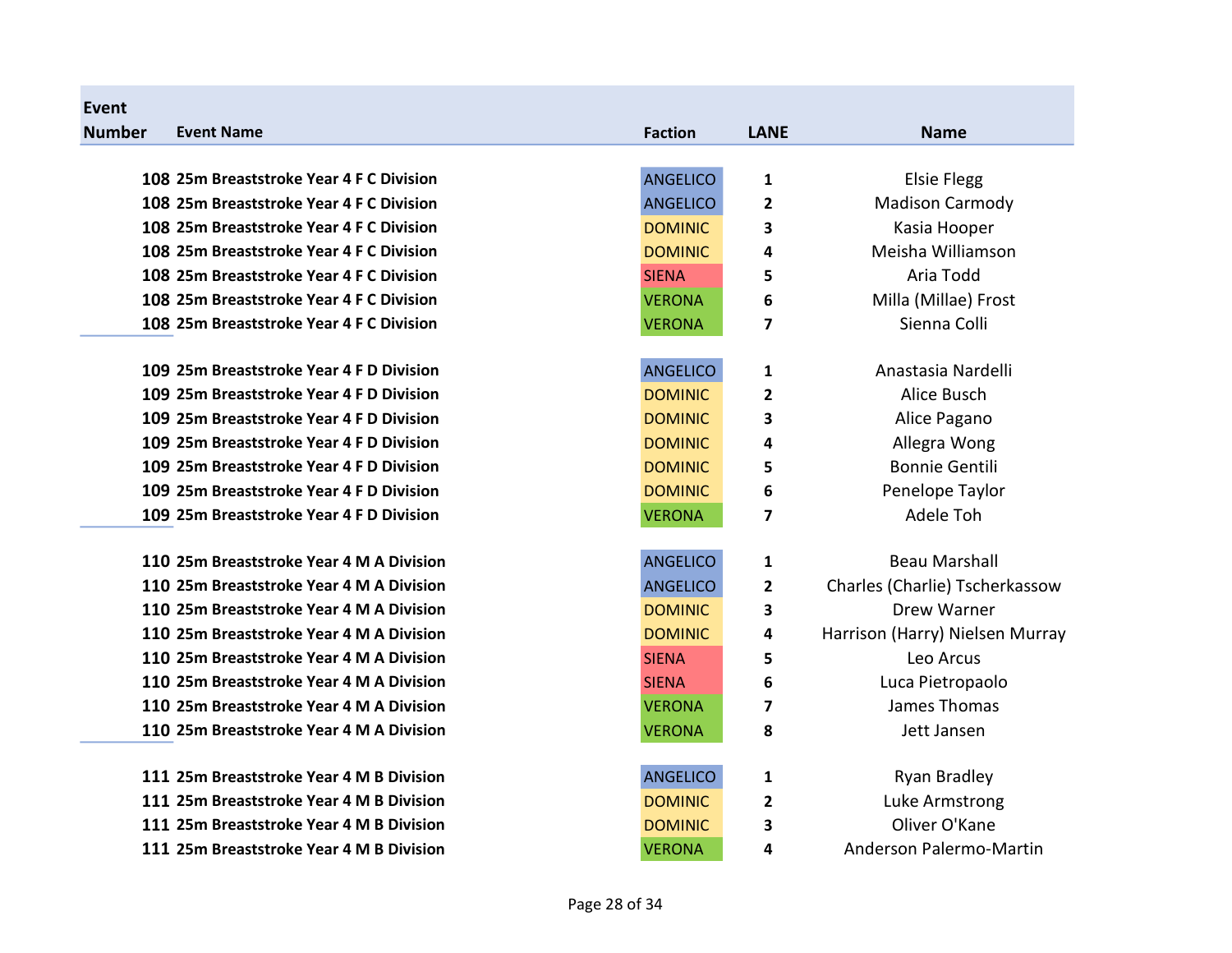| Event         |                                                                   |                 |              |                              |
|---------------|-------------------------------------------------------------------|-----------------|--------------|------------------------------|
| <b>Number</b> | <b>Event Name</b>                                                 | <b>Faction</b>  | <b>LANE</b>  | <b>Name</b>                  |
|               | 111 25m Breaststroke Year 4 M B Division                          | <b>VERONA</b>   | 5            | Justin Ho                    |
|               | 112 25m Breaststroke Year 4 M C Division                          | <b>ANGELICO</b> | 1            | Zachary Threadgate           |
|               | 112 25m Breaststroke Year 4 M C Division                          | <b>DOMINIC</b>  | $\mathbf{2}$ | <b>Maximilian Wittek</b>     |
|               | 112 25m Breaststroke Year 4 M C Division                          | <b>DOMINIC</b>  | 3            | <b>Rhys Williams</b>         |
|               | 112 25m Breaststroke Year 4 M C Division                          | <b>VERONA</b>   | 4            | Cohen James                  |
|               | 112 25m Breaststroke Year 4 M C Division                          | <b>VERONA</b>   | 5            | Justin Cho                   |
|               | 113 Novelty Breaststroke kick with kick board Year 4 F A Division | <b>ANGELICO</b> | 1            | Beatrix (Bea) O'Hare-Stiller |
|               | 113 Novelty Breaststroke kick with kick board Year 4 F A Division | <b>ANGELICO</b> | 2            | Isla Swords                  |
|               | 113 Novelty Breaststroke kick with kick board Year 4 F A Division | <b>SIENA</b>    | 3            | Lacey Thomas                 |
|               | 113 Novelty Breaststroke kick with kick board Year 4 F A Division | <b>VERONA</b>   | 4            | Loni O'Brien                 |
|               | 114 Novelty Breaststroke kick with kick board Year 4 F B Division | <b>ANGELICO</b> | 1            | Nina Tandy                   |
|               | 114 Novelty Breaststroke kick with kick board Year 4 F B Division | <b>SIENA</b>    | 2            | Chu-Yi (Alice) Pang          |
|               | 114 Novelty Breaststroke kick with kick board Year 4 F B Division | <b>SIENA</b>    | 3            | Elizabeth Lu                 |
|               | 114 Novelty Breaststroke kick with kick board Year 4 F B Division | <b>SIENA</b>    | 4            | Megan Vu                     |
|               | 114 Novelty Breaststroke kick with kick board Year 4 F B Division | <b>VERONA</b>   | 5            | Alesha Tran                  |
|               | 115 Novelty Breaststroke kick with kick board Year 4 M A Division | <b>ANGELICO</b> | 1            | Coby Fogliani                |
|               | 115 Novelty Breaststroke kick with kick board Year 4 M A Division | <b>ANGELICO</b> | 2            | Declan Lock                  |
|               | 115 Novelty Breaststroke kick with kick board Year 4 M A Division | <b>DOMINIC</b>  | 3            | Jack Matusik                 |
|               | 115 Novelty Breaststroke kick with kick board Year 4 M A Division | <b>DOMINIC</b>  | 4            | Zac Glover                   |
|               | 115 Novelty Breaststroke kick with kick board Year 4 M A Division | <b>SIENA</b>    | 5            | <b>Fraser Clementson</b>     |
|               | 115 Novelty Breaststroke kick with kick board Year 4 M A Division | <b>SIENA</b>    | 6            | Luke Ruehland                |
|               | 115 Novelty Breaststroke kick with kick board Year 4 M A Division | <b>VERONA</b>   | 7            | Adrian Salvia                |
|               | 115 Novelty Breaststroke kick with kick board Year 4 M A Division | <b>VERONA</b>   | 8            | Sebastian Di Dio             |
|               | 116 Novelty Breaststroke kick with kick board Year 4 M B Division | <b>ANGELICO</b> | 1            | Ethan Rajcinoski             |
|               | 116 Novelty Breaststroke kick with kick board Year 4 M B Division | <b>DOMINIC</b>  | 2            | <b>Dominic Dang</b>          |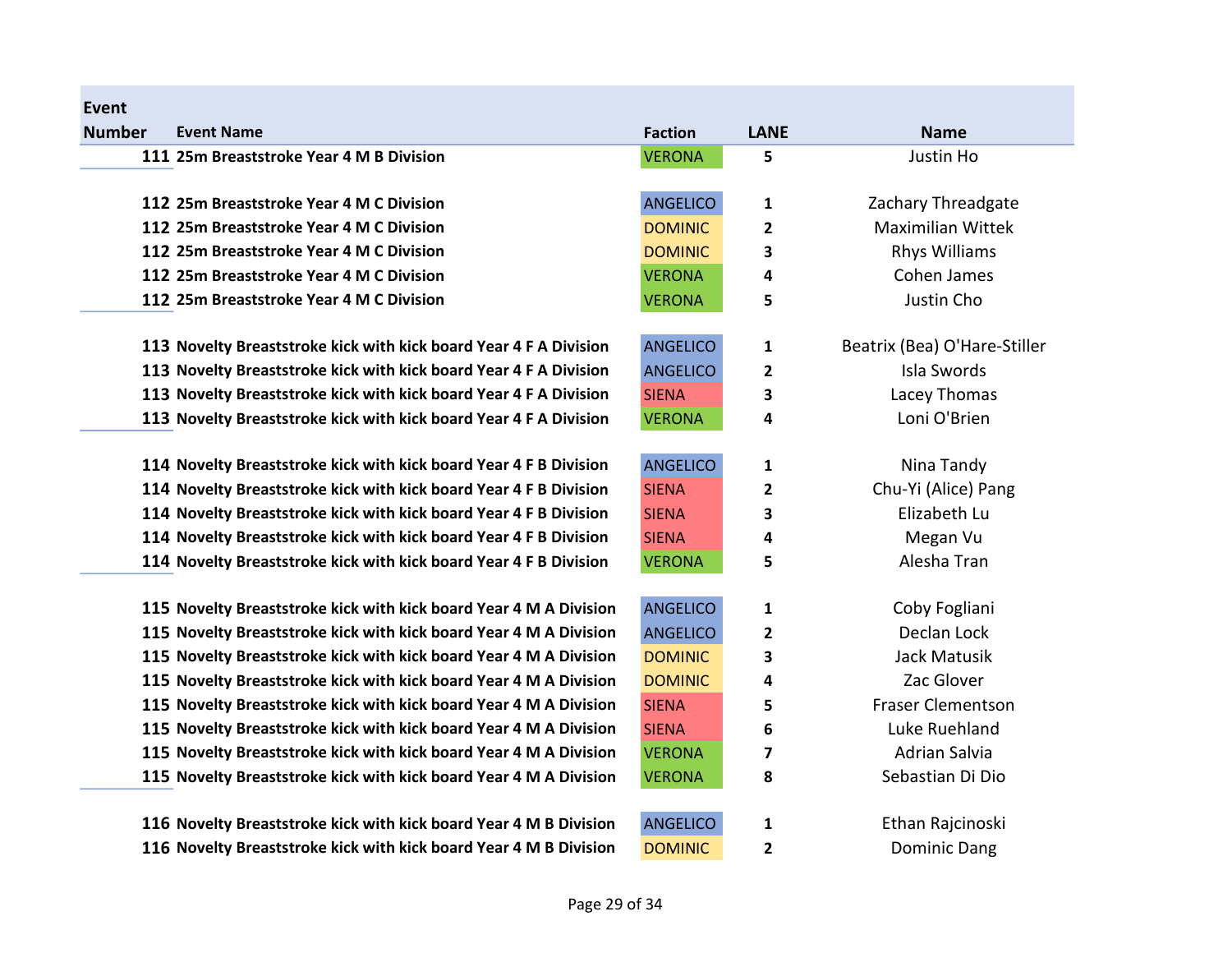| Event         |                                                                   |                 |                |                                |
|---------------|-------------------------------------------------------------------|-----------------|----------------|--------------------------------|
| <b>Number</b> | <b>Event Name</b>                                                 | <b>Faction</b>  | <b>LANE</b>    | <b>Name</b>                    |
|               | 116 Novelty Breaststroke kick with kick board Year 4 M B Division | <b>DOMINIC</b>  | 3              | Nicholas Baldrey               |
|               | 116 Novelty Breaststroke kick with kick board Year 4 M B Division | <b>DOMINIC</b>  | 4              | Shawn Effia                    |
|               | 116 Novelty Breaststroke kick with kick board Year 4 M B Division | <b>VERONA</b>   | 5              | Oliver Johnson                 |
|               | 117 Novelty Breaststroke kick with kick board Year 4 M C Division | <b>SIENA</b>    | 1              | Ryan White                     |
|               | 117 Novelty Breaststroke kick with kick board Year 4 M C Division | <b>VERONA</b>   | $\overline{2}$ | Aidan Keyt                     |
|               | 117 Novelty Breaststroke kick with kick board Year 4 M C Division | <b>VERONA</b>   | 3              | Jackson (Jackee) Poh           |
|               | 117 Novelty Breaststroke kick with kick board Year 4 M C Division | <b>VERONA</b>   | 4              | Jesse Italiano                 |
|               | 118 50m Backstroke Year 4 F A Division                            | <b>ANGELICO</b> | 1              | Lucy Ellis                     |
|               | 118 50m Backstroke Year 4 F A Division                            | <b>DOMINIC</b>  | $\overline{2}$ | Alice Busch                    |
|               | 118 50m Backstroke Year 4 F A Division                            | <b>SIENA</b>    | 3              | Imani Beacon                   |
|               | 118 50m Backstroke Year 4 F A Division                            | <b>SIENA</b>    | 4              | Isabella Dalton                |
|               | 118 50m Backstroke Year 4 F A Division                            | <b>VERONA</b>   | 5              | Ana Rybarczyk                  |
|               | 119 50m Backstroke Year 4 M A Division                            | <b>ANGELICO</b> | 1              | Charles (Charlie) Tscherkassow |
|               | 119 50m Backstroke Year 4 M A Division                            | <b>ANGELICO</b> | 2              | Raffaello Batacchi             |
|               | 119 50m Backstroke Year 4 M A Division                            | <b>DOMINIC</b>  | 3              | Luke Armstrong                 |
|               | 119 50m Backstroke Year 4 M A Division                            | <b>DOMINIC</b>  | 4              | <b>Oliver Rendall</b>          |
|               | 119 50m Backstroke Year 4 M A Division                            | <b>SIENA</b>    | 5              | <b>Archie Nichol</b>           |
|               | 119 50m Backstroke Year 4 M A Division                            | <b>SIENA</b>    | 6              | Kenzo Tan                      |
|               | 119 50m Backstroke Year 4 M A Division                            | <b>VERONA</b>   | 7              | Benjamin (Ben) Dawes           |
|               | 119 50m Backstroke Year 4 M A Division                            | <b>VERONA</b>   | 8              | <b>Sunny Needs</b>             |
|               | 120 50m Backstroke Year 4 M B Division                            | <b>ANGELICO</b> | 1              | Mason Aleksoski                |
|               | 120 50m Backstroke Year 4 M B Division                            | <b>DOMINIC</b>  | $\overline{2}$ | Noah Cutri                     |
|               | 120 50m Backstroke Year 4 M B Division                            | <b>SIENA</b>    | 3              | Nikolas (Nikie) Diodato        |
|               | 120 50m Backstroke Year 4 M B Division                            | <b>VERONA</b>   | 4              | Anderson Palermo-Martin        |
|               | 120 50m Backstroke Year 4 M B Division                            | <b>VERONA</b>   | 5              | Sebastian Di Dio               |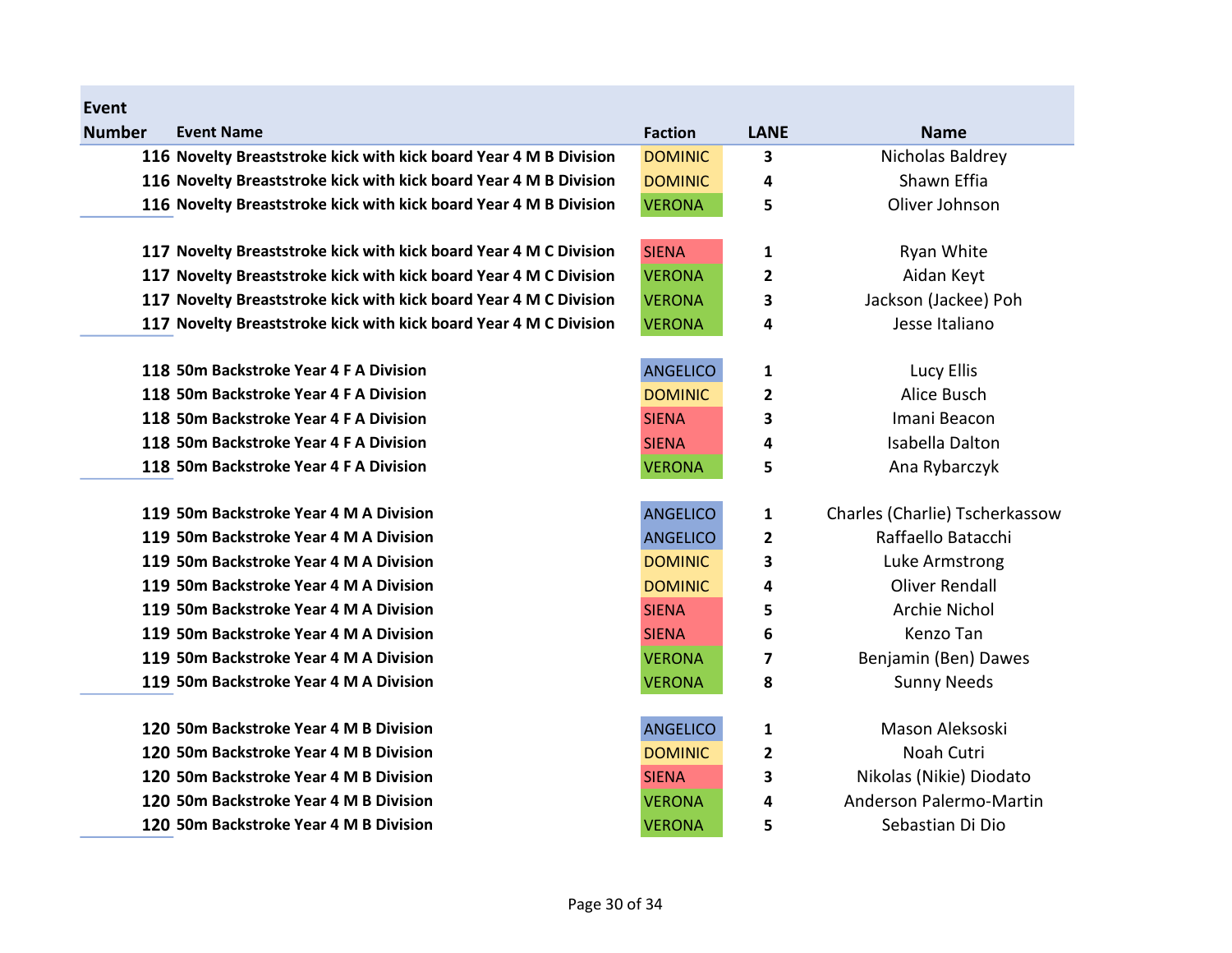| Event         |                                        |                 |                         |                          |
|---------------|----------------------------------------|-----------------|-------------------------|--------------------------|
| <b>Number</b> | <b>Event Name</b>                      | <b>Faction</b>  | <b>LANE</b>             | <b>Name</b>              |
|               | 121 50m Backstroke Year 4 M C Division | <b>DOMINIC</b>  | 1                       | Dominic Dang             |
|               | 121 50m Backstroke Year 4 M C Division | <b>DOMINIC</b>  | $\overline{\mathbf{c}}$ | <b>Maximilian Wittek</b> |
|               | 121 50m Backstroke Year 4 M C Division | <b>DOMINIC</b>  | 3                       | Shawn Effia              |
|               | 121 50m Backstroke Year 4 M C Division | <b>SIENA</b>    | 4                       | Leo Arcus                |
|               | 122 25m Backstroke Year 4 F A Division | <b>ANGELICO</b> | 1                       | Abigail Chee             |
|               | 122 25m Backstroke Year 4 F A Division | <b>ANGELICO</b> | $\overline{\mathbf{2}}$ | <b>Adriana Morris</b>    |
|               | 122 25m Backstroke Year 4 F A Division | <b>DOMINIC</b>  | 3                       | Lucy Properjohn          |
|               | 122 25m Backstroke Year 4 F A Division | <b>DOMINIC</b>  | 4                       | Meisha Williamson        |
|               | 122 25m Backstroke Year 4 F A Division | <b>SIENA</b>    | 5                       | Chelsea McLean           |
|               | 122 25m Backstroke Year 4 F A Division | <b>SIENA</b>    | 6                       | Keira Freitag            |
|               | 122 25m Backstroke Year 4 F A Division | <b>VERONA</b>   | 7                       | Loni O'Brien             |
|               | 122 25m Backstroke Year 4 F A Division | <b>VERONA</b>   | 8                       | Sofia L'Abbate           |
|               | 123 25m Backstroke Year 4 F B Division | <b>ANGELICO</b> | 1                       | <b>Monica King</b>       |
|               | 123 25m Backstroke Year 4 F B Division | <b>ANGELICO</b> | 2                       | Sophia Ameduri           |
|               | 123 25m Backstroke Year 4 F B Division | <b>DOMINIC</b>  | 3                       | Kasia Hooper             |
|               | 123 25m Backstroke Year 4 F B Division | <b>DOMINIC</b>  | 4                       | <b>Yvette Arnold</b>     |
|               | 123 25m Backstroke Year 4 F B Division | <b>SIENA</b>    | 5                       | Chu-Yi (Alice) Pang      |
|               | 123 25m Backstroke Year 4 F B Division | <b>SIENA</b>    | 6                       | Daniella Coronel Coronel |
|               | 123 25m Backstroke Year 4 F B Division | <b>VERONA</b>   | 7                       | Rhiannon O'Shea          |
|               | 123 25m Backstroke Year 4 F B Division | <b>VERONA</b>   | 8                       | Sienna Colli             |
|               | 124 25m Backstroke Year 4 F C Division | <b>ANGELICO</b> | 1                       | <b>Madison Carmody</b>   |
|               | 124 25m Backstroke Year 4 F C Division | <b>ANGELICO</b> | 2                       | Nina Tandy               |
|               | 124 25m Backstroke Year 4 F C Division | <b>DOMINIC</b>  | 3                       | Alice Pagano             |
|               | 124 25m Backstroke Year 4 F C Division | <b>DOMINIC</b>  | 4                       | Allegra Wong             |
|               | 124 25m Backstroke Year 4 F C Division | <b>DOMINIC</b>  | 5                       | Mia Camilleri            |
|               | 124 25m Backstroke Year 4 F C Division | <b>SIENA</b>    | 6                       | Lacey Thomas             |
|               | 124 25m Backstroke Year 4 F C Division | <b>SIENA</b>    | 7                       | Zamara La Galia          |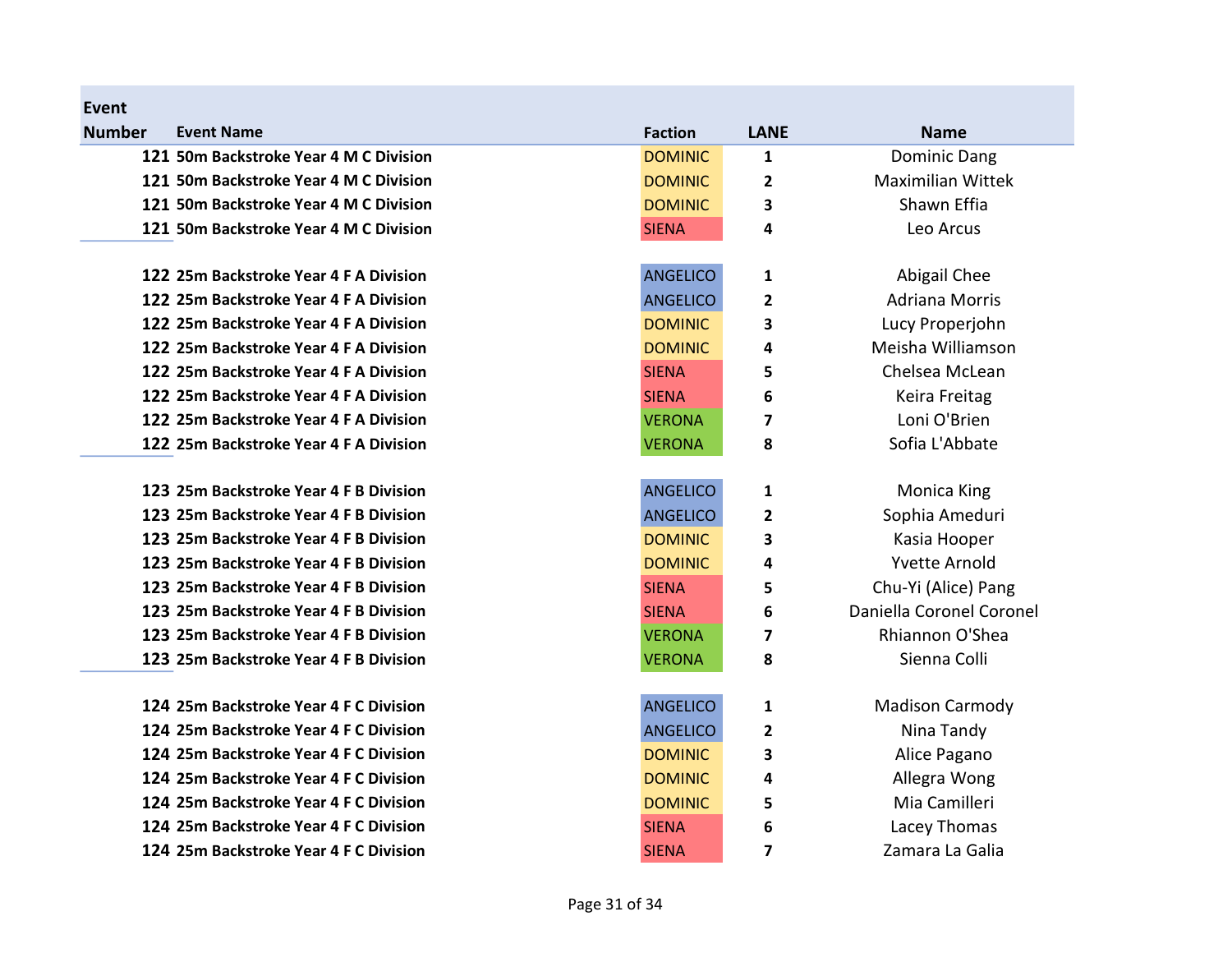| <b>Event</b>  |                                        |                 |                         |                                 |
|---------------|----------------------------------------|-----------------|-------------------------|---------------------------------|
| <b>Number</b> | <b>Event Name</b>                      | <b>Faction</b>  | <b>LANE</b>             | <b>Name</b>                     |
|               | 124 25m Backstroke Year 4 F C Division | <b>VERONA</b>   | 8                       | <b>Ruby Toop</b>                |
|               | 125 25m Backstroke Year 4 F D Division | <b>ANGELICO</b> | $\mathbf{1}$            | Anastasia Nardelli              |
|               | 125 25m Backstroke Year 4 F D Division | <b>ANGELICO</b> | 2                       | <b>Elsie Flegg</b>              |
|               | 125 25m Backstroke Year 4 F D Division | <b>DOMINIC</b>  | 3                       | <b>Bonnie Gentili</b>           |
|               | 125 25m Backstroke Year 4 F D Division | <b>SIENA</b>    | 4                       | Aria Todd                       |
|               | 125 25m Backstroke Year 4 F D Division | <b>SIENA</b>    | 5                       | Elizabeth Lu                    |
|               | 125 25m Backstroke Year 4 F D Division | <b>VERONA</b>   | 6                       | Adele Toh                       |
|               | 126 25m Backstroke Year 4 M A Division | <b>ANGELICO</b> | $\mathbf{1}$            | Coby Fogliani                   |
|               | 126 25m Backstroke Year 4 M A Division | <b>ANGELICO</b> | 2                       | Lucian Doyle                    |
|               | 126 25m Backstroke Year 4 M A Division | <b>DOMINIC</b>  | 3                       | <b>Drew Warner</b>              |
|               | 126 25m Backstroke Year 4 M A Division | <b>DOMINIC</b>  | 4                       | Oliver O'Kane                   |
|               | 126 25m Backstroke Year 4 M A Division | <b>SIENA</b>    | 5                       | Luca Pietropaolo                |
|               | 126 25m Backstroke Year 4 M A Division | <b>SIENA</b>    | 6                       | <b>Stirling Grove</b>           |
|               | 126 25m Backstroke Year 4 M A Division | <b>VERONA</b>   | $\overline{\mathbf{z}}$ | James Thomas                    |
|               | 126 25m Backstroke Year 4 M A Division | <b>VERONA</b>   | 8                       | Jett Jansen                     |
|               | 127 25m Backstroke Year 4 M B Division | <b>ANGELICO</b> | 1                       | Ryan Bradley                    |
|               | 127 25m Backstroke Year 4 M B Division | <b>ANGELICO</b> | 2                       | Zachary Threadgate              |
|               | 127 25m Backstroke Year 4 M B Division | <b>DOMINIC</b>  | 3                       | Harrison (Harry) Nielsen Murray |
|               | 127 25m Backstroke Year 4 M B Division | <b>DOMINIC</b>  | 4                       | Zac Glover                      |
|               | 127 25m Backstroke Year 4 M B Division | <b>SIENA</b>    | 5                       | <b>Fraser Clementson</b>        |
|               | 127 25m Backstroke Year 4 M B Division | <b>VERONA</b>   | 6                       | Cohen James                     |
|               | 127 25m Backstroke Year 4 M B Division | <b>VERONA</b>   | 7                       | Justin Ho                       |
|               | 127 25m Backstroke Year 4 M B Division | <b>VERONA</b>   | 8                       | Oliver Johnson                  |
|               | 128 25m Backstroke Year 4 M C Division | <b>ANGELICO</b> | $\mathbf{1}$            | <b>Beau Marshall</b>            |
|               | 128 25m Backstroke Year 4 M C Division | <b>ANGELICO</b> | $\mathbf{2}$            | Ethan Rajcinoski                |
|               | 128 25m Backstroke Year 4 M C Division | <b>DOMINIC</b>  | 3                       | Nicholas Baldrey                |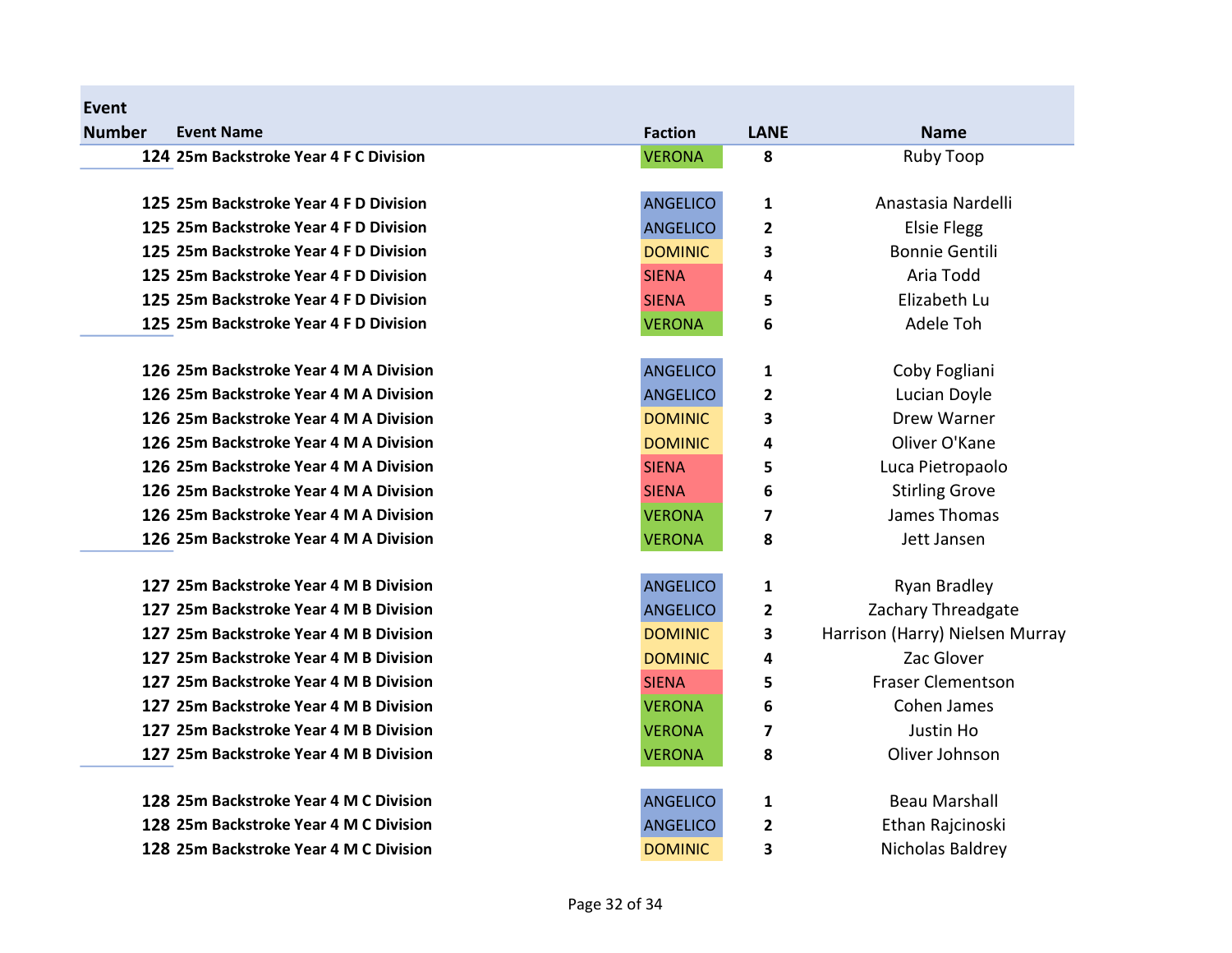| <b>Number</b> | <b>Event Name</b>                                    | <b>Faction</b>  | <b>LANE</b>             | <b>Name</b>                  |
|---------------|------------------------------------------------------|-----------------|-------------------------|------------------------------|
|               | 128 25m Backstroke Year 4 M C Division               | <b>DOMINIC</b>  | 4                       | <b>Rhys Williams</b>         |
|               | 128 25m Backstroke Year 4 M C Division               | <b>VERONA</b>   | 5                       | Jesse Italiano               |
|               | 128 25m Backstroke Year 4 M C Division               | <b>VERONA</b>   | 6                       | Justin Cho                   |
|               | 129 Novelty Back Kick with Board Year 4 F A Division | <b>ANGELICO</b> | $\mathbf{1}$            | Beatrix (Bea) O'Hare-Stiller |
|               | 129 Novelty Back Kick with Board Year 4 F A Division | <b>DOMINIC</b>  | $\mathbf{2}$            | Alice Pagano                 |
|               | 129 Novelty Back Kick with Board Year 4 F A Division | <b>SIENA</b>    | 3                       | Amanda Penaloza              |
|               | 129 Novelty Back Kick with Board Year 4 F A Division | <b>VERONA</b>   | $\overline{\mathbf{4}}$ | Milla (Millae) Frost         |
|               | 130 Novelty Back Kick with Board Year 4 F B Division | <b>ANGELICO</b> | 1                       | Isabelle How Kim Kam         |
|               | 130 Novelty Back Kick with Board Year 4 F B Division | <b>ANGELICO</b> | $\mathbf{2}$            | Isla Swords                  |
|               | 130 Novelty Back Kick with Board Year 4 F B Division | <b>ANGELICO</b> | 3                       | Ivy Ryan                     |
|               | 130 Novelty Back Kick with Board Year 4 F B Division | <b>DOMINIC</b>  | 4                       | Penelope Taylor              |
|               | 130 Novelty Back Kick with Board Year 4 F B Division | <b>SIENA</b>    | 5                       | Megan Vu                     |
|               | 130 Novelty Back Kick with Board Year 4 F B Division | <b>VERONA</b>   | 6                       | Alesha Tran                  |
|               | 131 Novelty Back Kick with Board Year 4 M A Division | <b>ANGELICO</b> | 1                       | Declan Lock                  |
|               | 131 Novelty Back Kick with Board Year 4 M A Division | <b>DOMINIC</b>  | $\overline{2}$          | Jack Matusik                 |
|               | 131 Novelty Back Kick with Board Year 4 M A Division | <b>SIENA</b>    | 3                       | Luke Ruehland                |
|               | 131 Novelty Back Kick with Board Year 4 M A Division | <b>SIENA</b>    | 4                       | Ryan White                   |
|               | 131 Novelty Back Kick with Board Year 4 M A Division | <b>VERONA</b>   | 5                       | <b>Adrian Salvia</b>         |
|               | 131 Novelty Back Kick with Board Year 4 M A Division | <b>VERONA</b>   | 6                       | Aidan Keyt                   |
|               | 131 Novelty Back Kick with Board Year 4 M A Division | <b>VERONA</b>   | $\overline{\mathbf{z}}$ | Jackson (Jackee) Poh         |
|               | 132 100m Freestyle Year 4 F A Division               | <b>ANGELICO</b> | 1                       | <b>Adriana Morris</b>        |
|               | 132 100m Freestyle Year 4 F A Division               | <b>DOMINIC</b>  | $\overline{2}$          | Kasia Hooper                 |
|               | 132 100m Freestyle Year 4 F A Division               | <b>SIENA</b>    | 3                       | Chelsea McLean               |
|               | 132 100m Freestyle Year 4 F A Division               | <b>SIENA</b>    | 4                       | Isabella Dalton              |
|               | 133 100m Freestyle Year 4 M A Division               | <b>ANGELICO</b> | 1                       | Raffaello Batacchi           |